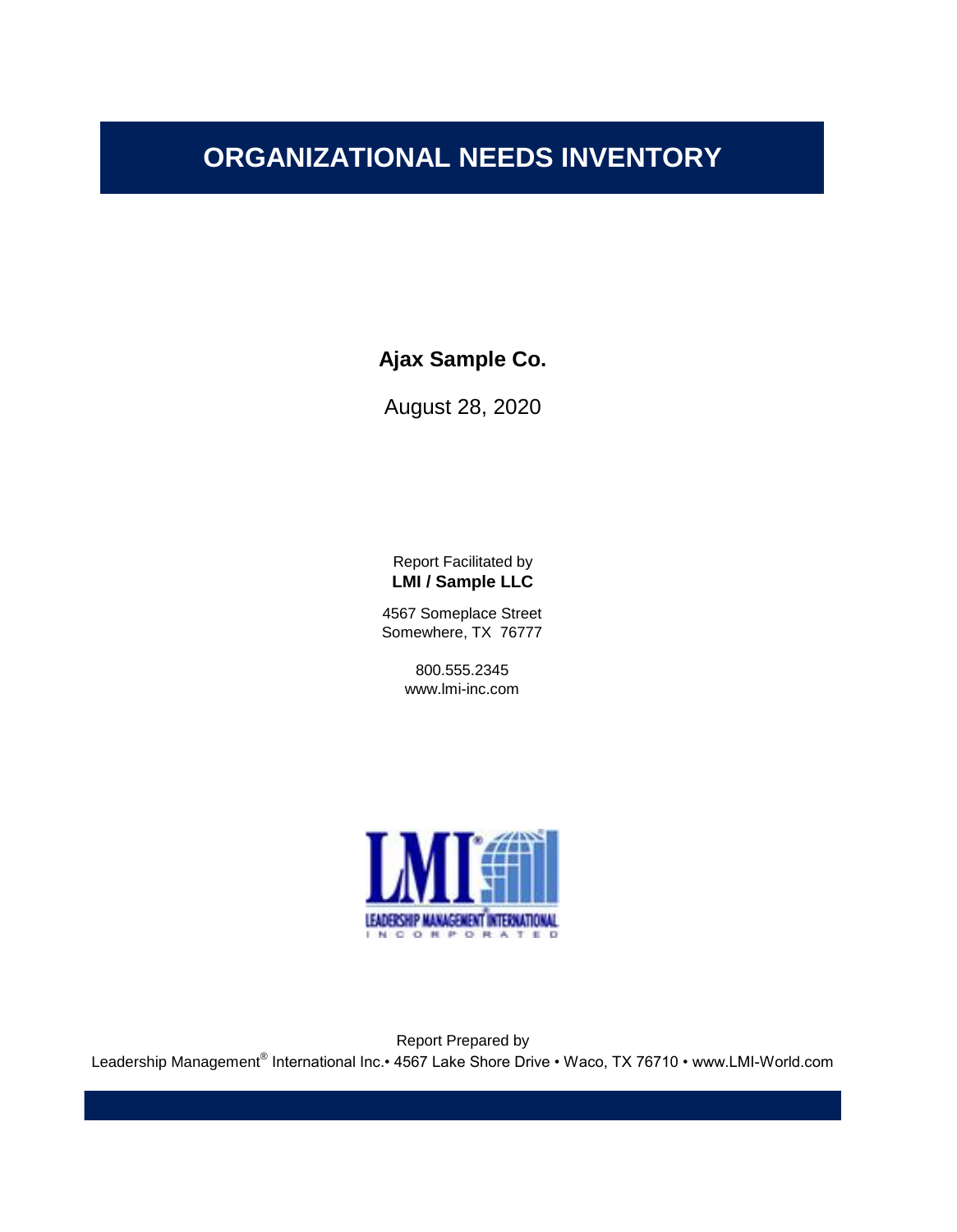## Executive Summary Report

### **Ajax Sample Co.**

August 28, 2020

Report Facilitated by **LMI / Sample LLC**

4567 Someplace Street Somewhere, TX 76777

> 800.555.2345 www.lmi-inc.com



Report Prepared by Leadership Management® International Inc.• 4567 Lake Shore Drive • Waco, TX 76710 • www.LMI-World.com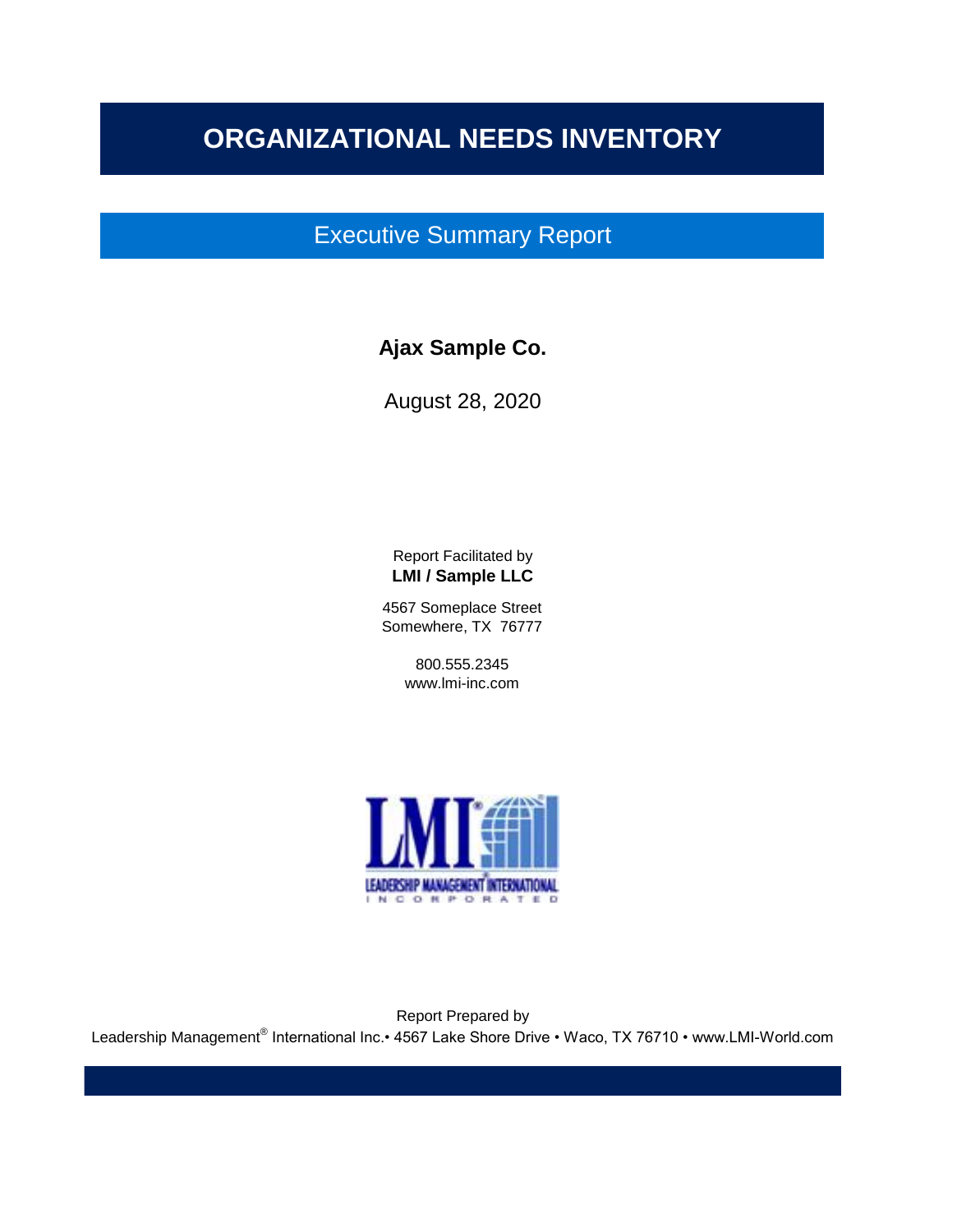## **ORGANIZATIONAL NEEDS INVENTORY EXECUTIVE SUMMARY**

The *Executive Summary* contains the major findings of the Organizational Needs Inventory as perceived by the members of your organization. Its value for you, however, will depend upon how you interpret and apply the results. The meaning, importance, and implications of the results can best be understood by top management and others who have had extensive experience with your organization.

The first page of this report is a summary of your company's Actual and Ideal scores for each of the three primary factors (*Organizational Structure, Predominant Leadership Style,* and *Organizational Culture* ) and their subfactors of the Organizational Needs Inventory. Each score is measured on the 1 to 100 scale. A score on the 1 to 100 scale is a point along a line between two extremes, i.e., *Bureaucratic* vs. *Versatile* . The Gap score is the difference between the Actual and Ideal scores.

The remainder of this report consists of 19 boxes of graphic and descriptive information. Each factor and subfactor is based on a computer analysis of the Descriptive Scores and Gap Score. The number of individuals who responded to the questions corresponding to each factor and subfactor is also included.

It is very important that you not think of one end of the scale as good for your organization and the other end as bad for it. What is ideal today depends greatly upon your organization's history, attitudes, beliefs, and traditions of its present members, and many other variables addressed in the factors and subfactors of the Organizational Needs Inventory.

The Gap Scores provides a basis for planning and goal setting that will move towards your ideal. This does not mean that you should believe that the preceived Ideal or preceived Actual scores are realistic; however, perceptions have much to do with organizational effectiveness and should never be ignored.

Decide where you are now in terms of the three primary factors measured in the Organizational Needs Inventory. What are the implications of being where you are now? Where do your members preceive you to be and what do they consider to be ideal? Through thoughtful study and critical analysis, decide on the changes you will begin to make to develop the *Organizational Structure, Predominant Leadership Style,*  and *Organizational Culture* that you believe will be essential to position your organization to meet the challenges of the future.

Notice to users: This instrument is meant to assist in evaluating an organization. Usable results require proper administration and are subject to interpretation and proper action, all of which are beyond the control of Leadership Management International, Inc. and the author of the Organizational Needs Inventory. Therefore, Leadership Management International, Inc. and the author of the Organizational Needs Inventory disclaim responsibility for actions taken as a result of this study.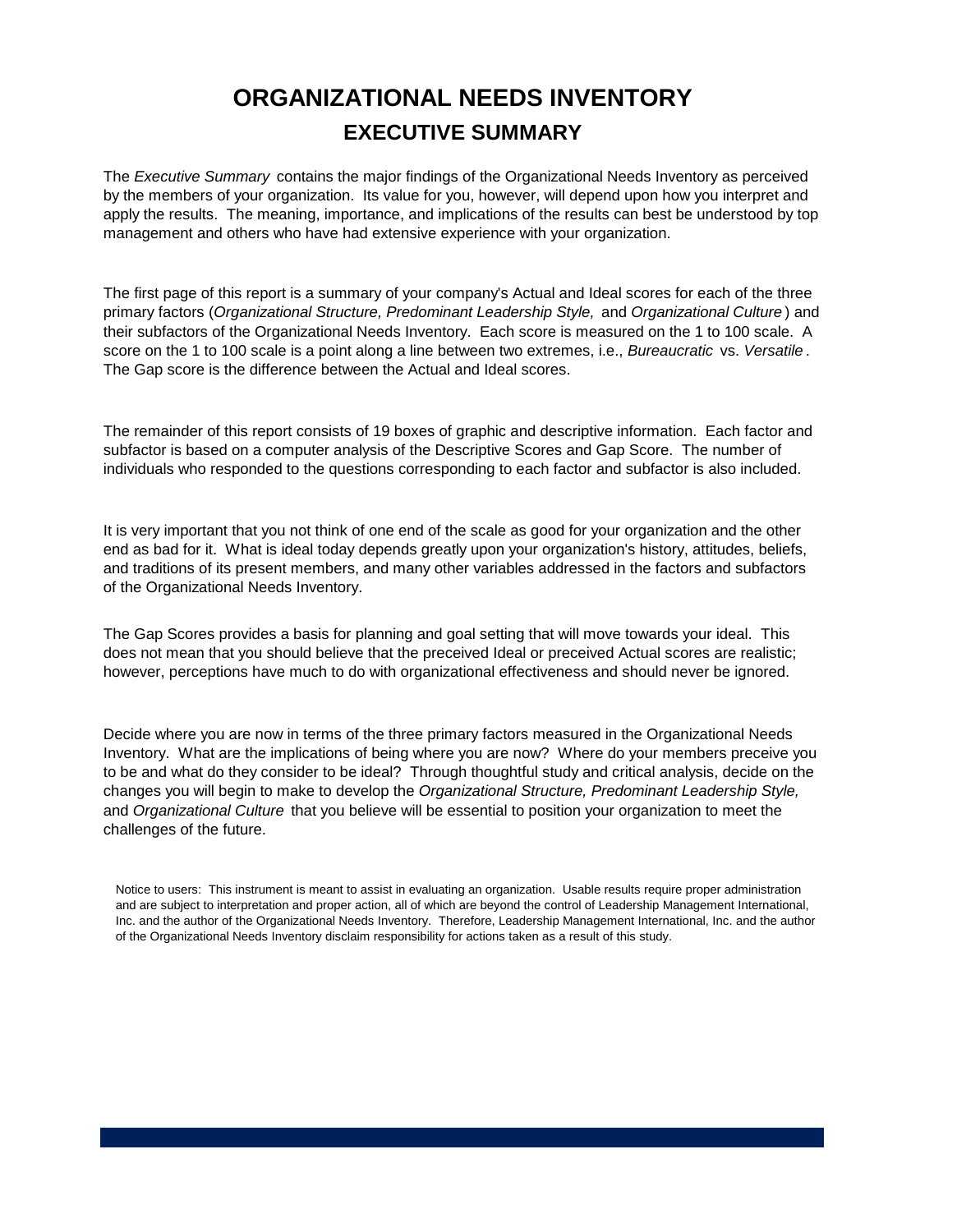#### **EXECUTIVE SUMMARY**

- **I. PREDOMINANT LEADERSHIP STYLE** 18
	- **A. View of Human Nature** 9
	- **B. Authority Orientation** 19
	- **C. Team Orientation** 16
	- **D. Motivational Style** 22
	- **E. Nature of Supervision** 12
	- **F. Empowerment** 19
	- **G. Communication Style** 24



- **A. Shared Values and Beliefs** 21
- **B. Identification with the Organization** 23
- **C. Trust** 17
- **D. Within-Company Cooperation** 15
- **E. Innovation** 22







#### **III. ORGANIZATIONAL STRUCTURE** 12

- **A. Nature of Jobs and Positions** 11
- **B. Nature of Controls** 9
- **C. Flexibility** 20
- **D. Formalization** 9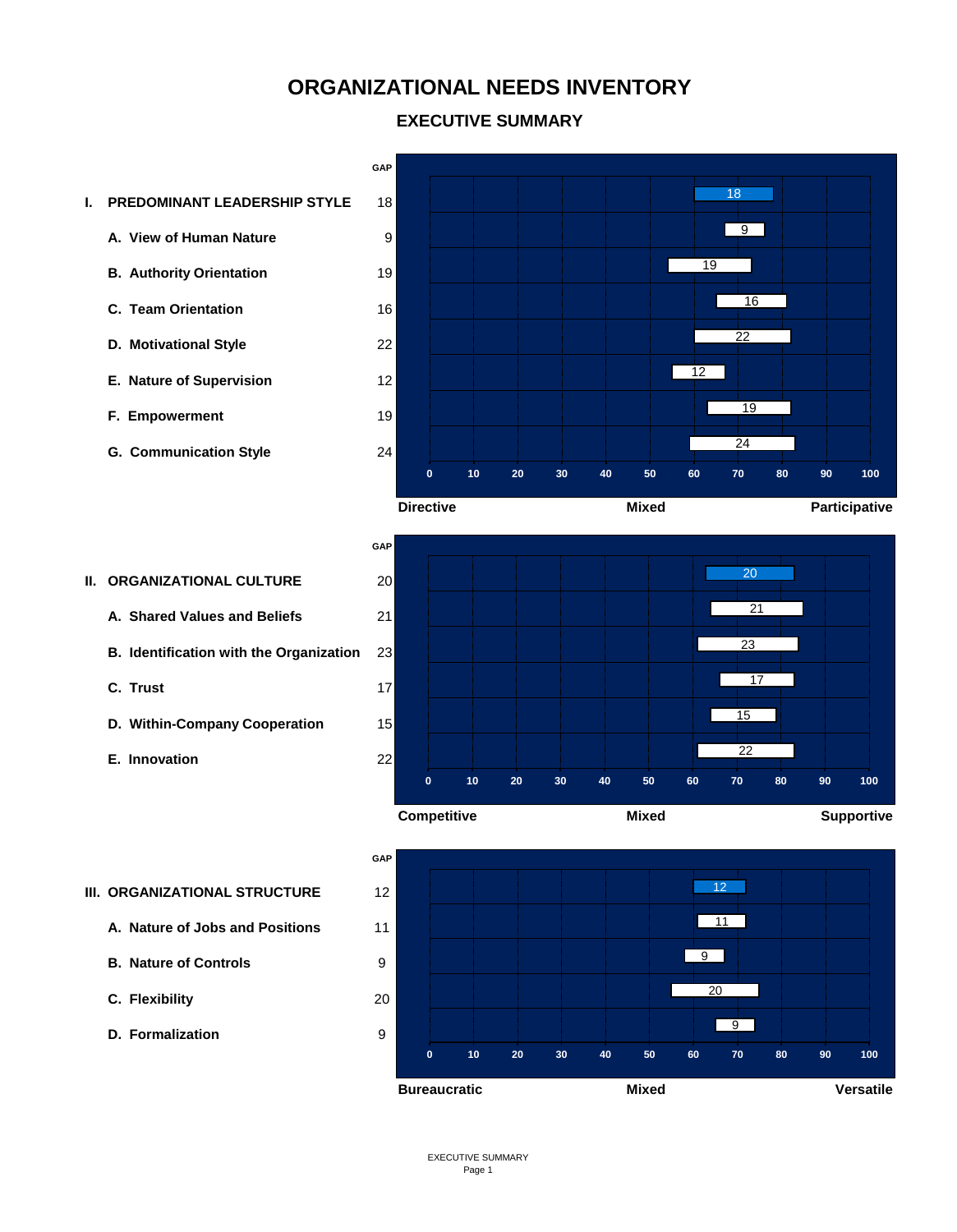## **EXECUTIVE SUMMARY**

**GAP**

**(Sub-factors sorted by gap)**

- **I. PREDOMINANT LEADERSHIP STYLE** 24
	- **B. Motivational Style** 22
	- **F. Empowerment** 19
	- **D. Authority Orientation** 19
	- **PREDOMINANT LEADERSHIP STYLE** 18
	- **C. Team Orientation** 16
	- **E. Nature of Supervision** 12
	- **A. View of Human Nature** 9





**A. Innovation** 22

**B. Shared Values and Beliefs** 21

**ORGANIZATIONAL CULTURE** 20

**E. Trust** 17

**D. Within-Company Cooperation** 15





#### **III. ORGANIZATIONAL STRUCTURE** 20

**ORGANIZATIONAL STRUCTURE** 12

- **D. Nature of Jobs and Positions** 11
- **A. Nature of Controls** 9

**B. Formalization** 9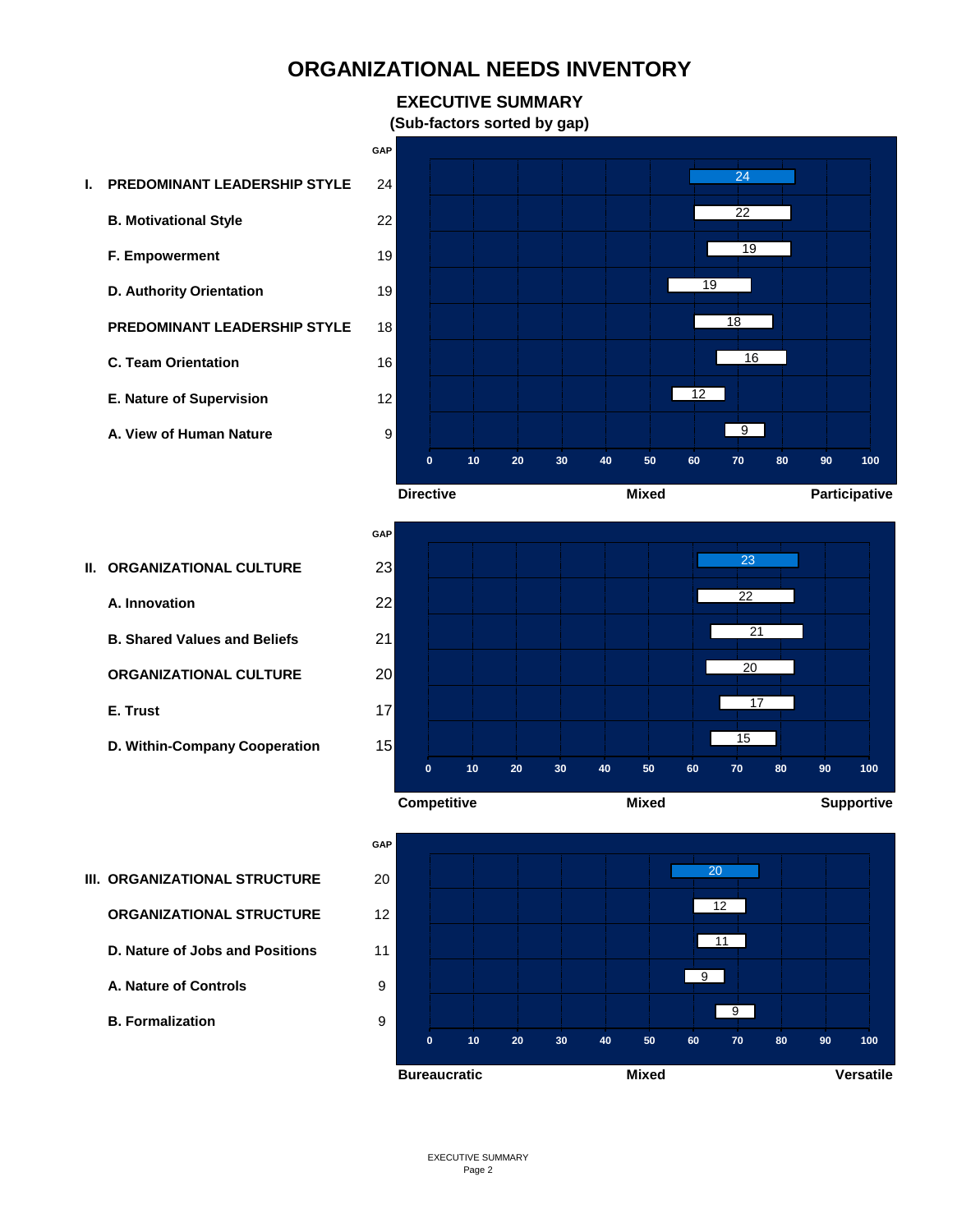

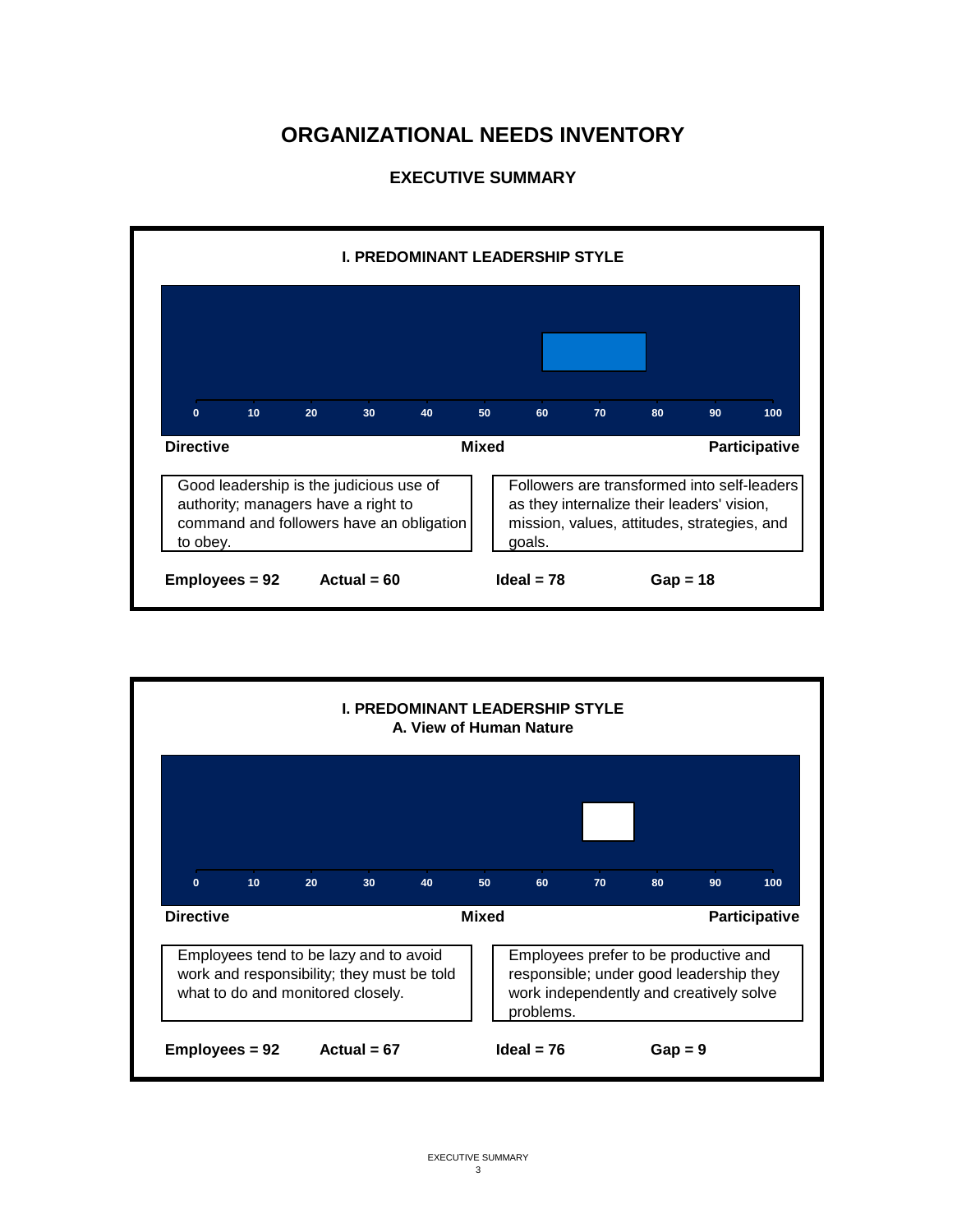

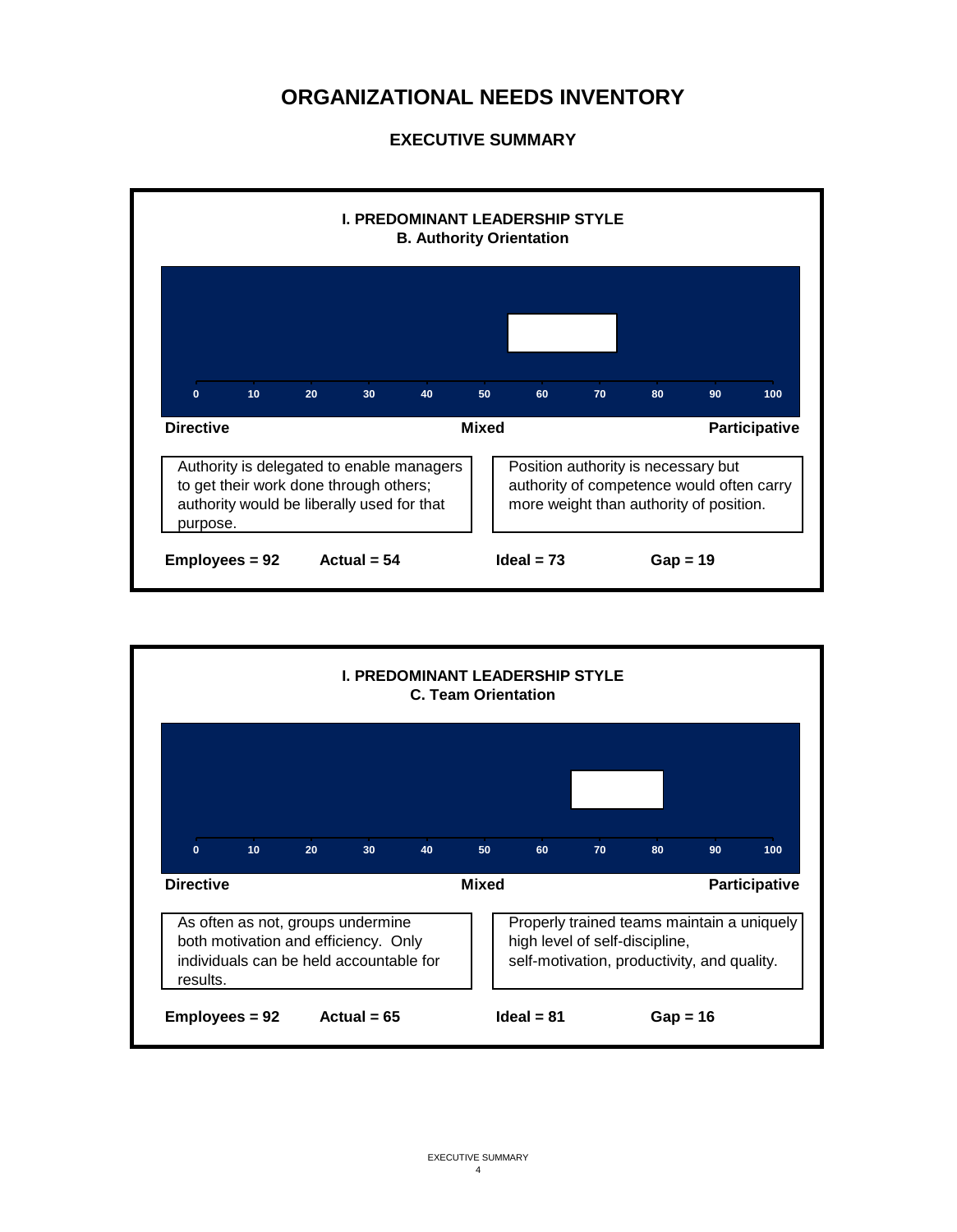

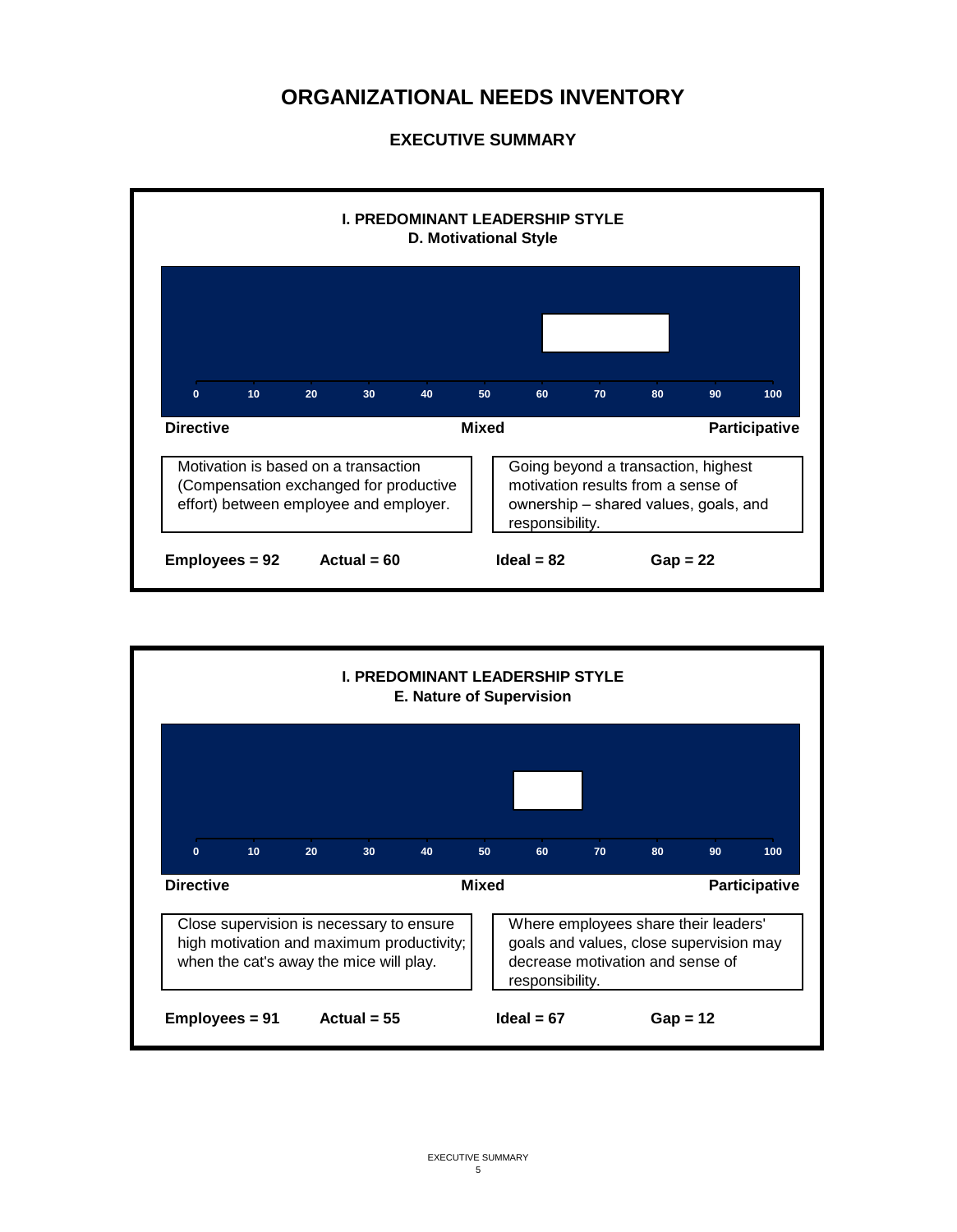

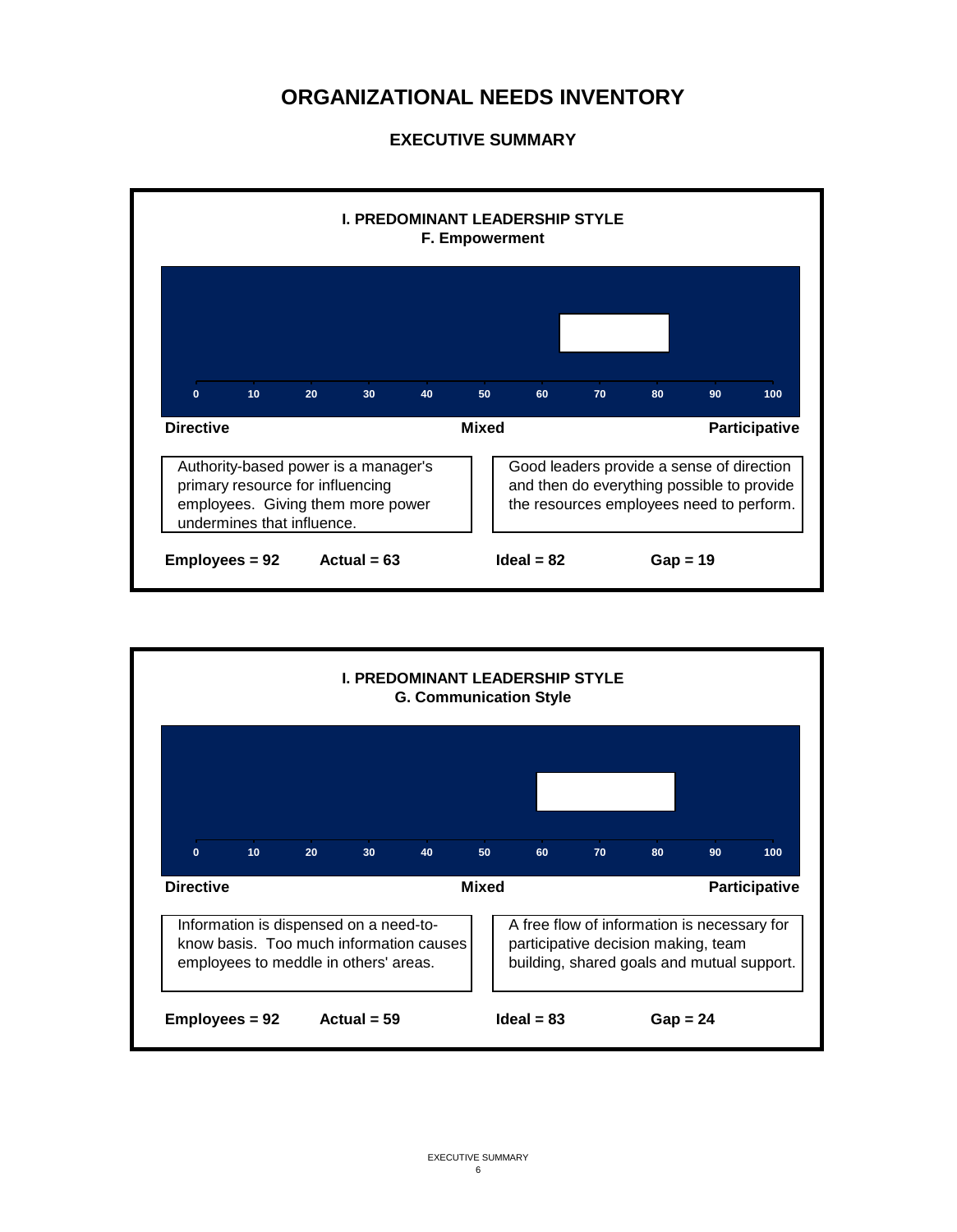

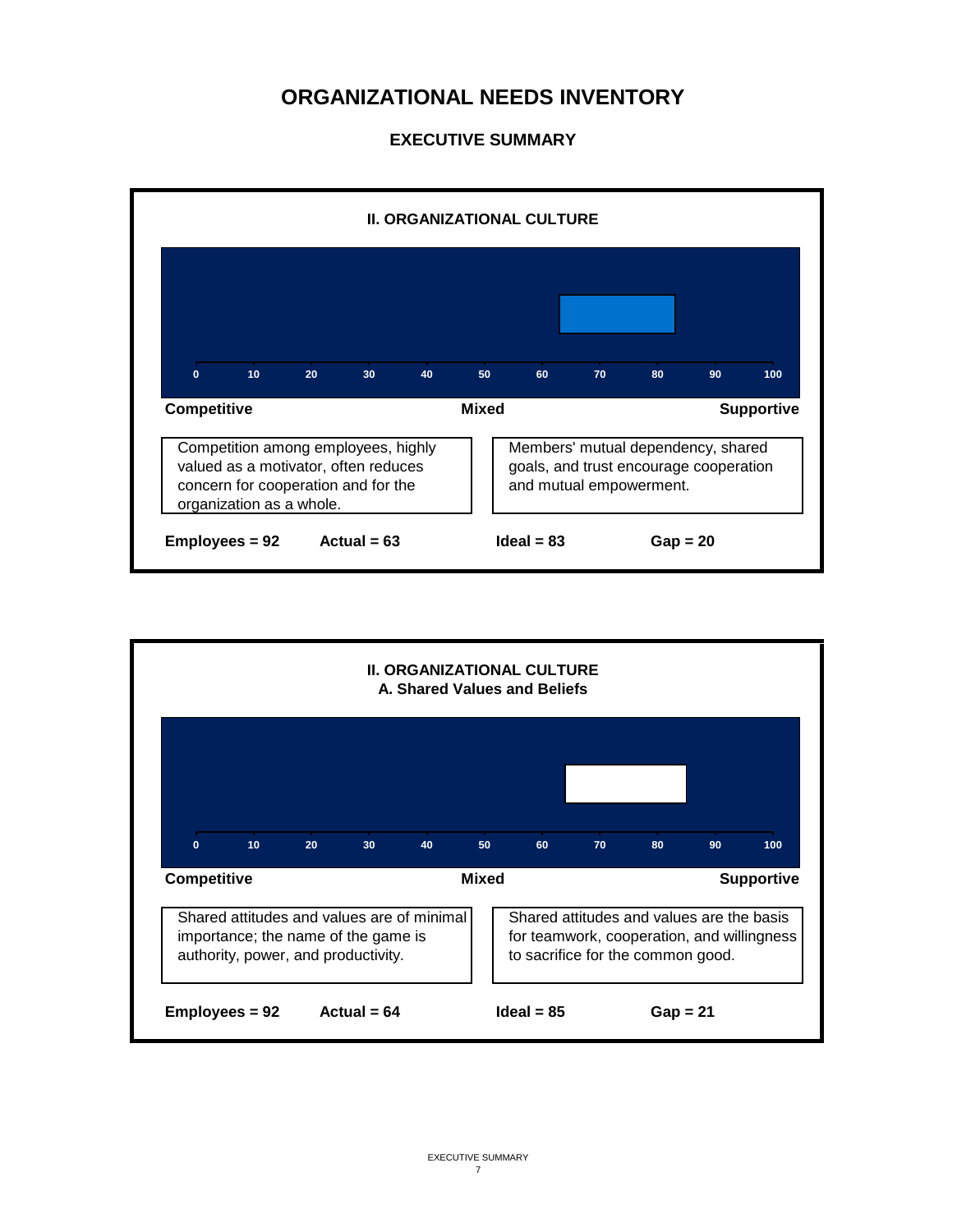

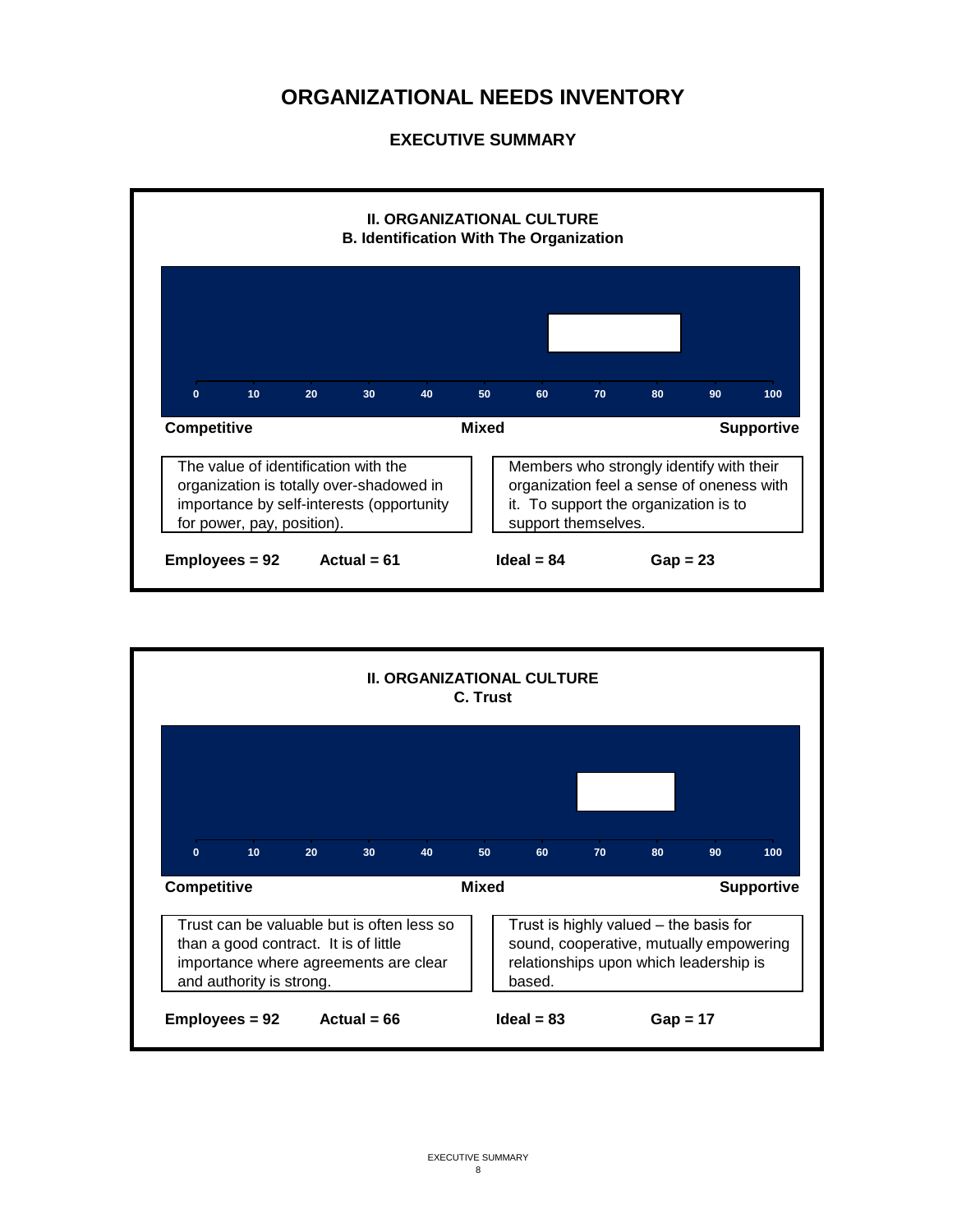

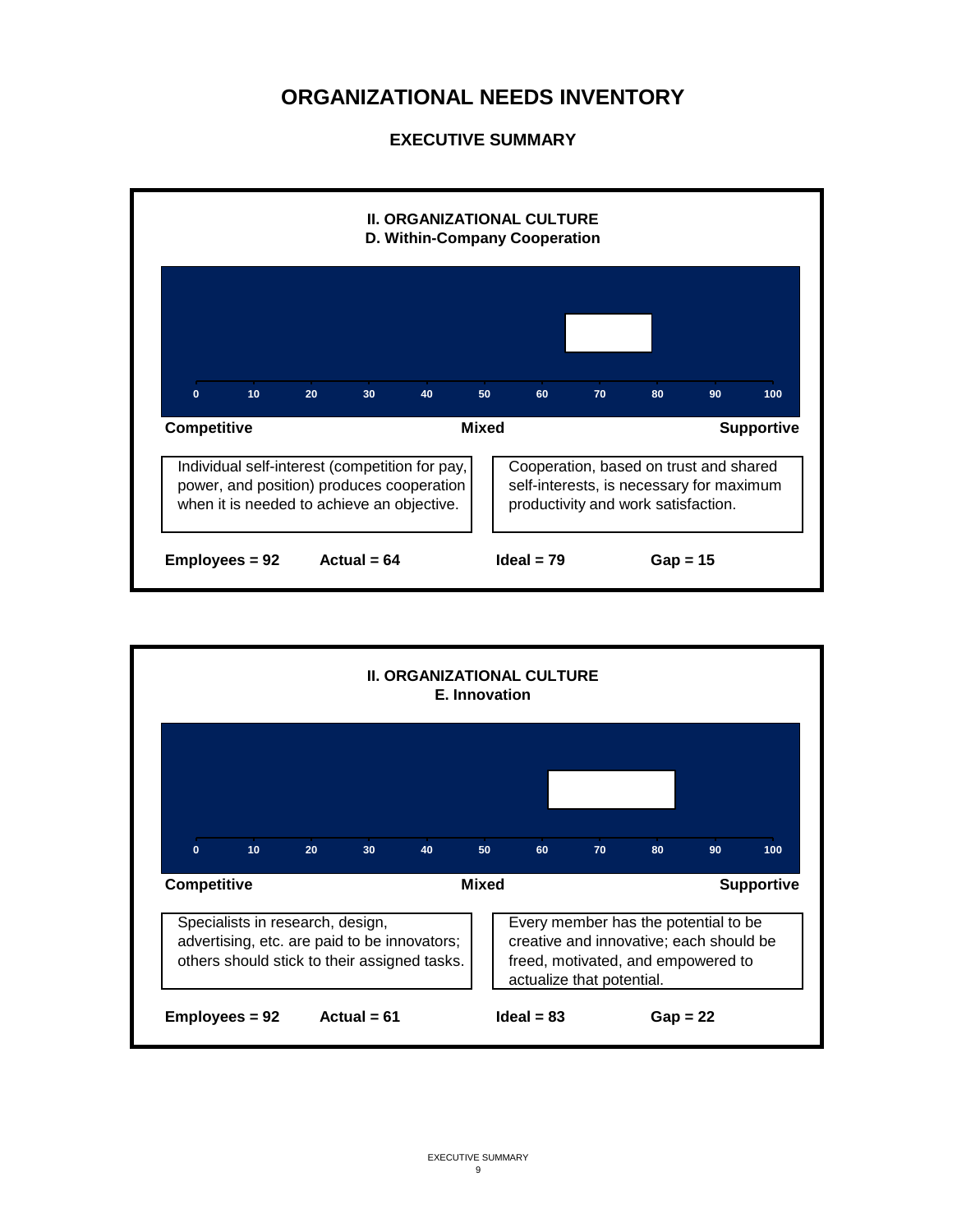

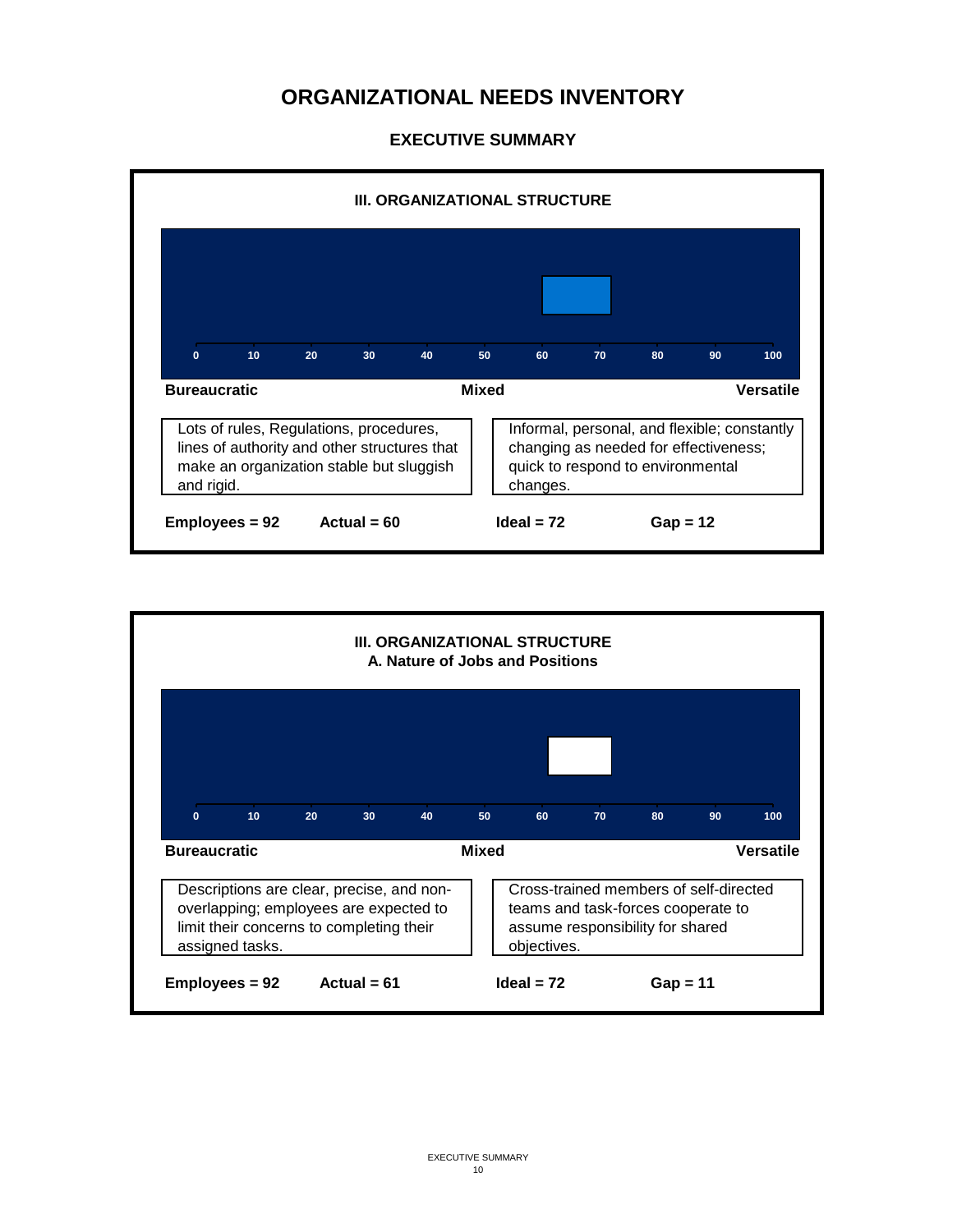

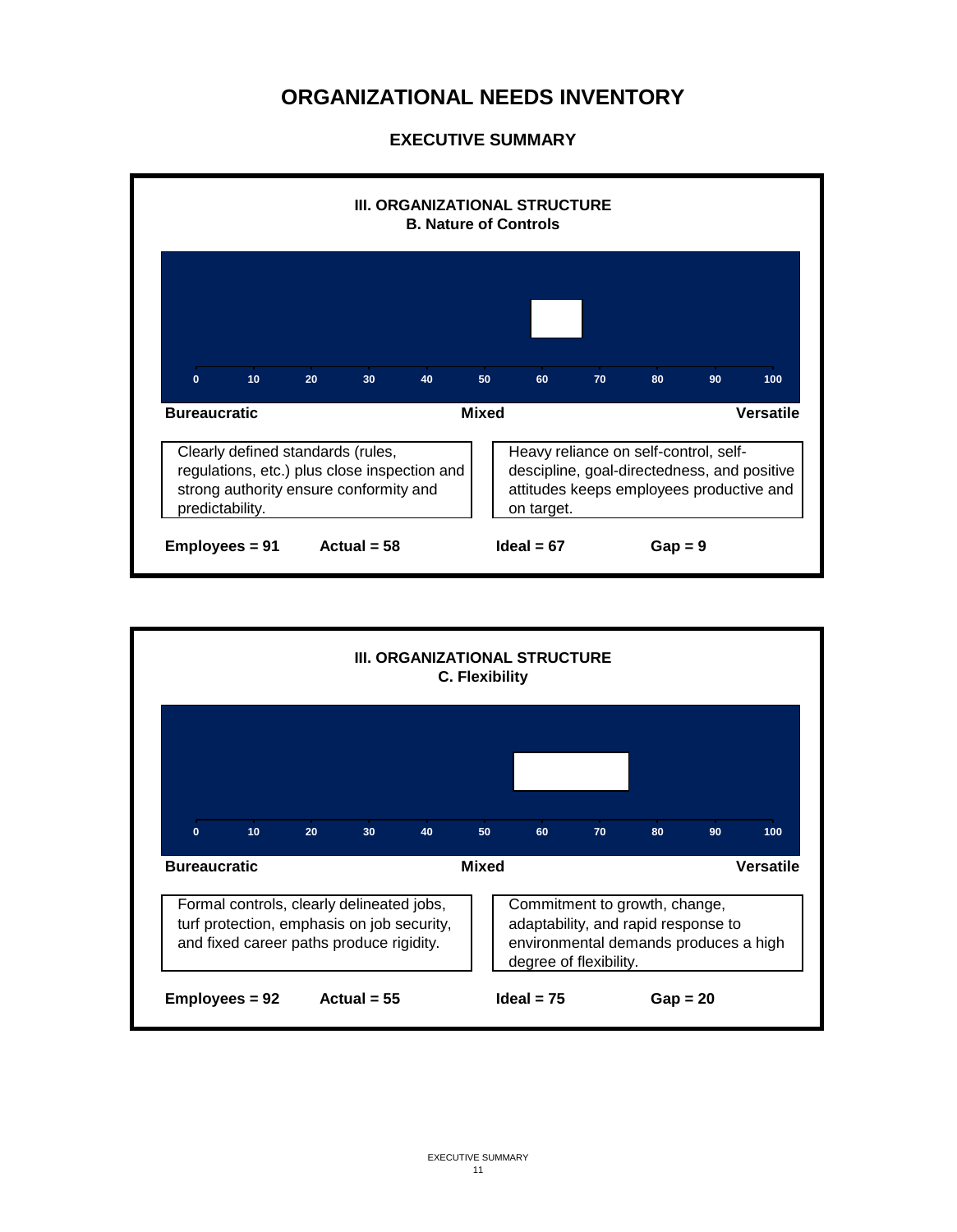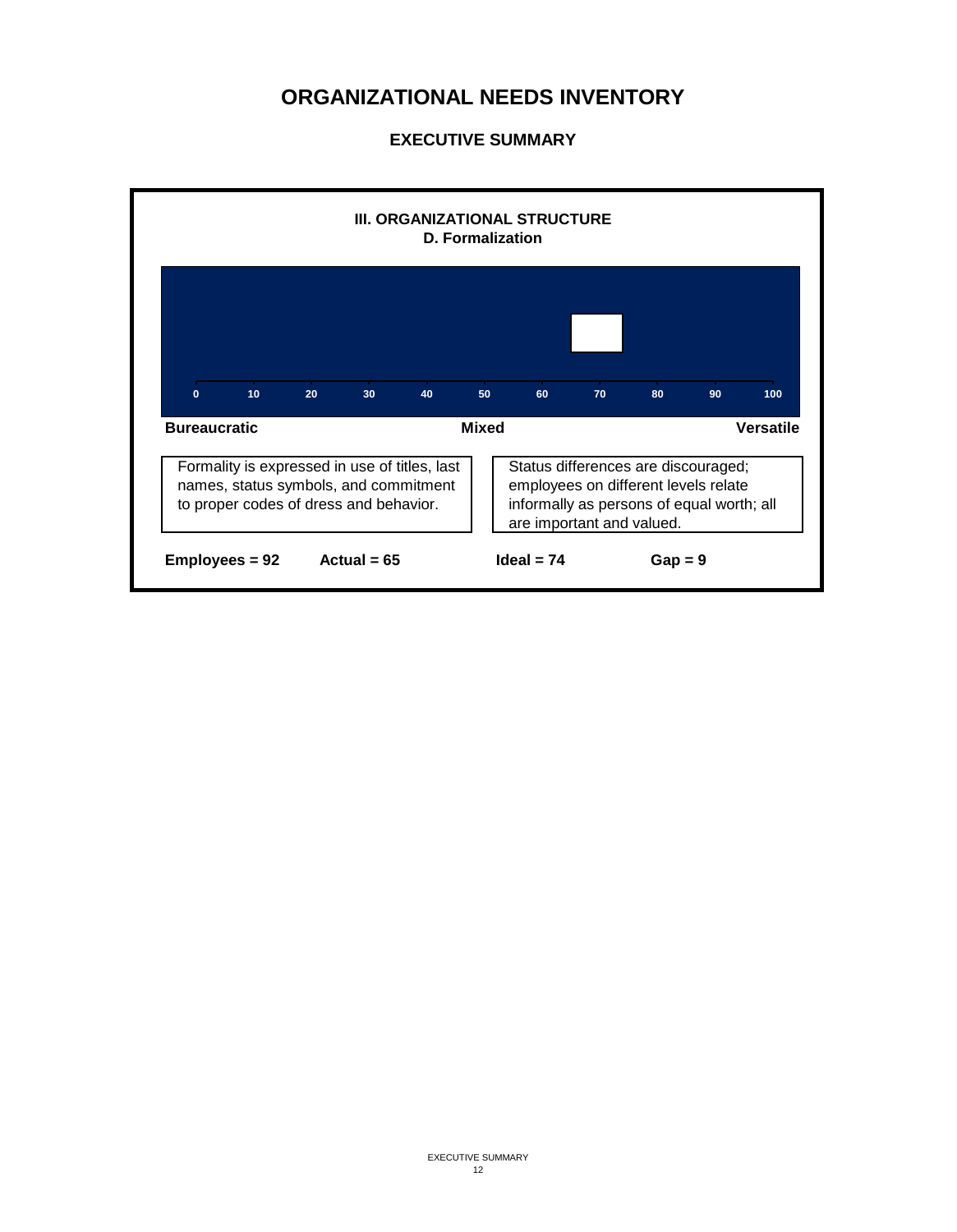## Factor Scores by Group Identification

### **Ajax Sample Co.**

August 28, 2020

Report Facilitated by **LMI / Sample LLC**

4567 Someplace Street Somewhere, TX 76777

> 800.555.2345 www.lmi-inc.com



Report Prepared by Leadership Management® International Inc.• 4567 Lake Shore Drive • Waco, TX 76710 • www.LMI-World.com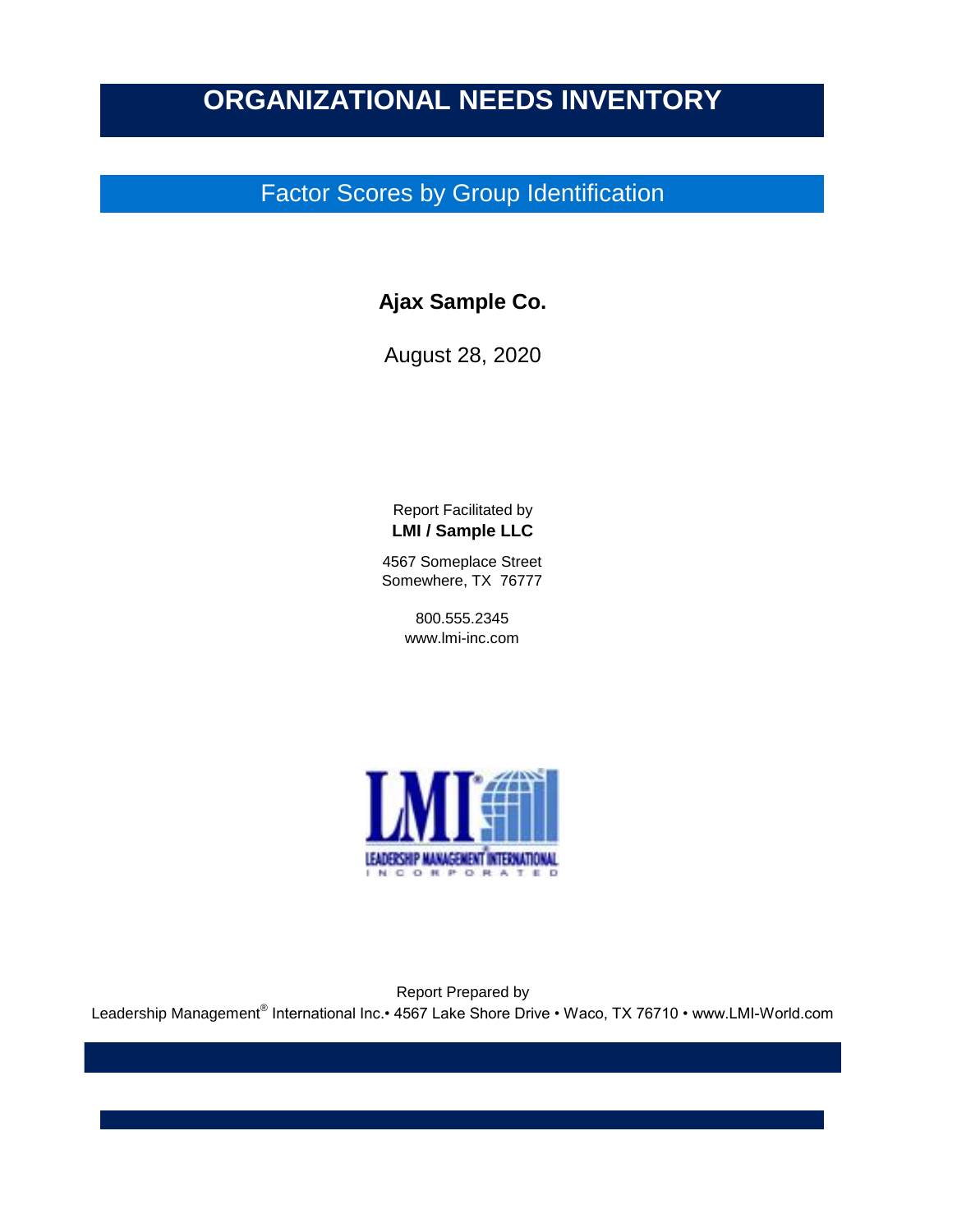**GROUP FACTOR SCORES**

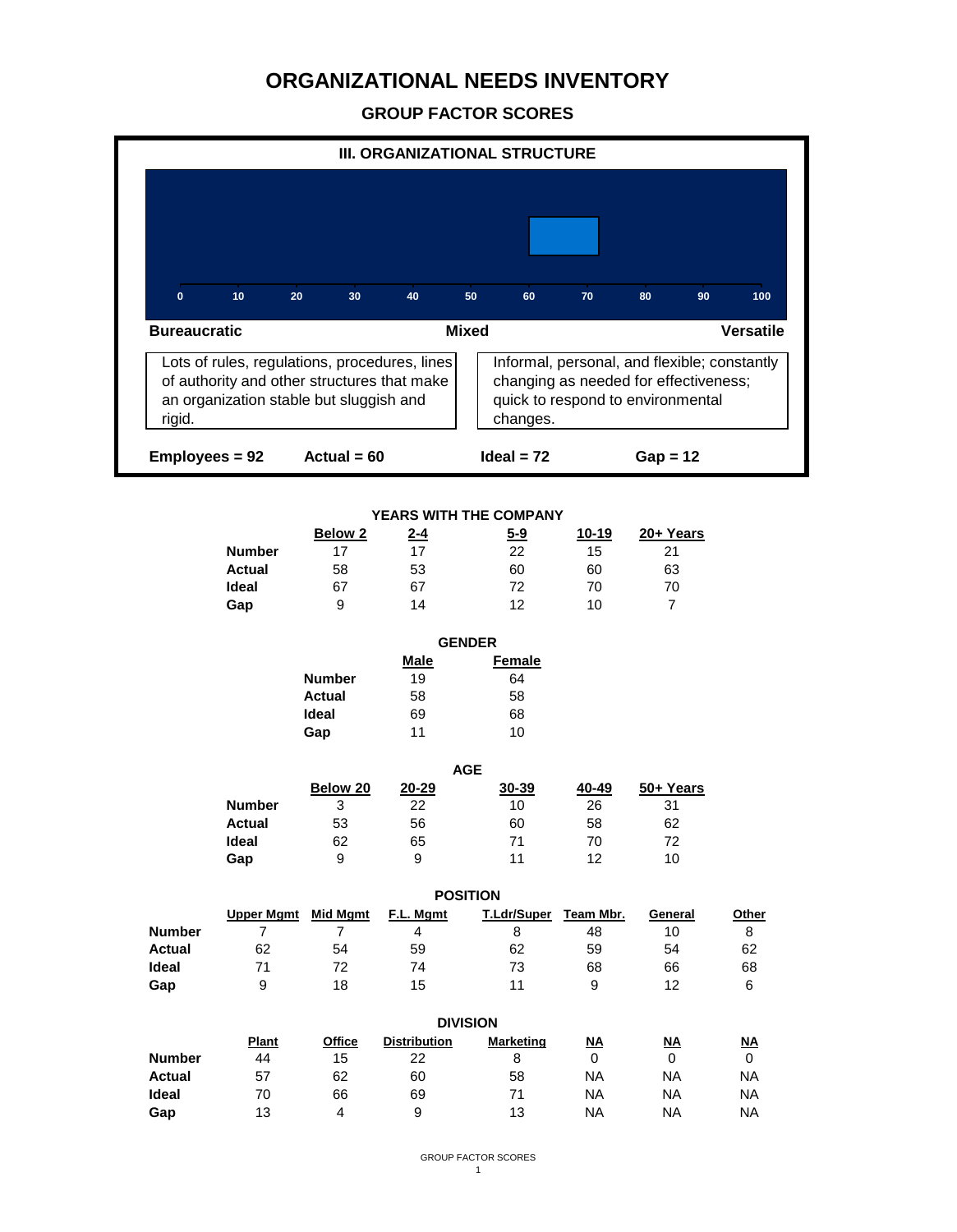

|              |                |            | <b>YEARS WITH THE COMPANY</b> |       |           |
|--------------|----------------|------------|-------------------------------|-------|-----------|
|              | <b>Below 2</b> | <u>2-4</u> | $5-9$                         | 10-19 | 20+ Years |
| Number       | 17             | 17         | 22                            | 15    | 21        |
| Actual       | 60             | 57         | 62                            | 64    | 63        |
| <b>Ideal</b> | 73             | 67         | 75                            | 73    | 70        |
| Gap          | 13             | 10         | 13                            | 9     |           |

|               | <b>GENDER</b> |               |  |  |
|---------------|---------------|---------------|--|--|
|               | Male          | <b>Female</b> |  |  |
| <b>Number</b> | 19            | 64            |  |  |
| Actual        | 61            | 59            |  |  |
| Ideal         | 71            | 71            |  |  |
| Gap           | 10            | 12            |  |  |
|               |               |               |  |  |

|               | <b>AGE</b> |       |       |       |           |  |  |
|---------------|------------|-------|-------|-------|-----------|--|--|
|               | Below 20   | 20-29 | 30-39 | 40-49 | 50+ Years |  |  |
| <b>Number</b> | 3          | 22    | 10    | 26    | 31        |  |  |
| <b>Actual</b> | 51         | 60    | 60    | 58    | 65        |  |  |
| <b>Ideal</b>  | 56         | 69    | 72    | 70    | 77        |  |  |
| Gap           | 5          | 9     | 12    | 12    | 12        |  |  |

|               | <b>POSITION</b> |          |           |                    |           |         |       |  |
|---------------|-----------------|----------|-----------|--------------------|-----------|---------|-------|--|
|               | Upper Mgmt      | Mid Mgmt | F.L. Mgmt | <b>T.Ldr/Super</b> | Team Mbr. | General | Other |  |
| <b>Number</b> |                 |          | 4         | 8                  | 48        | 10      | 8     |  |
| <b>Actual</b> | 65              | 55       | 60        | 64                 | 62        | 57      | 61    |  |
| <b>Ideal</b>  | 72              |          | 72        | 74                 | 73        | 65      | 71    |  |
| Gap           |                 | 16       | 12        | 10                 | 11        |         | 10    |  |

|               | <b>DIVISION</b> |        |                     |                  |           |           |           |  |
|---------------|-----------------|--------|---------------------|------------------|-----------|-----------|-----------|--|
|               | <b>Plant</b>    | Office | <b>Distribution</b> | <b>Marketing</b> | <u>NA</u> | <u>NA</u> | <u>NA</u> |  |
| <b>Number</b> | 44              | 15     | 22                  | 8                | 0         | 0         |           |  |
| Actual        | 60              | 64     | 62                  | 60               | ΝA        | ΝA        | <b>NA</b> |  |
| <b>Ideal</b>  | 73              | 67     | 73                  | 72               | ΝA        | ΝA        | <b>NA</b> |  |
| Gap           | 13              | 3      | 11                  | 12               | ΝA        | ΝA        | <b>NA</b> |  |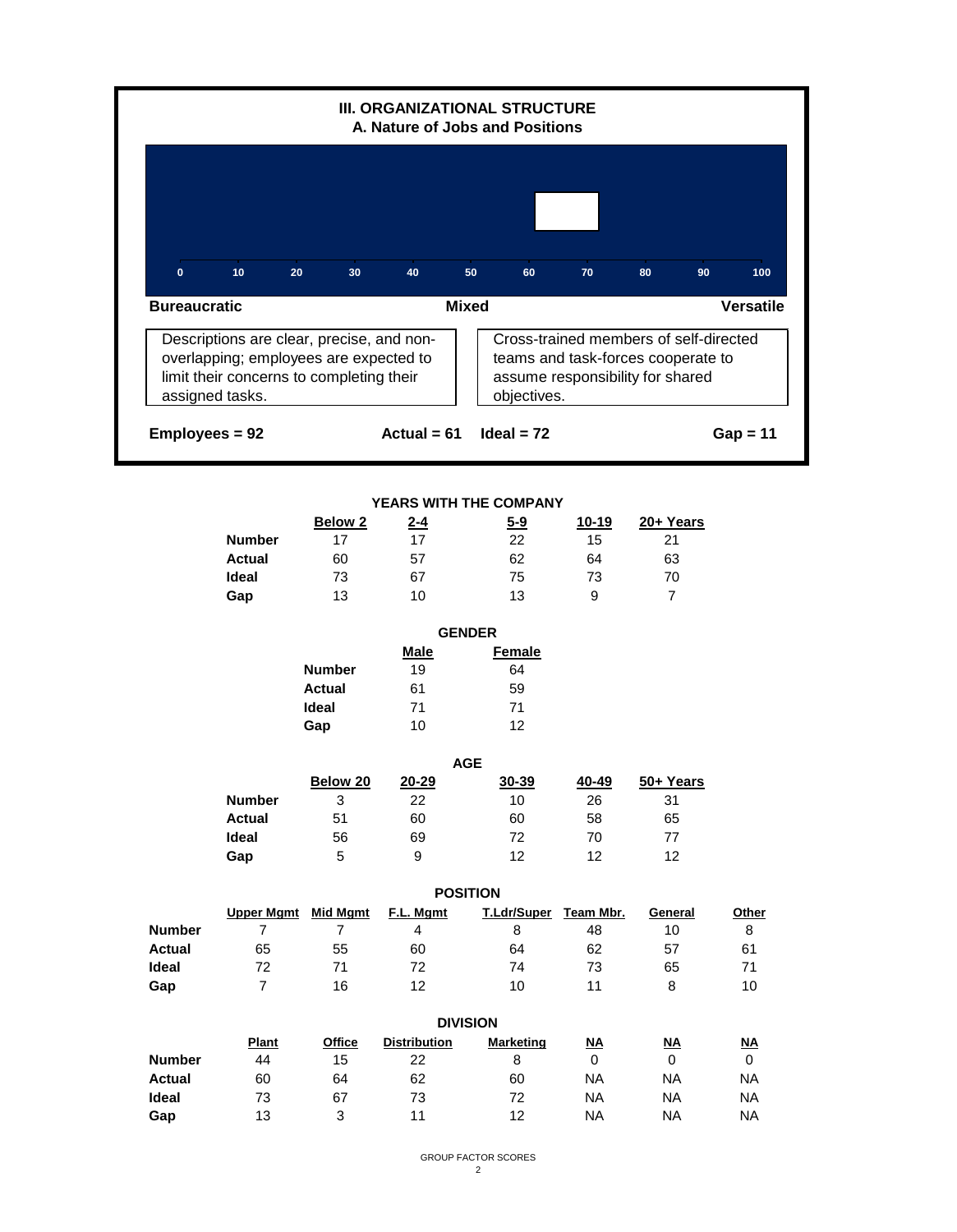|                     |                                                                                                                             |                                                       | III. ORGANIZATIONAL STRUCTURE                               | <b>B. Nature of Controls</b>               |                                     |                                                                                                                                  |                           |
|---------------------|-----------------------------------------------------------------------------------------------------------------------------|-------------------------------------------------------|-------------------------------------------------------------|--------------------------------------------|-------------------------------------|----------------------------------------------------------------------------------------------------------------------------------|---------------------------|
|                     |                                                                                                                             |                                                       |                                                             |                                            |                                     |                                                                                                                                  |                           |
| $\mathbf{0}$        | 10<br>20                                                                                                                    | 30                                                    | 40                                                          | 50<br>60                                   | 70                                  | 80<br>90                                                                                                                         | 100                       |
| <b>Bureaucratic</b> |                                                                                                                             |                                                       |                                                             | <b>Mixed</b>                               |                                     |                                                                                                                                  | <b>Versatile</b>          |
| predictability.     | Clearly defined standards (rules,<br>regulations, etc.) plus close inspection and<br>strong authority ensure conformity and |                                                       |                                                             | on target.                                 |                                     | Heavy reliance on self-control, self-<br>discipline, goal-directedness, and positive<br>attitudes keeps employees productive and |                           |
| Employees = 91      |                                                                                                                             |                                                       | Actual = $58$                                               | Ideal = $67$                               |                                     |                                                                                                                                  | $Gap = 9$                 |
|                     |                                                                                                                             |                                                       |                                                             |                                            |                                     |                                                                                                                                  |                           |
|                     | <b>Number</b><br>Actual<br>Ideal<br>Gap                                                                                     | <b>Below 2</b><br>17<br>49<br>51<br>$\overline{2}$    | YEARS WITH THE COMPANY<br><u>2-4</u><br>17<br>49<br>54<br>5 | 5-9<br>22<br>56<br>58<br>$\overline{2}$    | <u>10-19</u><br>15<br>56<br>57<br>1 | 20+ Years<br>21<br>57<br>58<br>$\mathbf{1}$                                                                                      |                           |
|                     |                                                                                                                             |                                                       |                                                             | <b>GENDER</b>                              |                                     |                                                                                                                                  |                           |
|                     |                                                                                                                             | <b>Number</b><br><b>Actual</b><br><b>Ideal</b><br>Gap | <b>Male</b><br>19<br>54<br>58<br>4                          | Female<br>64<br>52<br>54<br>$\overline{2}$ |                                     |                                                                                                                                  |                           |
|                     |                                                                                                                             |                                                       |                                                             | <b>AGE</b>                                 |                                     |                                                                                                                                  |                           |
|                     | <b>Number</b><br><b>Actual</b><br>Ideal<br>Gap                                                                              | Below 20<br>3<br>39<br>46<br>$\overline{7}$           | $20 - 29$<br>22<br>50<br>51<br>$\mathbf{1}$                 | 30-39<br>10 <sub>1</sub><br>54<br>54<br>0  | $40 - 49$<br>26<br>53<br>56<br>3    | 50+ Years<br>31<br>58<br>60<br>$\overline{a}$                                                                                    |                           |
|                     |                                                                                                                             |                                                       |                                                             | <b>POSITION</b>                            |                                     |                                                                                                                                  |                           |
| <b>Number</b>       | <b>Upper Mgmt</b> Mid Mgmt<br>$\overline{7}$                                                                                | $\overline{7}$                                        | F.L. Mamt<br>$\overline{4}$                                 | <b>T.Ldr/Super</b><br>8                    | Team Mbr.<br>48                     | General<br>10                                                                                                                    | Other<br>8                |
| <b>Actual</b>       | 58                                                                                                                          | 53                                                    | 60                                                          | 61                                         | 52                                  | 50                                                                                                                               | 55                        |
| Ideal               | 61                                                                                                                          | 61                                                    | 66                                                          | 58                                         | 53                                  | 55                                                                                                                               | 55                        |
| Gap                 | 3                                                                                                                           | 8                                                     | 6                                                           | $-3$                                       | 1                                   | 5                                                                                                                                | $\mathbf 0$               |
|                     |                                                                                                                             |                                                       |                                                             | <b>DIVISION</b>                            |                                     |                                                                                                                                  |                           |
|                     | Plant                                                                                                                       | <b>Office</b>                                         | <b>Distribution</b>                                         | <b>Marketing</b>                           | $\underline{\mathsf{NA}}$           | $\underline{\mathsf{NA}}$                                                                                                        | $\underline{\mathsf{NA}}$ |
| <b>Number</b>       | 44                                                                                                                          | 15                                                    | 22                                                          | 8                                          | $\mathbf{0}$                        | 0                                                                                                                                | $\mathbf 0$               |
| <b>Actual</b>       | 53                                                                                                                          | 55                                                    | 52                                                          | 57                                         | <b>NA</b>                           | <b>NA</b>                                                                                                                        | <b>NA</b>                 |
| Ideal               | 58                                                                                                                          | 53                                                    | 53                                                          | 57                                         | <b>NA</b>                           | NA                                                                                                                               | NA                        |
| Gap                 | 5                                                                                                                           | $-2$                                                  | $\mathbf{1}$                                                | 0                                          | <b>NA</b>                           | <b>NA</b>                                                                                                                        | <b>NA</b>                 |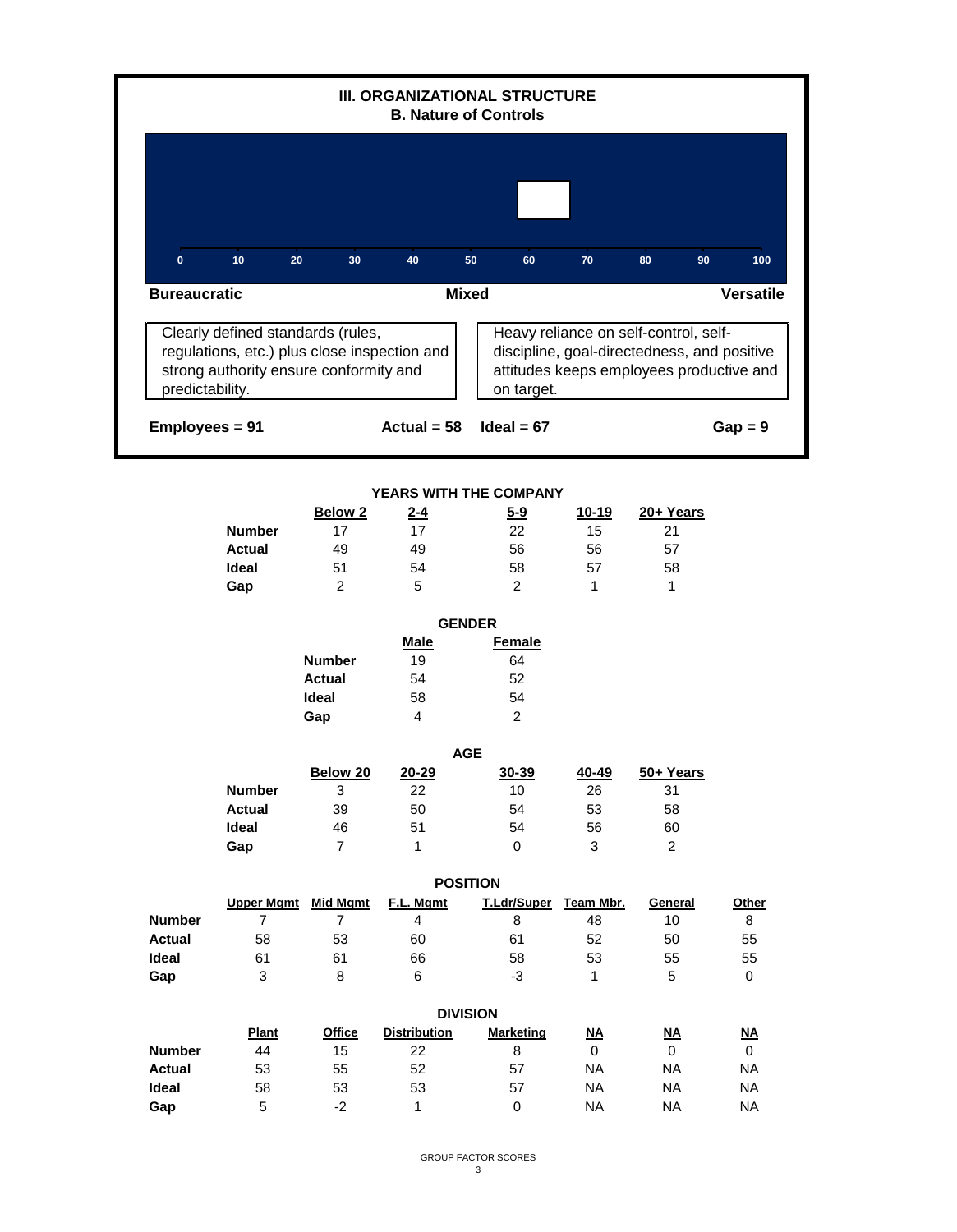|                     |                                                                                                                                     |                | III. ORGANIZATIONAL STRUCTURE | <b>C. Flexibility</b> |                                                                                                                                         |                           |                           |
|---------------------|-------------------------------------------------------------------------------------------------------------------------------------|----------------|-------------------------------|-----------------------|-----------------------------------------------------------------------------------------------------------------------------------------|---------------------------|---------------------------|
|                     |                                                                                                                                     |                |                               |                       |                                                                                                                                         |                           |                           |
| $\mathbf{0}$        | 10<br>20                                                                                                                            | 30             | 40                            | 50<br>60              | 70                                                                                                                                      | 90<br>80                  | 100                       |
| <b>Bureaucratic</b> |                                                                                                                                     |                |                               | <b>Mixed</b>          |                                                                                                                                         |                           | <b>Versatile</b>          |
|                     | Formal controls, clearly delineated jobs,<br>turf protection, emphasis on job security,<br>and fixed career paths produce rigidity. |                |                               |                       | Commitment to growth, change,<br>adaptability, and rapid response to<br>environmental demands produces a high<br>degree of flexibility. |                           |                           |
| Employees = 92      |                                                                                                                                     |                | Actual = $55$                 | Ideal = $75$          |                                                                                                                                         |                           | $Gap = 20$                |
|                     |                                                                                                                                     |                |                               |                       |                                                                                                                                         |                           |                           |
|                     |                                                                                                                                     |                | YEARS WITH THE COMPANY        |                       |                                                                                                                                         |                           |                           |
|                     |                                                                                                                                     | Below 2        | <u>2-4</u>                    | $5-9$                 | <u>10-19</u>                                                                                                                            | 20+ Years                 |                           |
|                     | <b>Number</b>                                                                                                                       | 17             | 17                            | 22                    | 15                                                                                                                                      | 21                        |                           |
|                     | <b>Actual</b>                                                                                                                       | 55             | 47                            | 55                    | 57                                                                                                                                      | 62                        |                           |
|                     | Ideal                                                                                                                               | 71             | 73                            | 77                    | 76                                                                                                                                      | 76                        |                           |
|                     | Gap                                                                                                                                 | 16             | 26                            | 22                    | 19                                                                                                                                      | 14                        |                           |
|                     |                                                                                                                                     |                |                               | <b>GENDER</b>         |                                                                                                                                         |                           |                           |
|                     |                                                                                                                                     |                | <b>Male</b>                   | <b>Female</b>         |                                                                                                                                         |                           |                           |
|                     |                                                                                                                                     | <b>Number</b>  | 19                            | 64                    |                                                                                                                                         |                           |                           |
|                     |                                                                                                                                     | <b>Actual</b>  | 51                            | 55                    |                                                                                                                                         |                           |                           |
|                     |                                                                                                                                     | Ideal          | 73                            | 75                    |                                                                                                                                         |                           |                           |
|                     |                                                                                                                                     |                |                               |                       |                                                                                                                                         |                           |                           |
|                     |                                                                                                                                     | Gap            | 22                            | 20                    |                                                                                                                                         |                           |                           |
|                     |                                                                                                                                     |                |                               | <b>AGE</b>            |                                                                                                                                         |                           |                           |
|                     |                                                                                                                                     | Below 20       | $20 - 29$                     | 30-39                 | $40 - 49$                                                                                                                               | 50+ Years                 |                           |
|                     | <b>Number</b>                                                                                                                       | 3              | 22                            | 10                    | 26                                                                                                                                      | 31                        |                           |
|                     | <b>Actual</b>                                                                                                                       | 62             | 53                            | 54                    | 54                                                                                                                                      | 58                        |                           |
|                     | Ideal                                                                                                                               | $77 \,$        | 69                            | 73                    | 77                                                                                                                                      | 77                        |                           |
|                     | Gap                                                                                                                                 | 15             | 16                            | 19                    | 23                                                                                                                                      | 19                        |                           |
|                     |                                                                                                                                     |                |                               |                       |                                                                                                                                         |                           |                           |
|                     |                                                                                                                                     |                |                               | <b>POSITION</b>       |                                                                                                                                         |                           |                           |
|                     | <b>Upper Mgmt</b> Mid Mgmt                                                                                                          |                | F.L. Mgmt                     | T.Ldr/Super           | Team Mbr.                                                                                                                               | General                   | Other                     |
| <b>Number</b>       | $\overline{7}$                                                                                                                      | $\overline{7}$ | $\overline{4}$                | 8                     | 48                                                                                                                                      | 10                        | 8                         |
| <b>Actual</b>       | 50                                                                                                                                  | 45             | 52                            | 57                    | 57                                                                                                                                      | 53                        | 61                        |
| Ideal               | 78                                                                                                                                  | 80             | 80                            | 81                    | 73                                                                                                                                      | 72                        | 70                        |
| Gap                 | 28                                                                                                                                  | 35             | 28                            | 24                    | 16                                                                                                                                      | 19                        | 9                         |
|                     |                                                                                                                                     |                |                               | <b>DIVISION</b>       |                                                                                                                                         |                           |                           |
|                     | Plant                                                                                                                               | Office         | <b>Distribution</b>           | <b>Marketing</b>      | $\underline{\mathsf{NA}}$                                                                                                               | $\underline{\mathsf{NA}}$ | $\underline{\mathsf{NA}}$ |
| <b>Number</b>       | 44                                                                                                                                  | 15             | 22                            | 8                     | $\mathbf 0$                                                                                                                             | $\mathbf 0$               | $\mathbf 0$               |
| <b>Actual</b>       | 54                                                                                                                                  | 61             | 58                            | 50                    | <b>NA</b>                                                                                                                               | <b>NA</b>                 | <b>NA</b>                 |
| Ideal               | 75                                                                                                                                  | 74             | 74                            | 77                    | <b>NA</b>                                                                                                                               | <b>NA</b>                 | <b>NA</b>                 |
| Gap                 | 21                                                                                                                                  | 13             | 16                            | 27                    | <b>NA</b>                                                                                                                               | <b>NA</b>                 | <b>NA</b>                 |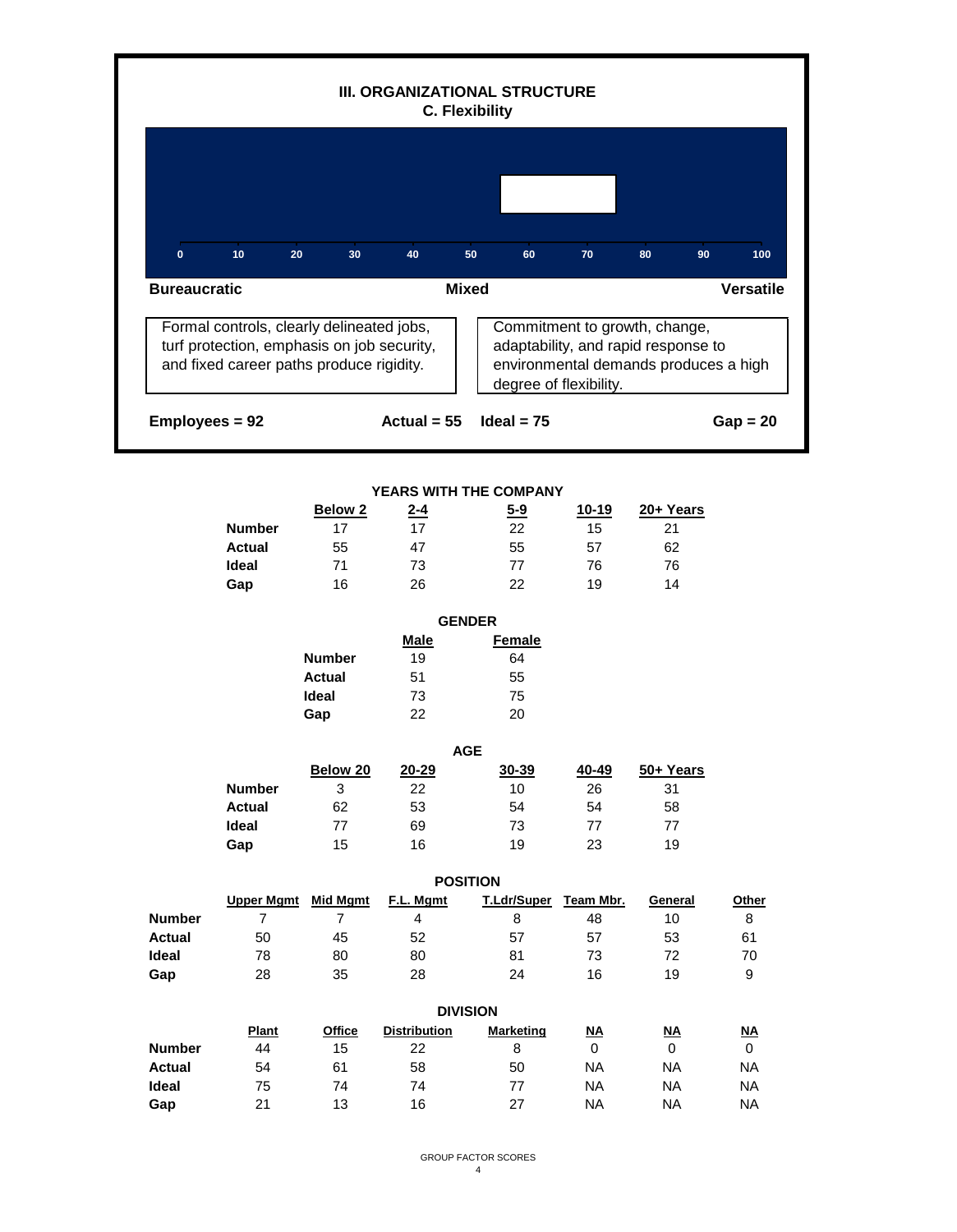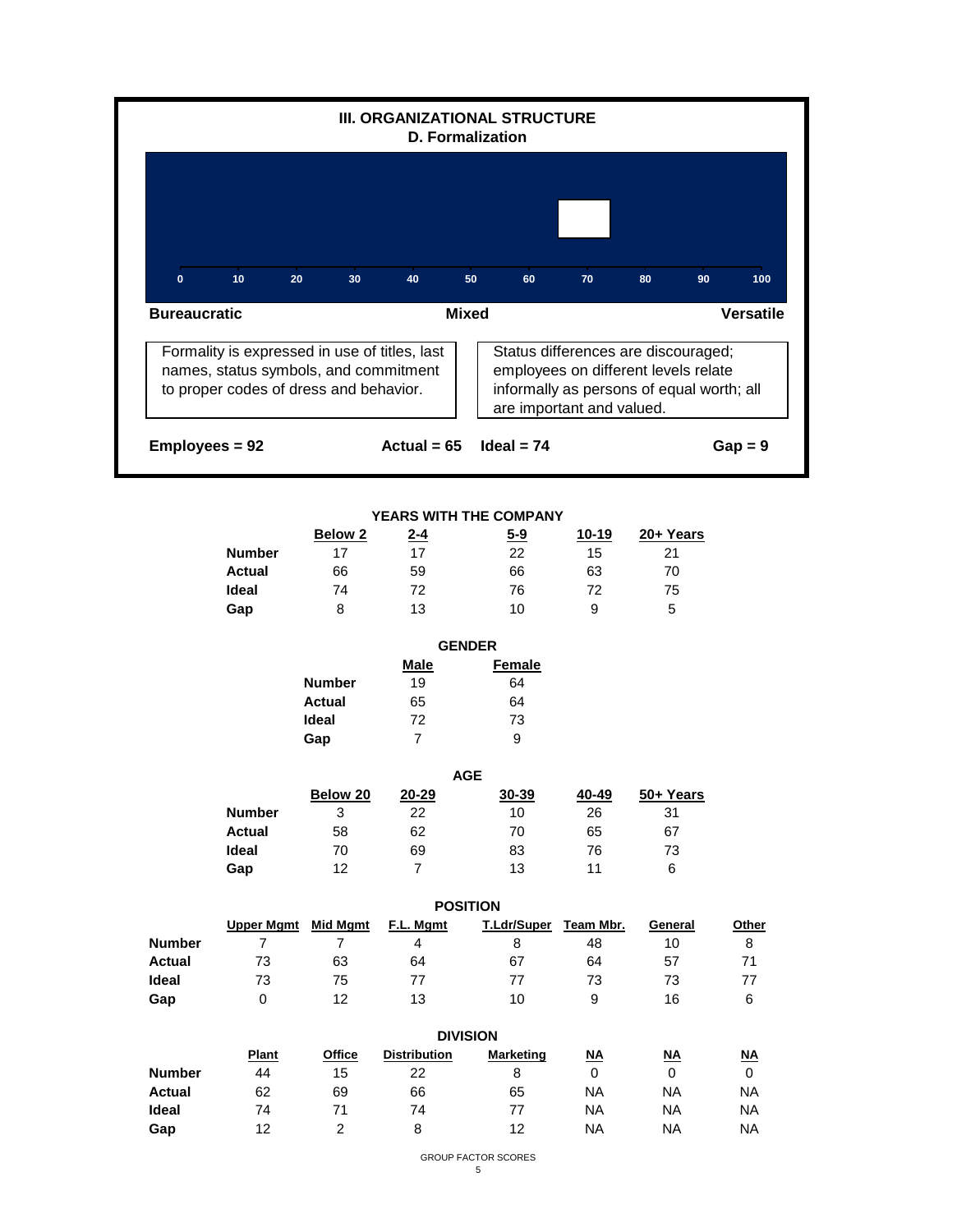

|               | <b>GENDER</b> |               |  |  |
|---------------|---------------|---------------|--|--|
|               | Male          | <b>Female</b> |  |  |
| <b>Number</b> | 19            | 64            |  |  |
| <b>Actual</b> | 57            | 60            |  |  |
| Ideal         | 75            | 77            |  |  |
| Gap           | 18            | 17            |  |  |

| <b>AGE</b>    |          |       |       |       |           |  |  |
|---------------|----------|-------|-------|-------|-----------|--|--|
|               | Below 20 | 20-29 | 30-39 | 40-49 | 50+ Years |  |  |
| <b>Number</b> | 3        | 22    | 10    | 26    | 31        |  |  |
| <b>Actual</b> | 65       | 58    | 60    | 59    | 62        |  |  |
| <b>Ideal</b>  | 81       | 73    | 78    | 79    | 79        |  |  |
| Gap           | 16       | 15    | 18    | 20    | 17        |  |  |

|               | <b>POSITION</b>   |          |           |                    |           |         |       |  |  |
|---------------|-------------------|----------|-----------|--------------------|-----------|---------|-------|--|--|
|               | <b>Upper Mgmt</b> | Mid Mgmt | F.L. Mgmt | <b>T.Ldr/Super</b> | Team Mbr. | General | Other |  |  |
| <b>Number</b> |                   |          | 4         |                    | 48        | 10      |       |  |  |
| Actual        | 63                | 53       | 57        | 61                 | 62        | 55      | 61    |  |  |
| Ideal         | 78                | 80       | 87        | 79                 | 76        |         | 74    |  |  |
| Gap           | 15                | 27       | 30        | 18                 | 14        | 22      | 13    |  |  |

|               | <b>DIVISION</b> |               |                     |                  |           |           |           |  |
|---------------|-----------------|---------------|---------------------|------------------|-----------|-----------|-----------|--|
|               | <b>Plant</b>    | <b>Office</b> | <b>Distribution</b> | <b>Marketing</b> | <u>NA</u> | <u>NA</u> | ΝA        |  |
| <b>Number</b> | 44              | 15            | 22                  | 8                |           |           |           |  |
| <b>Actual</b> | 58              | 63            | 65                  | 57               | ΝA        | ΝA        | ΝA        |  |
| Ideal         | 77              | 76            | 79                  | 79               | ΝA        | <b>NA</b> | <b>NA</b> |  |
| Gap           | 19              | 13            | 14                  | 22               | ΝA        | ΝA        | ΝA        |  |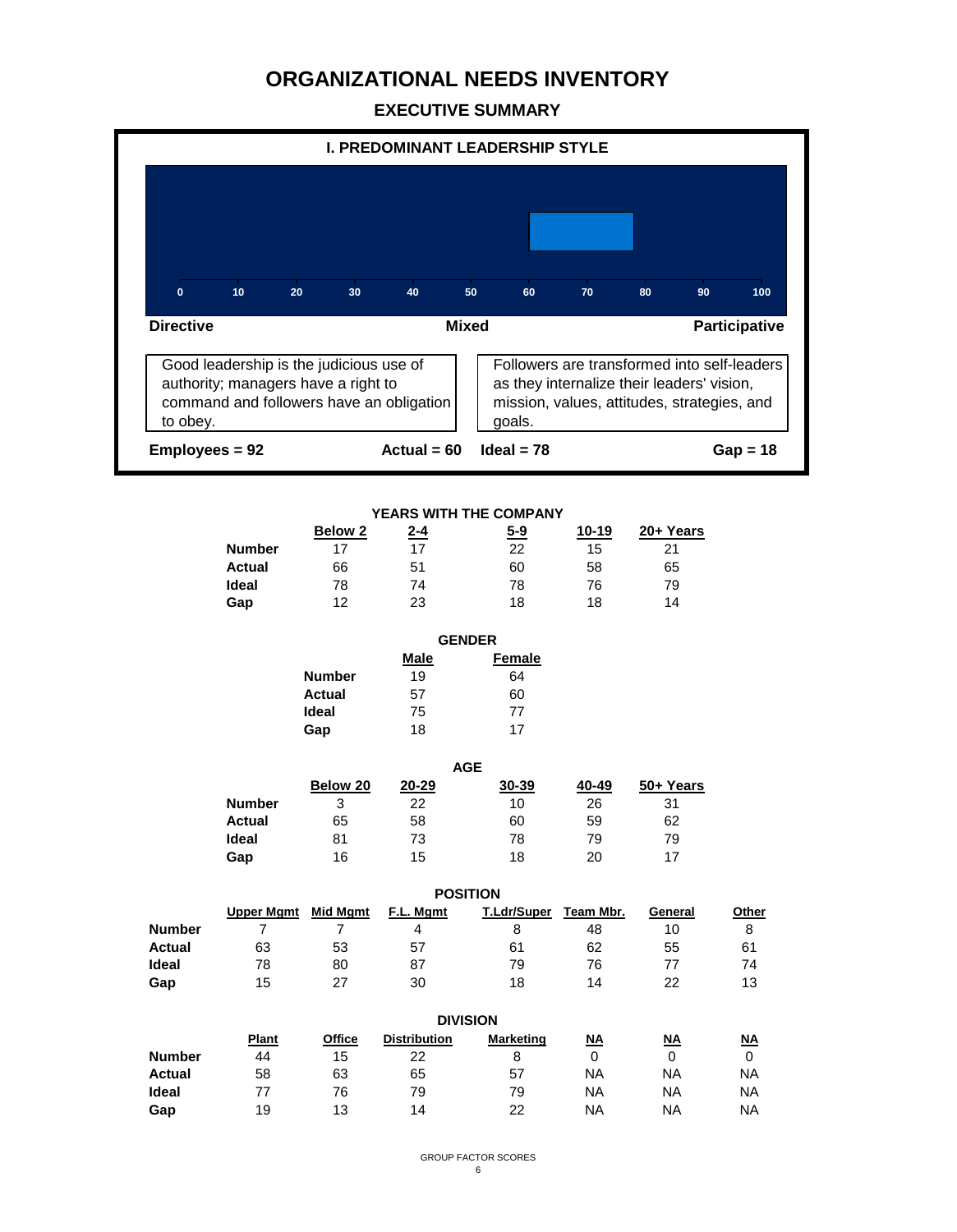

|               | <b>DIVISION</b> |        |                     |                  |    |    |           |  |
|---------------|-----------------|--------|---------------------|------------------|----|----|-----------|--|
|               | <b>Plant</b>    | Office | <b>Distribution</b> | <b>Marketing</b> | ΝA | ΝA | ΝA        |  |
| <b>Number</b> | 44              | 15     | 22                  |                  | 0  |    |           |  |
| <b>Actual</b> | 66              | 69     | 70                  | 63               | NA | ΝA | <b>NA</b> |  |
| Ideal         | 75              | 75     | 78                  | 75               | NA | ΝA | <b>NA</b> |  |
| Gap           | 9               | 6      | 8                   | 12               | NA | ΝA | <b>NA</b> |  |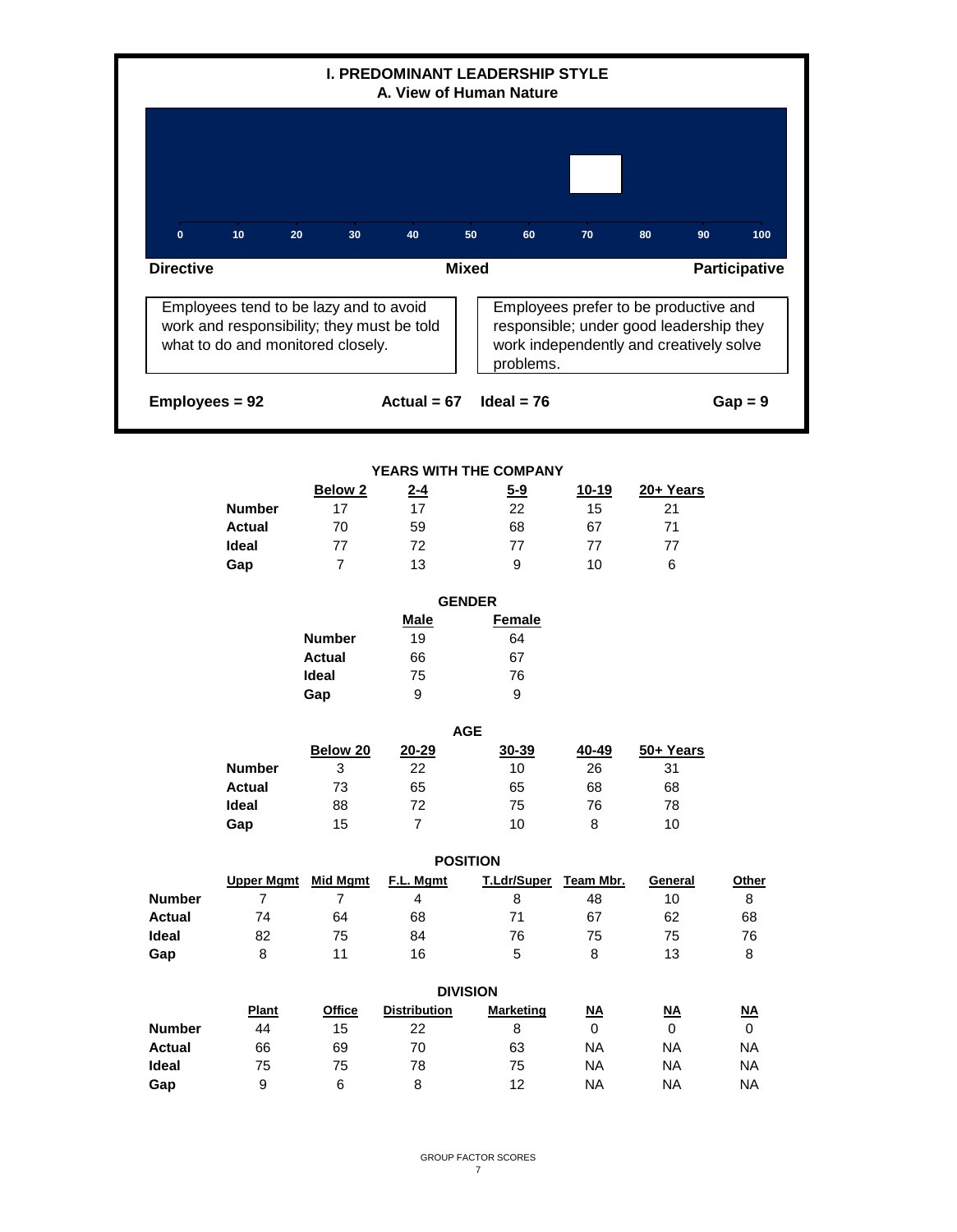

|               | <b>DIVISION</b> |        |                     |                  |           |    |           |  |  |  |
|---------------|-----------------|--------|---------------------|------------------|-----------|----|-----------|--|--|--|
|               | <b>Plant</b>    | Office | <b>Distribution</b> | <b>Marketing</b> | <u>NA</u> | ΝA | <u>NA</u> |  |  |  |
| <b>Number</b> | 44              | 15     | 22                  |                  |           |    | 0         |  |  |  |
| Actual        | 52              | 59     | 55                  | 49               | ΝA        | ΝA | <b>NA</b> |  |  |  |
| <b>Ideal</b>  | 74              | 73     | 72                  | 73               | ΝA        | ΝA | NA.       |  |  |  |
| Gap           | 22              | 14     | 17                  | 24               | ΝA        | ΝA | NA.       |  |  |  |
|               |                 |        |                     |                  |           |    |           |  |  |  |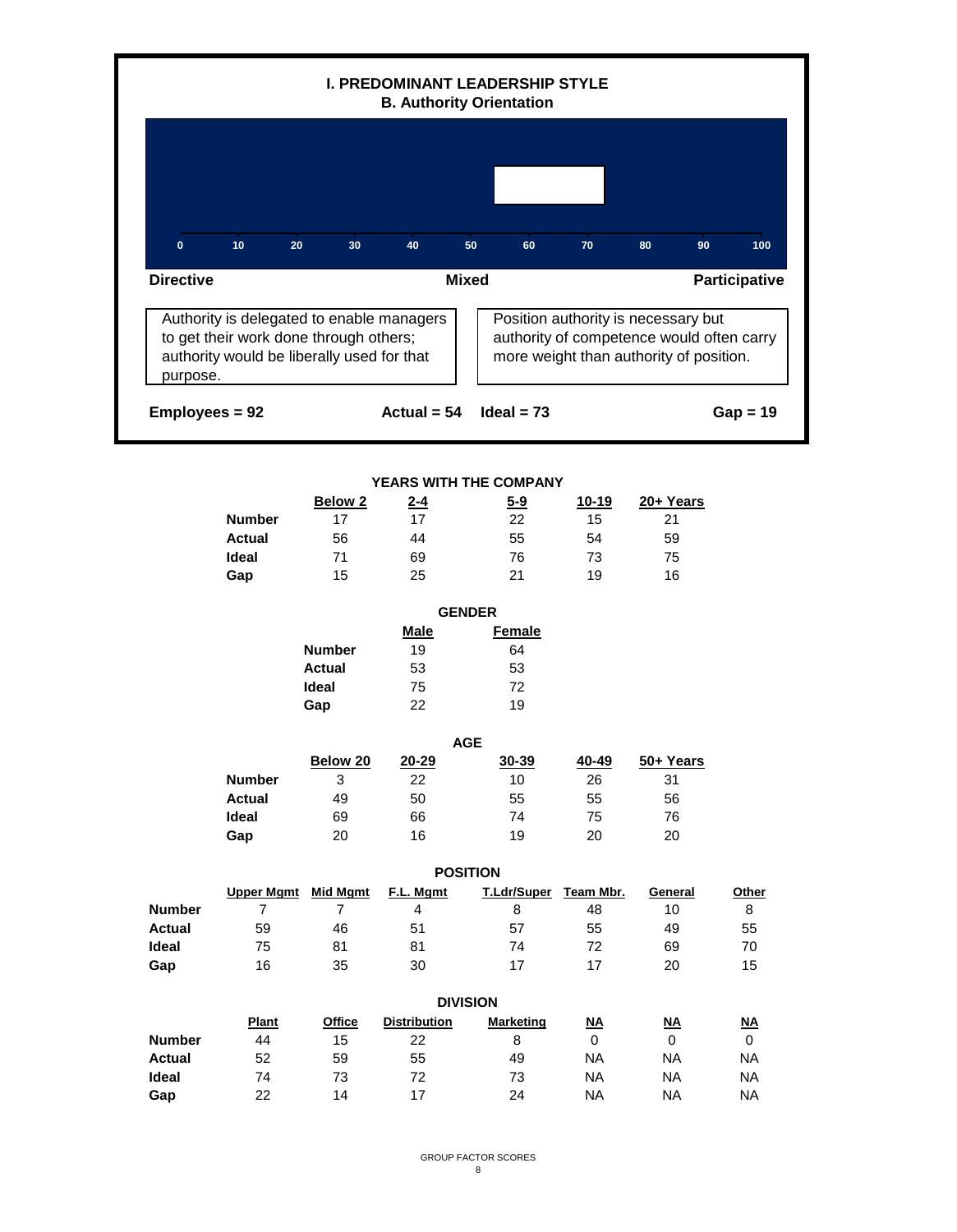

|        | <b>Below 2</b> | <u>2-4</u> | <u>5-9</u> | 10-19 | 20+ Years |
|--------|----------------|------------|------------|-------|-----------|
| Number | 17             | 17         | 22         | 15    | 21        |
| Actual | 73             | 56         | 63         | 62    | 70        |
| Ideal  | 83             | 77         | 82         | 78    | 85        |
| Gap    | 10             | 21         | 19         | 16    | 15        |

|               | <b>GENDER</b> |               |  |  |  |
|---------------|---------------|---------------|--|--|--|
|               | Male          | <b>Female</b> |  |  |  |
| <b>Number</b> | 19            | 64            |  |  |  |
| Actual        | 60            | 65            |  |  |  |
| Ideal         | 78            | 82            |  |  |  |
| Gap           | 18            | 17            |  |  |  |
|               |               |               |  |  |  |

|               |          |           | <b>AGE</b> |       |           |
|---------------|----------|-----------|------------|-------|-----------|
|               | Below 20 | $20 - 29$ | 30-39      | 40-49 | 50+ Years |
| <b>Number</b> | 3        | 22        | 10         | 26    | 31        |
| <b>Actual</b> | 72       | 63        | 65         | 63    | 67        |
| <b>Ideal</b>  | 86       | 77        | 82         | 83    | 82        |
| Gap           | 14       | 14        | 17         | 20    | 15        |

|               | <b>POSITION</b>   |                 |           |             |           |         |       |  |  |
|---------------|-------------------|-----------------|-----------|-------------|-----------|---------|-------|--|--|
|               | <b>Upper Mgmt</b> | <b>Mid Mgmt</b> | F.L. Mgmt | T.Ldr/Super | Team Mbr. | General | Other |  |  |
| <b>Number</b> |                   |                 | 4         | 8           | 48        | 10      | 8     |  |  |
| Actual        | 65                | 55              | 62        | 64          | 68        | 59      | 65    |  |  |
| <b>Ideal</b>  | 81                | 80              | 90        | 83          | 81        | 82      | 80    |  |  |
| Gap           | 16                | 25              | 28        | 19          | 13        | 23      | 15    |  |  |

|               | <b>DIVISION</b> |               |                     |                  |           |           |           |  |
|---------------|-----------------|---------------|---------------------|------------------|-----------|-----------|-----------|--|
|               | <b>Plant</b>    | <b>Office</b> | <b>Distribution</b> | <b>Marketing</b> | <u>NA</u> | <u>NA</u> | <u>NA</u> |  |
| <b>Number</b> | 44              | 15            | 22                  | 8                | 0         | 0         |           |  |
| Actual        | 63              | 65            | 70                  | 62               | <b>NA</b> | ΝA        | <b>NA</b> |  |
| Ideal         | 81              | 79            | 83                  | 83               | ΝA        | ΝA        | <b>NA</b> |  |
| Gap           | 18              | 14            | 13                  | 21               | ΝA        | ΝA        | <b>NA</b> |  |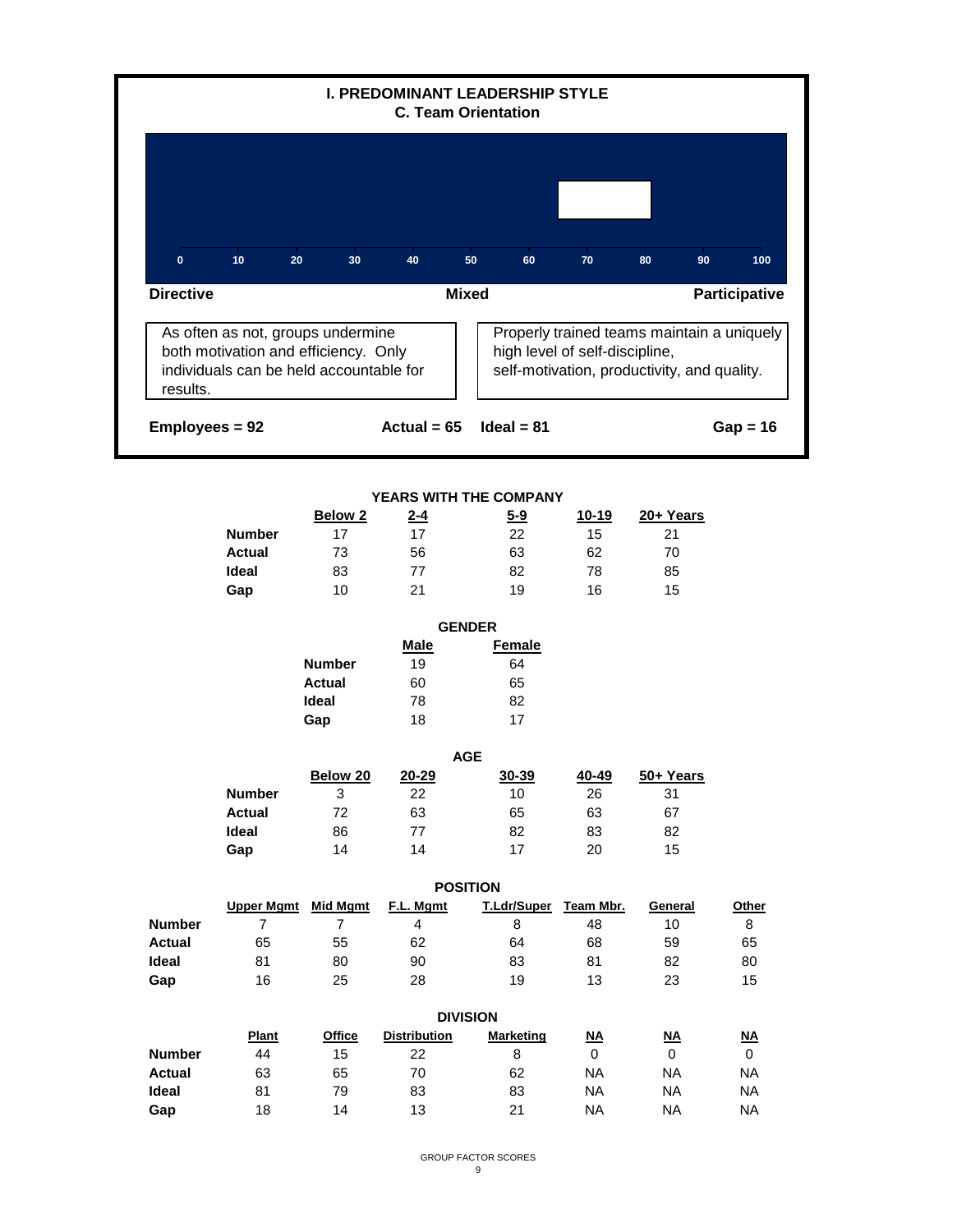|                  |                                                                                                                          |                    |                     | <b>I. PREDOMINANT LEADERSHIP STYLE</b><br>D. Motivational Style |                                                                                                                    |           |               |
|------------------|--------------------------------------------------------------------------------------------------------------------------|--------------------|---------------------|-----------------------------------------------------------------|--------------------------------------------------------------------------------------------------------------------|-----------|---------------|
|                  |                                                                                                                          |                    |                     |                                                                 |                                                                                                                    |           |               |
| $\mathbf{0}$     | 10<br>20                                                                                                                 | 30                 | 40                  | 50<br>60                                                        | 70                                                                                                                 | 90<br>80  | 100           |
| <b>Directive</b> |                                                                                                                          |                    |                     | <b>Mixed</b>                                                    |                                                                                                                    |           | Participative |
|                  | Motivation is based on a transaction<br>(compensation exchanged for productive<br>effort) between employee and employer. |                    |                     | responsibility.                                                 | Going beyond a transaction, highest<br>motivation results from a sense of<br>ownership - shared values, goals, and |           |               |
| Employees = 92   |                                                                                                                          |                    | Actual = $60$       | $Ideal = 82$                                                    |                                                                                                                    |           | $Gap = 22$    |
|                  |                                                                                                                          |                    |                     |                                                                 |                                                                                                                    |           |               |
|                  |                                                                                                                          | Below <sub>2</sub> | 2-4                 | YEARS WITH THE COMPANY<br>$5-9$                                 | <u>10-19</u>                                                                                                       | 20+ Years |               |
|                  | <b>Number</b>                                                                                                            | 17                 | 17                  | 22                                                              | 15                                                                                                                 | 21        |               |
|                  | <b>Actual</b>                                                                                                            | 66                 | 49                  | 58                                                              | 55                                                                                                                 | 61        |               |
|                  | <b>Ideal</b>                                                                                                             | 80                 | 76                  | 79                                                              | 78                                                                                                                 | 80        |               |
|                  |                                                                                                                          | 14                 | 27                  | 21                                                              | 23                                                                                                                 | 19        |               |
|                  | Gap                                                                                                                      |                    |                     |                                                                 |                                                                                                                    |           |               |
|                  |                                                                                                                          |                    |                     | <b>GENDER</b>                                                   |                                                                                                                    |           |               |
|                  |                                                                                                                          |                    | Male                | Female                                                          |                                                                                                                    |           |               |
|                  |                                                                                                                          | <b>Number</b>      | 19                  | 64                                                              |                                                                                                                    |           |               |
|                  |                                                                                                                          | Actual             | 52                  | 59                                                              |                                                                                                                    |           |               |
|                  |                                                                                                                          | Ideal              | 75                  | 79                                                              |                                                                                                                    |           |               |
|                  |                                                                                                                          | Gap                | 23                  | 20                                                              |                                                                                                                    |           |               |
|                  |                                                                                                                          |                    |                     | <b>AGE</b>                                                      |                                                                                                                    |           |               |
|                  |                                                                                                                          | Below 20           | 20-29               | 30-39                                                           | 40-49                                                                                                              | 50+ Years |               |
|                  | <b>Number</b>                                                                                                            | 3                  | 22                  | 10 <sub>1</sub>                                                 | 26                                                                                                                 | 31        |               |
|                  | <b>Actual</b>                                                                                                            | 68                 | 57                  | 55                                                              | 57                                                                                                                 | 60        |               |
|                  | Ideal                                                                                                                    | 87                 | 75                  | 77                                                              | 80                                                                                                                 | 81        |               |
|                  | Gap                                                                                                                      | 19                 | 18                  | 22                                                              | 23                                                                                                                 | 21        |               |
|                  |                                                                                                                          |                    |                     | <b>POSITION</b>                                                 |                                                                                                                    |           |               |
|                  | <b>Upper Mgmt</b>                                                                                                        | <b>Mid Mgmt</b>    | F.L. Mgmt           | T.Ldr/Super                                                     | Team Mbr.                                                                                                          | General   | Other         |
| <b>Number</b>    | $\overline{7}$                                                                                                           | $\overline{7}$     | 4                   | 8                                                               | 48                                                                                                                 | 10        | 8             |
|                  | 57                                                                                                                       | 50                 | 55                  | 60                                                              | 60                                                                                                                 | 55        | 58            |
| <b>Actual</b>    |                                                                                                                          |                    |                     |                                                                 |                                                                                                                    |           |               |
| Ideal            | 78                                                                                                                       | 78                 | 88                  | 80                                                              | 78                                                                                                                 | 80        | 74            |
| Gap              | 21                                                                                                                       | 28                 | 33                  | 20                                                              | 18                                                                                                                 | 25        | 16            |
|                  |                                                                                                                          |                    |                     | <b>DIVISION</b>                                                 |                                                                                                                    |           |               |
|                  | Plant                                                                                                                    | <b>Office</b>      | <b>Distribution</b> | <b>Marketing</b>                                                |                                                                                                                    | <u>NA</u> | <u>NA</u>     |
| <b>Number</b>    | 44                                                                                                                       | 15                 | 22                  | 8                                                               | $\underline{\mathsf{NA}}$<br>0                                                                                     | 0         | $\mathbf 0$   |
| <b>Actual</b>    | 56                                                                                                                       | 60                 | 63                  | 56                                                              | <b>NA</b>                                                                                                          | <b>NA</b> | NA            |

**Gap** 22 17 18 28 NA NA NA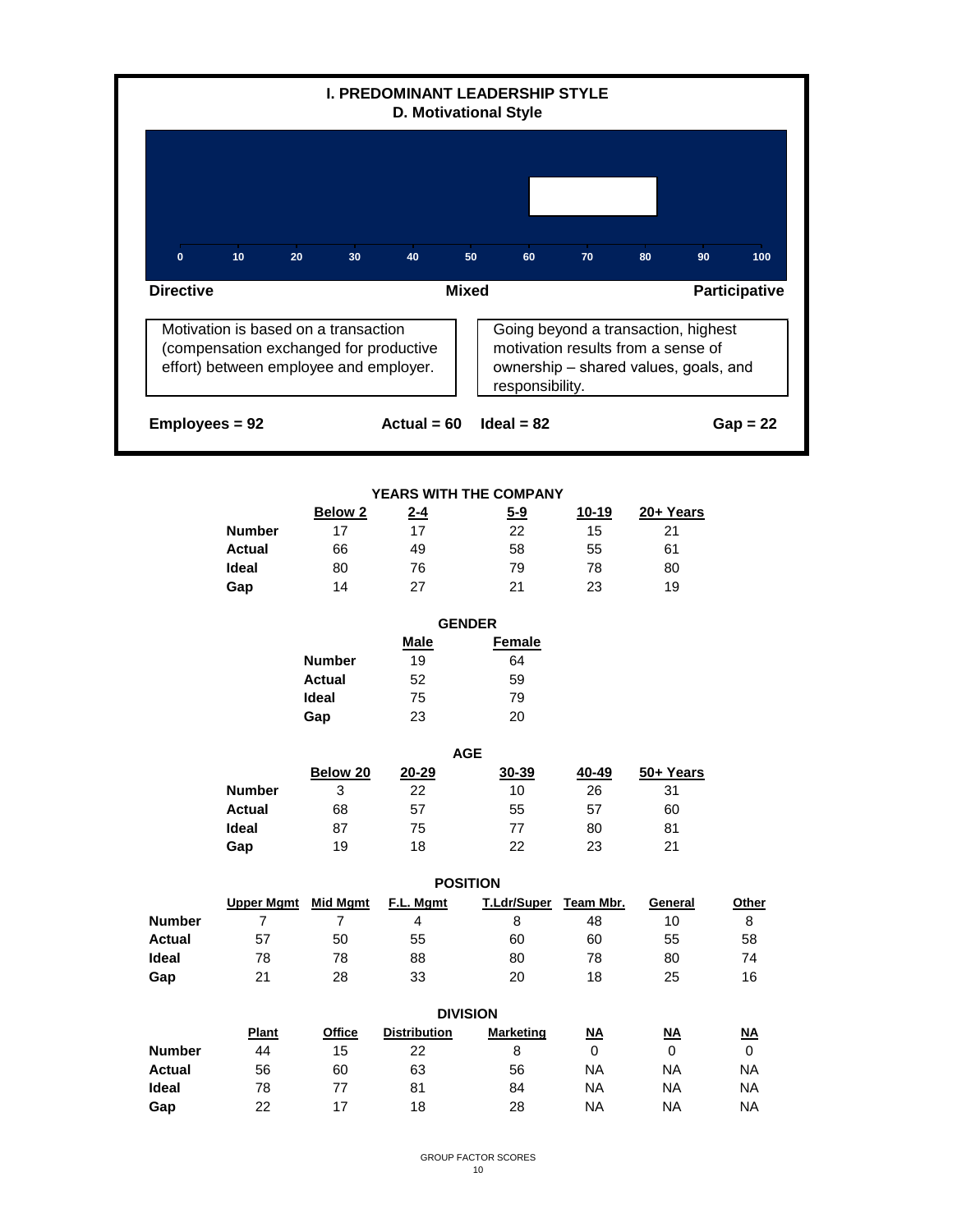|                                                |                                                                                                                                  |                     | <b>I. PREDOMINANT LEADERSHIP STYLE</b><br><b>E. Nature of Supervision</b> |                 |                       |                                                                                                                     |                          |                                          |
|------------------------------------------------|----------------------------------------------------------------------------------------------------------------------------------|---------------------|---------------------------------------------------------------------------|-----------------|-----------------------|---------------------------------------------------------------------------------------------------------------------|--------------------------|------------------------------------------|
|                                                |                                                                                                                                  |                     |                                                                           |                 |                       |                                                                                                                     |                          |                                          |
| $\mathbf{0}$                                   | 10<br>20                                                                                                                         | 30                  | 40                                                                        | 50              | 60                    | 70                                                                                                                  | 80<br>90                 | 100                                      |
| <b>Directive</b>                               |                                                                                                                                  |                     |                                                                           | <b>Mixed</b>    |                       |                                                                                                                     |                          | Participative                            |
|                                                | Close supervision is necessary to ensure<br>high motivation and maximum productivity;<br>when the cat's away the mice will play. |                     |                                                                           |                 | responsibility.       | Where employees share their leaders'<br>goals and values, close supervision may<br>decrease motivation and sense of |                          |                                          |
| Employees = 91                                 |                                                                                                                                  |                     | Actual = $55$                                                             |                 | $Ideal = 67$          |                                                                                                                     |                          | $Gap = 12$                               |
|                                                |                                                                                                                                  |                     |                                                                           |                 |                       |                                                                                                                     |                          |                                          |
|                                                |                                                                                                                                  | <b>Below 2</b>      | YEARS WITH THE COMPANY<br><u>2-4</u>                                      |                 | $5-9$                 | $10 - 19$                                                                                                           | 20+ Years                |                                          |
|                                                | <b>Number</b>                                                                                                                    | 17                  | 17                                                                        |                 | 22                    | 15                                                                                                                  | 21                       |                                          |
|                                                | <b>Actual</b>                                                                                                                    | 60                  | 47                                                                        |                 | 56                    | 51                                                                                                                  | 59                       |                                          |
|                                                | <b>Ideal</b>                                                                                                                     | 68                  | 62                                                                        |                 | 66                    | 67                                                                                                                  | 70                       |                                          |
|                                                | Gap                                                                                                                              | 8                   | 15                                                                        |                 | 10                    | 16                                                                                                                  | 11                       |                                          |
|                                                |                                                                                                                                  |                     |                                                                           |                 |                       |                                                                                                                     |                          |                                          |
|                                                |                                                                                                                                  |                     |                                                                           | <b>GENDER</b>   |                       |                                                                                                                     |                          |                                          |
|                                                |                                                                                                                                  |                     | <b>Male</b>                                                               |                 | <b>Female</b>         |                                                                                                                     |                          |                                          |
|                                                |                                                                                                                                  | <b>Number</b>       | 19                                                                        |                 | 64                    |                                                                                                                     |                          |                                          |
|                                                |                                                                                                                                  | <b>Actual</b>       | 55                                                                        |                 | 54                    |                                                                                                                     |                          |                                          |
|                                                |                                                                                                                                  | Ideal               | 64                                                                        |                 | 67                    |                                                                                                                     |                          |                                          |
|                                                |                                                                                                                                  | Gap                 | 9                                                                         |                 | 13                    |                                                                                                                     |                          |                                          |
|                                                |                                                                                                                                  |                     |                                                                           | <b>AGE</b>      |                       |                                                                                                                     |                          |                                          |
|                                                |                                                                                                                                  | Below 20            | $20 - 29$                                                                 |                 | 30-39                 | 40-49                                                                                                               | 50+ Years                |                                          |
|                                                | <b>Number</b>                                                                                                                    | 3                   | 22                                                                        |                 | 10                    | 26                                                                                                                  | 31                       |                                          |
|                                                |                                                                                                                                  |                     |                                                                           |                 |                       | 54                                                                                                                  | 56                       |                                          |
|                                                | <b>Actual</b>                                                                                                                    | 49                  | 56                                                                        |                 | 54                    |                                                                                                                     |                          |                                          |
|                                                | Ideal                                                                                                                            | 60                  | 63                                                                        |                 | 68                    | 68                                                                                                                  | 68                       |                                          |
|                                                | Gap                                                                                                                              | 11                  | $\overline{7}$                                                            |                 | 14                    | 14                                                                                                                  | 12                       |                                          |
|                                                |                                                                                                                                  |                     |                                                                           | <b>POSITION</b> |                       |                                                                                                                     |                          |                                          |
|                                                | <b>Upper Mgmt</b>                                                                                                                | <b>Mid Mgmt</b>     | F.L. Mgmt                                                                 |                 | T.Ldr/Super           | Team Mbr.                                                                                                           | General                  | Other                                    |
|                                                | $\overline{7}$                                                                                                                   | $\mathbf{7}$        | 4                                                                         |                 | 8                     | 48                                                                                                                  | 10                       | 8                                        |
|                                                | 63                                                                                                                               | 55                  | 47                                                                        |                 | 53                    | 56                                                                                                                  | 48                       | 56                                       |
|                                                | 70                                                                                                                               | 73                  | 80                                                                        |                 | 70                    | 65                                                                                                                  | 63                       | 65                                       |
| <b>Number</b><br><b>Actual</b><br>Ideal<br>Gap | $\overline{7}$                                                                                                                   | 18                  | 33                                                                        |                 | 17                    | 9                                                                                                                   | 15                       | 9                                        |
|                                                |                                                                                                                                  |                     |                                                                           |                 |                       |                                                                                                                     |                          |                                          |
|                                                |                                                                                                                                  |                     |                                                                           | <b>DIVISION</b> |                       |                                                                                                                     |                          |                                          |
| <b>Number</b>                                  | Plant<br>44                                                                                                                      | <b>Office</b><br>15 | <b>Distribution</b><br>22                                                 |                 | <b>Marketing</b><br>8 | $\underline{\mathsf{NA}}$<br>$\mathbf 0$                                                                            | <u>NA</u><br>$\mathbf 0$ | $\underline{\mathsf{NA}}$<br>$\mathbf 0$ |
| <b>Actual</b>                                  | 53                                                                                                                               | 56                  | 58                                                                        |                 | 55                    | <b>NA</b>                                                                                                           | NA                       | <b>NA</b>                                |

**Gap** 14 9 10 15 NA NA NA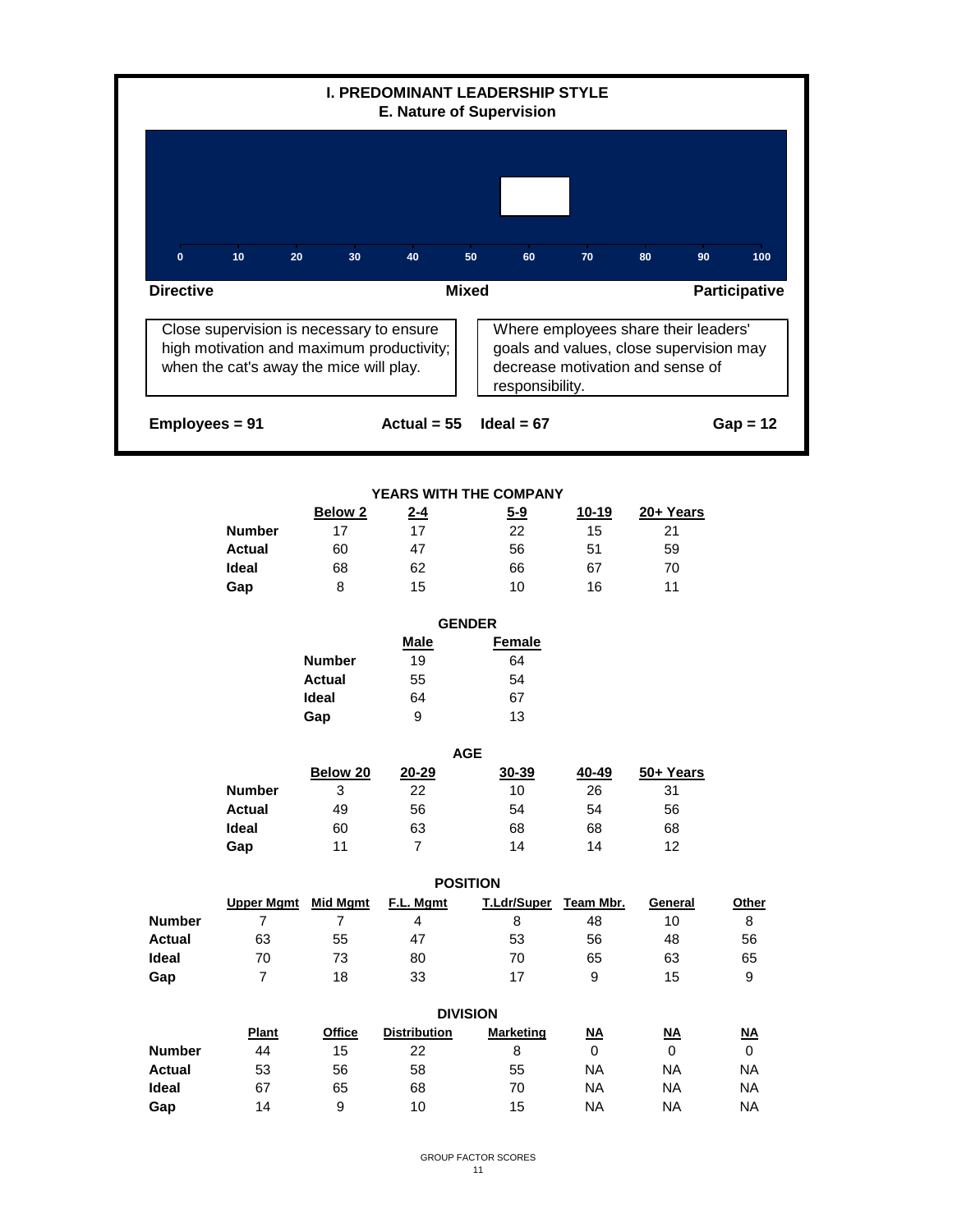|                  |                                                                                                                                             |                    | <b>I. PREDOMINANT LEADERSHIP STYLE</b><br>F. Empowerment |                 |                  |                           |                                                                                                                                     |                      |
|------------------|---------------------------------------------------------------------------------------------------------------------------------------------|--------------------|----------------------------------------------------------|-----------------|------------------|---------------------------|-------------------------------------------------------------------------------------------------------------------------------------|----------------------|
|                  |                                                                                                                                             |                    |                                                          |                 |                  |                           |                                                                                                                                     |                      |
| $\mathbf{0}$     | 10<br>20                                                                                                                                    | 30                 | 40                                                       | 50              | 60               | 70                        | 80<br>90                                                                                                                            | 100                  |
| <b>Directive</b> |                                                                                                                                             |                    |                                                          | <b>Mixed</b>    |                  |                           |                                                                                                                                     | <b>Participative</b> |
|                  | Authority-based power is a manager's<br>primary resource for influencing<br>employees. Giving them more power<br>undermines that influence. |                    |                                                          |                 |                  |                           | Good leaders provide a sense of direction<br>and then do everything possible to provide<br>the resources employees need to perform. |                      |
| Employees = 92   |                                                                                                                                             |                    | Actual = $63$                                            |                 | $Ideal = 82$     |                           |                                                                                                                                     | $Gap = 19$           |
|                  |                                                                                                                                             |                    |                                                          |                 |                  |                           |                                                                                                                                     |                      |
|                  |                                                                                                                                             |                    | YEARS WITH THE COMPANY                                   |                 |                  |                           |                                                                                                                                     |                      |
|                  |                                                                                                                                             | Below <sub>2</sub> | <u>2-4</u>                                               |                 | <u>5-9</u>       | $10 - 19$                 | 20+ Years                                                                                                                           |                      |
|                  | <b>Number</b>                                                                                                                               | 17                 | 17                                                       |                 | 22               | 15                        | 21                                                                                                                                  |                      |
|                  | <b>Actual</b>                                                                                                                               | 70                 | 53                                                       |                 | 63               | 56                        | 68                                                                                                                                  |                      |
|                  | Ideal                                                                                                                                       | 84                 | 81                                                       |                 | 84               | 79                        | 83                                                                                                                                  |                      |
|                  | Gap                                                                                                                                         | 14                 | 28                                                       |                 | 21               | 23                        | 15                                                                                                                                  |                      |
|                  |                                                                                                                                             |                    |                                                          | <b>GENDER</b>   |                  |                           |                                                                                                                                     |                      |
|                  |                                                                                                                                             |                    | <b>Male</b>                                              |                 | <b>Female</b>    |                           |                                                                                                                                     |                      |
|                  |                                                                                                                                             | <b>Number</b>      | 19                                                       |                 | 64               |                           |                                                                                                                                     |                      |
|                  |                                                                                                                                             | <b>Actual</b>      | 57                                                       |                 | 63               |                           |                                                                                                                                     |                      |
|                  |                                                                                                                                             | <b>Ideal</b>       | 80                                                       |                 | 83               |                           |                                                                                                                                     |                      |
|                  |                                                                                                                                             | Gap                | 23                                                       |                 | 20               |                           |                                                                                                                                     |                      |
|                  |                                                                                                                                             |                    |                                                          | <b>AGE</b>      |                  |                           |                                                                                                                                     |                      |
|                  |                                                                                                                                             | Below 20           | $20 - 29$                                                |                 | 30-39            | 40-49                     | 50+ Years                                                                                                                           |                      |
|                  | <b>Number</b>                                                                                                                               | 3                  | 22                                                       |                 | 10               | 26                        | 31                                                                                                                                  |                      |
|                  | <b>Actual</b>                                                                                                                               | $77$               | 59                                                       |                 | 66               | 61                        | 64                                                                                                                                  |                      |
|                  | Ideal                                                                                                                                       | 91                 | 78                                                       |                 | 85               | 83                        | 83                                                                                                                                  |                      |
|                  | Gap                                                                                                                                         | 14                 | 19                                                       |                 | 19               | 22                        | 19                                                                                                                                  |                      |
|                  |                                                                                                                                             |                    |                                                          | <b>POSITION</b> |                  |                           |                                                                                                                                     |                      |
|                  | <b>Upper Mgmt</b> Mid Mgmt                                                                                                                  |                    | F.L. Mgmt                                                |                 | T.Ldr/Super      | Team Mbr.                 | General                                                                                                                             | Other                |
| <b>Number</b>    | $\overline{7}$                                                                                                                              | $\overline{7}$     | 4                                                        |                 | 8                | 48                        | 10                                                                                                                                  | 8                    |
| <b>Actual</b>    | 62                                                                                                                                          | 53                 | 57                                                       |                 | 58               | 67                        | 57                                                                                                                                  | 60                   |
| Ideal            | 80                                                                                                                                          | 87                 | 90                                                       |                 | 84               | 81                        | 85                                                                                                                                  | 78                   |
| Gap              | 18                                                                                                                                          | 34                 | 33                                                       |                 | 26               | 14                        | 28                                                                                                                                  | 18                   |
|                  |                                                                                                                                             |                    |                                                          | <b>DIVISION</b> |                  |                           |                                                                                                                                     |                      |
|                  | <b>Plant</b>                                                                                                                                | <b>Office</b>      | <b>Distribution</b>                                      |                 | <b>Marketing</b> | $\underline{\mathsf{NA}}$ | $\underline{\mathsf{NA}}$                                                                                                           | <u>NA</u>            |
| <b>Number</b>    | 44                                                                                                                                          | 15                 | 22                                                       |                 | 8                | 0                         | 0                                                                                                                                   | 0                    |
| <b>Actual</b>    | 60                                                                                                                                          | 64                 | 70                                                       |                 | 56               | <b>NA</b>                 | <b>NA</b>                                                                                                                           | <b>NA</b>            |
| Ideal            | 83                                                                                                                                          | 80                 | 85                                                       |                 | 83               | <b>NA</b>                 | NA                                                                                                                                  | <b>NA</b>            |
| Gap              | 23                                                                                                                                          | 16                 | 15                                                       |                 | 27               | <b>NA</b>                 | <b>NA</b>                                                                                                                           | <b>NA</b>            |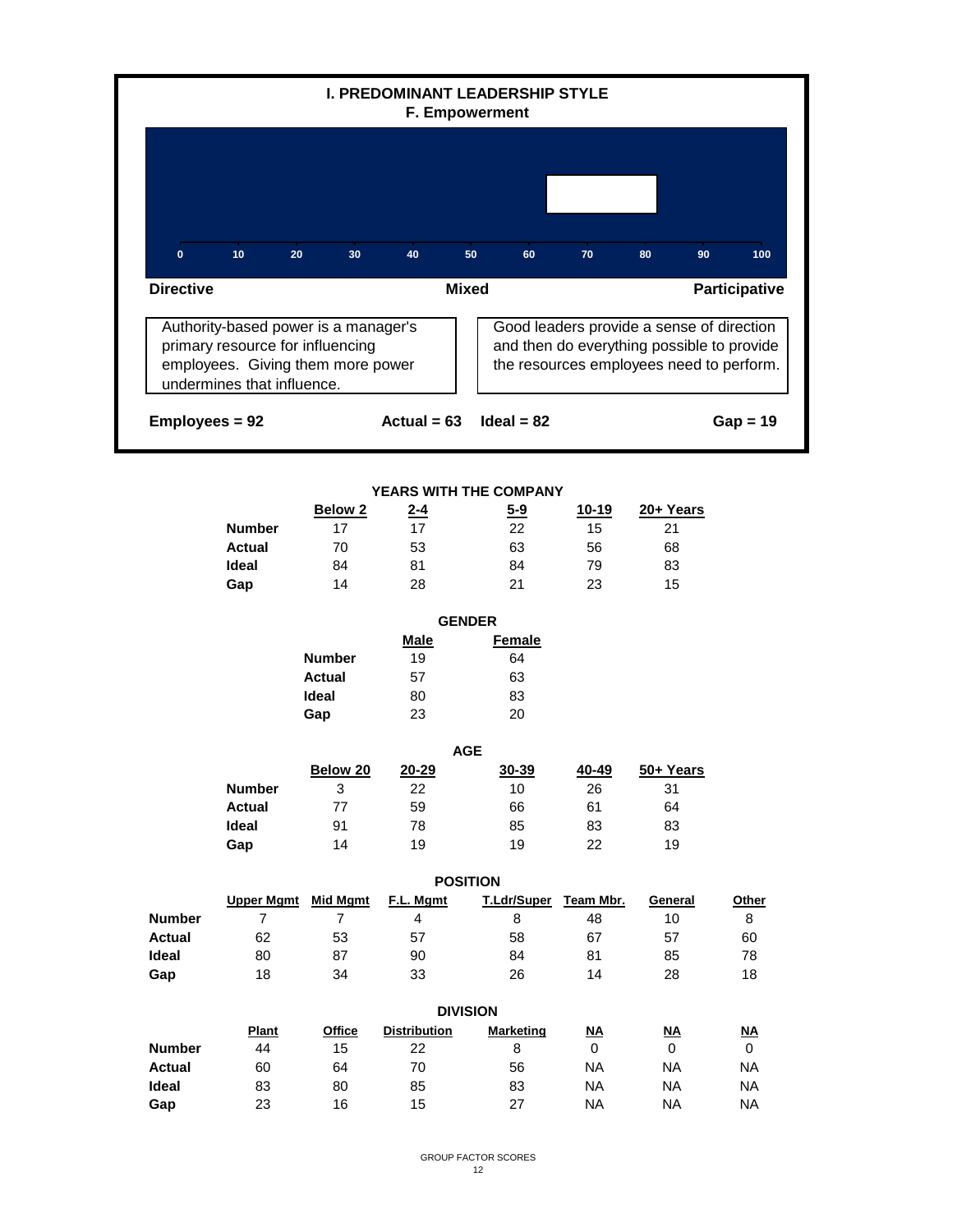

#### **YEARS WITH THE COMPANY**

|               | <b>Below 2</b> | <u>2-4</u> | $5 - 9$ | 10-19 | 20+ Years |
|---------------|----------------|------------|---------|-------|-----------|
| <b>Number</b> |                | 17         | 22      | 15    | 21        |
| <b>Actual</b> | 66             | 50         | 58      | 58    | 65        |
| <b>Ideal</b>  | 81             | 83         | 83      | 82    | 84        |
| Gap           | 15             | 33         | 25      | 24    | 19        |

**Male Female Number** 19 64 **Actual** 54 59 **Ideal** 80 83 Gap 26 24 **GENDER**

| <b>AGE</b>    |          |       |       |       |           |  |  |  |  |
|---------------|----------|-------|-------|-------|-----------|--|--|--|--|
|               | Below 20 | 20-29 | 30-39 | 40-49 | 50+ Years |  |  |  |  |
| <b>Number</b> | 3        | 22    | 10    | 26    | 31        |  |  |  |  |
| <b>Actual</b> | 68       | 57    | 60    | 58    | 60        |  |  |  |  |
| Ideal         | 89       | 78    | 84    | 86    | 83        |  |  |  |  |
| Gap           | 21       | 21    | 24    | 28    | 23        |  |  |  |  |

|               | <b>POSITION</b>   |          |           |                    |           |         |       |  |  |
|---------------|-------------------|----------|-----------|--------------------|-----------|---------|-------|--|--|
|               | <b>Upper Mgmt</b> | Mid Mgmt | F.L. Mgmt | <b>T.Ldr/Super</b> | Team Mbr. | General | Other |  |  |
| <b>Number</b> |                   |          | 4         | 8                  | 48        | 10      | 8     |  |  |
| <b>Actual</b> | 60                | 49       | 60        | 63                 | 61        | 53      | 62    |  |  |
| Ideal         | 83                | 86       | 95        | 84                 | 82        | 83      | 78    |  |  |
| Gap           | 23                | 37       | 35        | 21                 | 21        | 30      | 16    |  |  |

|               |              | <b>DIVISION</b> |                     |                  |           |           |           |  |  |  |  |  |  |
|---------------|--------------|-----------------|---------------------|------------------|-----------|-----------|-----------|--|--|--|--|--|--|
|               | <b>Plant</b> | <b>Office</b>   | <b>Distribution</b> | <b>Marketing</b> | <u>NA</u> | <u>NA</u> | <u>NA</u> |  |  |  |  |  |  |
| <b>Number</b> | 44           | 15              | 22                  | 8                | 0         |           |           |  |  |  |  |  |  |
| <b>Actual</b> | 53           | 67              | 67                  | 58               | <b>NA</b> | NA        | <b>NA</b> |  |  |  |  |  |  |
| <b>Ideal</b>  | 82           | 82              | 83                  | 87               | <b>NA</b> | NA        | ΝA        |  |  |  |  |  |  |
| Gap           | 29           | 15              | 16                  | 29               | ΝA        | ΝA        | ΝA        |  |  |  |  |  |  |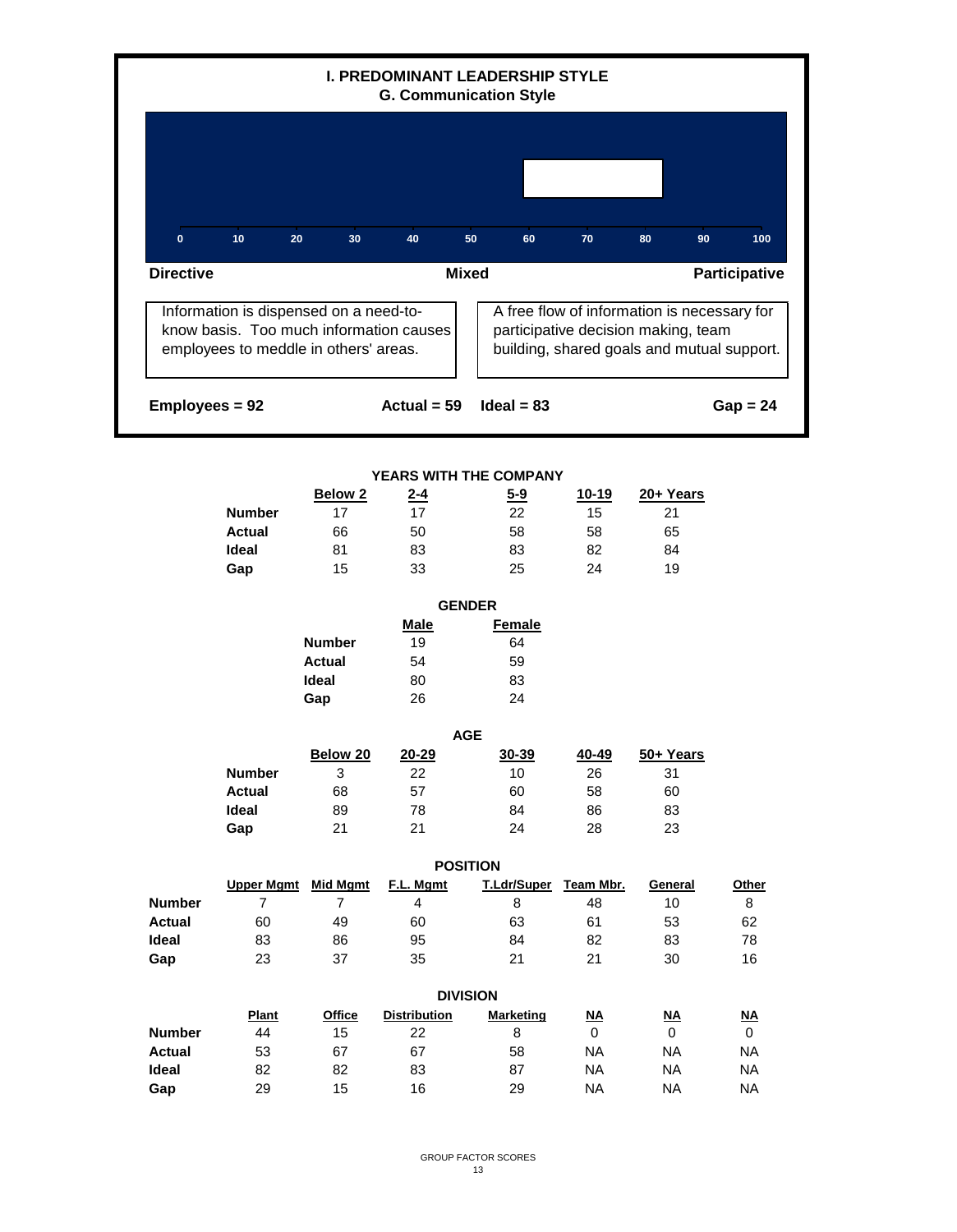|                    |                                                                                                                                                |                      | <b>II. ORGANIZATIONAL CULTURE</b> |              |                  |                           |                                                                              |                   |
|--------------------|------------------------------------------------------------------------------------------------------------------------------------------------|----------------------|-----------------------------------|--------------|------------------|---------------------------|------------------------------------------------------------------------------|-------------------|
|                    |                                                                                                                                                |                      |                                   |              |                  |                           |                                                                              |                   |
| $\mathbf{0}$       | 10 <sub>1</sub><br>20                                                                                                                          | 30                   | 40                                | 50           | 60               | 70                        | 80<br>90                                                                     | 100               |
| <b>Competitive</b> |                                                                                                                                                |                      |                                   | <b>Mixed</b> |                  |                           |                                                                              | <b>Supportive</b> |
|                    | Competition among employees, highly<br>valued as a motivator, often reduces<br>concern for cooperation and for the<br>organization as a whole. |                      |                                   |              |                  | and mutual empowerment.   | Members' mutual dependency, shared<br>goals, and trust encourage cooperation |                   |
| Employees = 92     |                                                                                                                                                |                      | Actual = $63$                     |              | $Ideal = 83$     |                           |                                                                              | $Gap = 20$        |
|                    |                                                                                                                                                |                      |                                   |              |                  |                           |                                                                              |                   |
|                    |                                                                                                                                                |                      | YEARS WITH THE COMPANY            |              |                  |                           |                                                                              |                   |
|                    | <b>Number</b>                                                                                                                                  | <b>Below 2</b><br>17 | <u>2-4</u><br>17                  |              | <u>5-9</u><br>22 | 10-19<br>15               | 20+ Years<br>21                                                              |                   |
|                    | <b>Actual</b>                                                                                                                                  | 70                   | 52                                |              | 62               | 63                        | 68                                                                           |                   |
|                    | Ideal                                                                                                                                          | 84                   | 79                                |              | 83               | 82                        | 85                                                                           |                   |
|                    | Gap                                                                                                                                            | 14                   | 27                                |              | 21               | 19                        | 17                                                                           |                   |
|                    |                                                                                                                                                |                      |                                   |              |                  |                           |                                                                              |                   |
|                    |                                                                                                                                                |                      | <b>GENDER</b><br><b>Male</b>      |              | <b>Female</b>    |                           |                                                                              |                   |
|                    |                                                                                                                                                | <b>Number</b>        | 19                                |              | 64               |                           |                                                                              |                   |
|                    |                                                                                                                                                | <b>Actual</b>        | 58                                |              | 64               |                           |                                                                              |                   |
|                    |                                                                                                                                                | Ideal                | 81                                |              | 83               |                           |                                                                              |                   |
|                    |                                                                                                                                                | Gap                  | 23                                |              | 19               |                           |                                                                              |                   |
|                    |                                                                                                                                                |                      |                                   | <b>AGE</b>   |                  |                           |                                                                              |                   |
|                    |                                                                                                                                                | <b>Below 20</b>      | 20-29                             |              | 30-39            | 40-49                     | 50+ Years                                                                    |                   |
|                    | <b>Number</b>                                                                                                                                  | 3                    | 22                                |              | 10               | 26                        | 31                                                                           |                   |
|                    | <b>Actual</b>                                                                                                                                  | 68                   | 59                                |              | 64               | 63                        | 65                                                                           |                   |
|                    | Ideal                                                                                                                                          | 88                   | 79                                |              | 83               | 83                        | 84                                                                           |                   |
|                    | Gap                                                                                                                                            | 20                   | 20                                |              | 19               | 20                        | 19                                                                           |                   |
|                    |                                                                                                                                                |                      | <b>POSITION</b>                   |              |                  |                           |                                                                              |                   |
|                    | <b>Upper Mgmt</b> Mid Mgmt                                                                                                                     |                      | F.L. Mgmt                         |              | T.Ldr/Super      | Team Mbr.                 | General                                                                      | Other             |
| <b>Number</b>      | $\overline{7}$                                                                                                                                 | $\overline{7}$       | $\overline{4}$                    |              | 8                | 48                        | 10                                                                           | 8                 |
| <b>Actual</b>      | 63                                                                                                                                             | 55                   | 62                                |              | 66               | 65                        | 56                                                                           | 66                |
| Ideal              | 83                                                                                                                                             | 81                   | 93                                |              | 85               | 82                        | 82                                                                           | 81                |
| Gap                | 20                                                                                                                                             | 26                   | 31                                |              | 19               | 17                        | 26                                                                           | 15                |
|                    |                                                                                                                                                |                      | <b>DIVISION</b>                   |              |                  |                           |                                                                              |                   |
|                    | Plant                                                                                                                                          | <b>Office</b>        | <b>Distribution</b>               |              | <b>Marketing</b> | $\underline{\mathsf{NA}}$ | <u>NA</u>                                                                    | $\underline{NA}$  |
| <b>Number</b>      | 44                                                                                                                                             | 15                   | 22                                |              | 8                | $\mathbf 0$               | $\mathbf 0$                                                                  | $\mathbf 0$       |
| <b>Actual</b>      | 61                                                                                                                                             | 66                   | 68                                |              | 60               | <b>NA</b>                 | <b>NA</b>                                                                    | NA                |
| Ideal              | 82                                                                                                                                             | 81                   | 85                                |              | 85               | <b>NA</b>                 | NA                                                                           | <b>NA</b>         |
| Gap                | 21                                                                                                                                             | 15                   | 17                                |              | 25               | <b>NA</b>                 | <b>NA</b>                                                                    | <b>NA</b>         |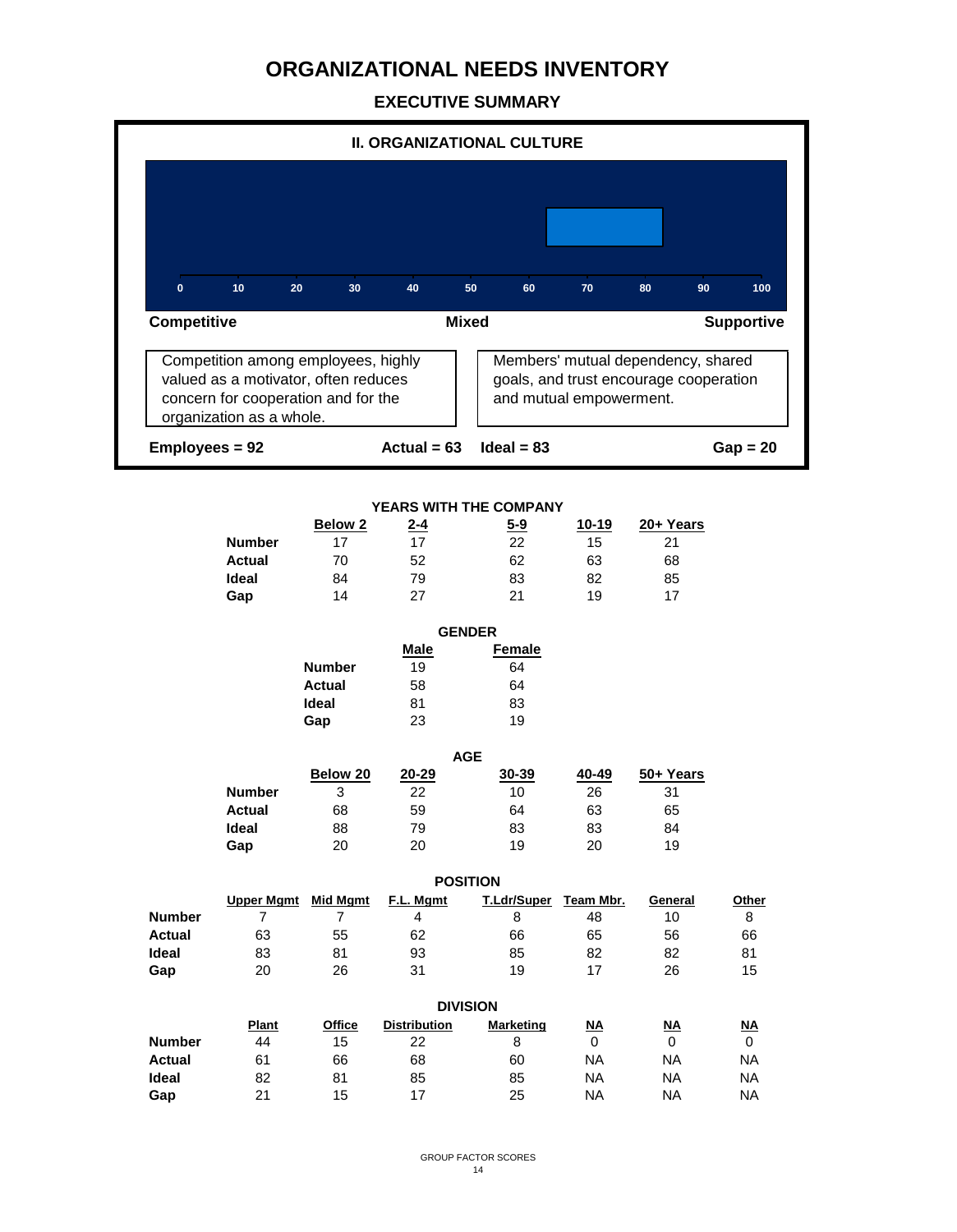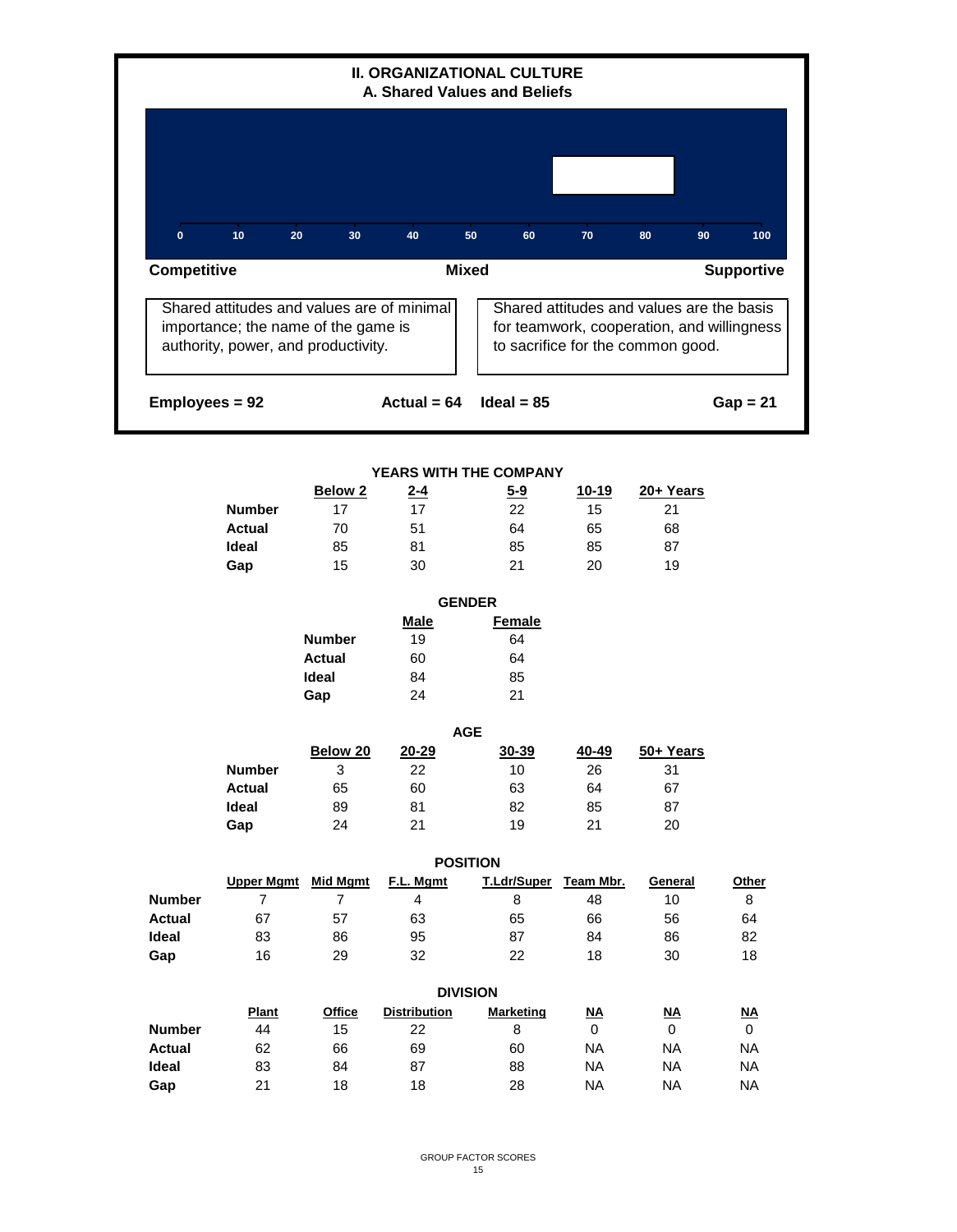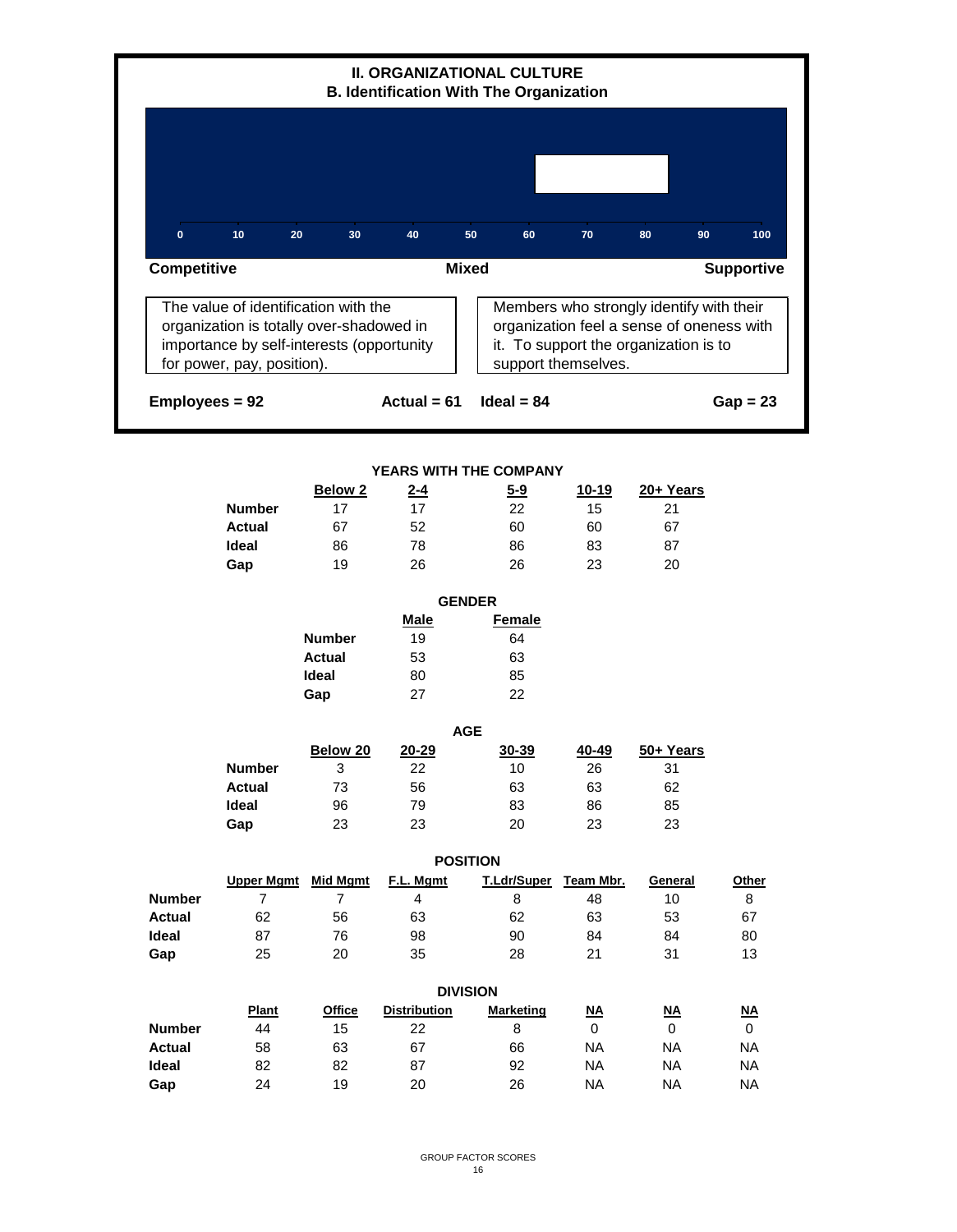|                                                                                                                                                                                                                                                                                                   |                                                       |                                                     | <b>II. ORGANIZATIONAL CULTURE</b>                            | C. Trust                                   |                                                                       |                                                                                 |                                                                                 |  |  |  |  |  |
|---------------------------------------------------------------------------------------------------------------------------------------------------------------------------------------------------------------------------------------------------------------------------------------------------|-------------------------------------------------------|-----------------------------------------------------|--------------------------------------------------------------|--------------------------------------------|-----------------------------------------------------------------------|---------------------------------------------------------------------------------|---------------------------------------------------------------------------------|--|--|--|--|--|
|                                                                                                                                                                                                                                                                                                   |                                                       |                                                     |                                                              |                                            |                                                                       |                                                                                 |                                                                                 |  |  |  |  |  |
| $\mathbf{0}$                                                                                                                                                                                                                                                                                      | 10<br>20                                              | 30                                                  | 40                                                           | 50<br>60                                   | 70                                                                    | 80<br>90                                                                        | 100                                                                             |  |  |  |  |  |
| <b>Mixed</b><br>Competitive<br><b>Supportive</b>                                                                                                                                                                                                                                                  |                                                       |                                                     |                                                              |                                            |                                                                       |                                                                                 |                                                                                 |  |  |  |  |  |
| Trust is highly valued - the basis for<br>Trust can be valuable but is often less so<br>than a good contract. It is of little<br>sound, cooperative, mutually empowering<br>importance where agreements are clear<br>relationships upon which leadership is<br>and authority is strong.<br>based. |                                                       |                                                     |                                                              |                                            |                                                                       |                                                                                 |                                                                                 |  |  |  |  |  |
| Employees = 92                                                                                                                                                                                                                                                                                    |                                                       |                                                     | Actual = $66$                                                | $Ideal = 83$                               |                                                                       |                                                                                 | $Gap = 17$                                                                      |  |  |  |  |  |
|                                                                                                                                                                                                                                                                                                   | <b>Number</b><br><b>Actual</b><br>Ideal<br>Gap        | <b>Below 2</b><br>17<br>73<br>84<br>11              | YEARS WITH THE COMPANY<br><u>2-4</u><br>17<br>55<br>82<br>27 | <u>5-9</u><br>22<br>66<br>83<br>17         | $10 - 19$<br>15<br>64<br>84<br>20                                     | 20+ Years<br>21<br>68<br>84<br>16                                               |                                                                                 |  |  |  |  |  |
|                                                                                                                                                                                                                                                                                                   |                                                       |                                                     |                                                              | <b>GENDER</b>                              |                                                                       |                                                                                 |                                                                                 |  |  |  |  |  |
|                                                                                                                                                                                                                                                                                                   |                                                       | <b>Number</b><br><b>Actual</b><br>Ideal<br>Gap      | <b>Male</b><br>19<br>62<br>82<br>20                          | <b>Female</b><br>64<br>66<br>83<br>17      |                                                                       |                                                                                 |                                                                                 |  |  |  |  |  |
|                                                                                                                                                                                                                                                                                                   |                                                       |                                                     |                                                              | <b>AGE</b>                                 |                                                                       |                                                                                 |                                                                                 |  |  |  |  |  |
|                                                                                                                                                                                                                                                                                                   | <b>Number</b><br><b>Actual</b><br>Ideal<br>Gap        | Below 20<br>3<br>$70\,$<br>88<br>18                 | $20 - 29$<br>22<br>62<br>80<br>18                            | 30-39<br>10 <sub>1</sub><br>67<br>87<br>20 | 40-49<br>26<br>64<br>84<br>20                                         | 50+ Years<br>31<br>68<br>84<br>16                                               |                                                                                 |  |  |  |  |  |
|                                                                                                                                                                                                                                                                                                   |                                                       |                                                     |                                                              | <b>POSITION</b>                            |                                                                       |                                                                                 |                                                                                 |  |  |  |  |  |
| <b>Number</b><br><b>Actual</b><br>Ideal<br>Gap                                                                                                                                                                                                                                                    | <b>Upper Mgmt</b><br>$\overline{7}$<br>66<br>83<br>17 | <b>Mid Mgmt</b><br>$\overline{7}$<br>62<br>85<br>23 | F.L. Mgmt<br>$\overline{4}$<br>63<br>90<br>27                | T.Ldr/Super<br>8<br>66<br>84<br>18         | Team Mbr.<br>48<br>67<br>82<br>15                                     | General<br>10<br>59<br>84<br>25                                                 | Other<br>8<br>69<br>83<br>14                                                    |  |  |  |  |  |
|                                                                                                                                                                                                                                                                                                   |                                                       |                                                     |                                                              | <b>DIVISION</b>                            |                                                                       |                                                                                 |                                                                                 |  |  |  |  |  |
| <b>Number</b><br><b>Actual</b><br>Ideal<br>Gap                                                                                                                                                                                                                                                    | <b>Plant</b><br>44<br>62<br>82<br>20                  | <b>Office</b><br>15<br>69<br>83<br>14               | <b>Distribution</b><br>22<br>72<br>85<br>13                  | <b>Marketing</b><br>8<br>62<br>87<br>25    | $\underline{\mathsf{NA}}$<br>0<br><b>NA</b><br><b>NA</b><br><b>NA</b> | $\underline{\mathsf{NA}}$<br>$\mathbf 0$<br><b>NA</b><br><b>NA</b><br><b>NA</b> | $\underline{\mathsf{NA}}$<br>$\mathbf 0$<br><b>NA</b><br><b>NA</b><br><b>NA</b> |  |  |  |  |  |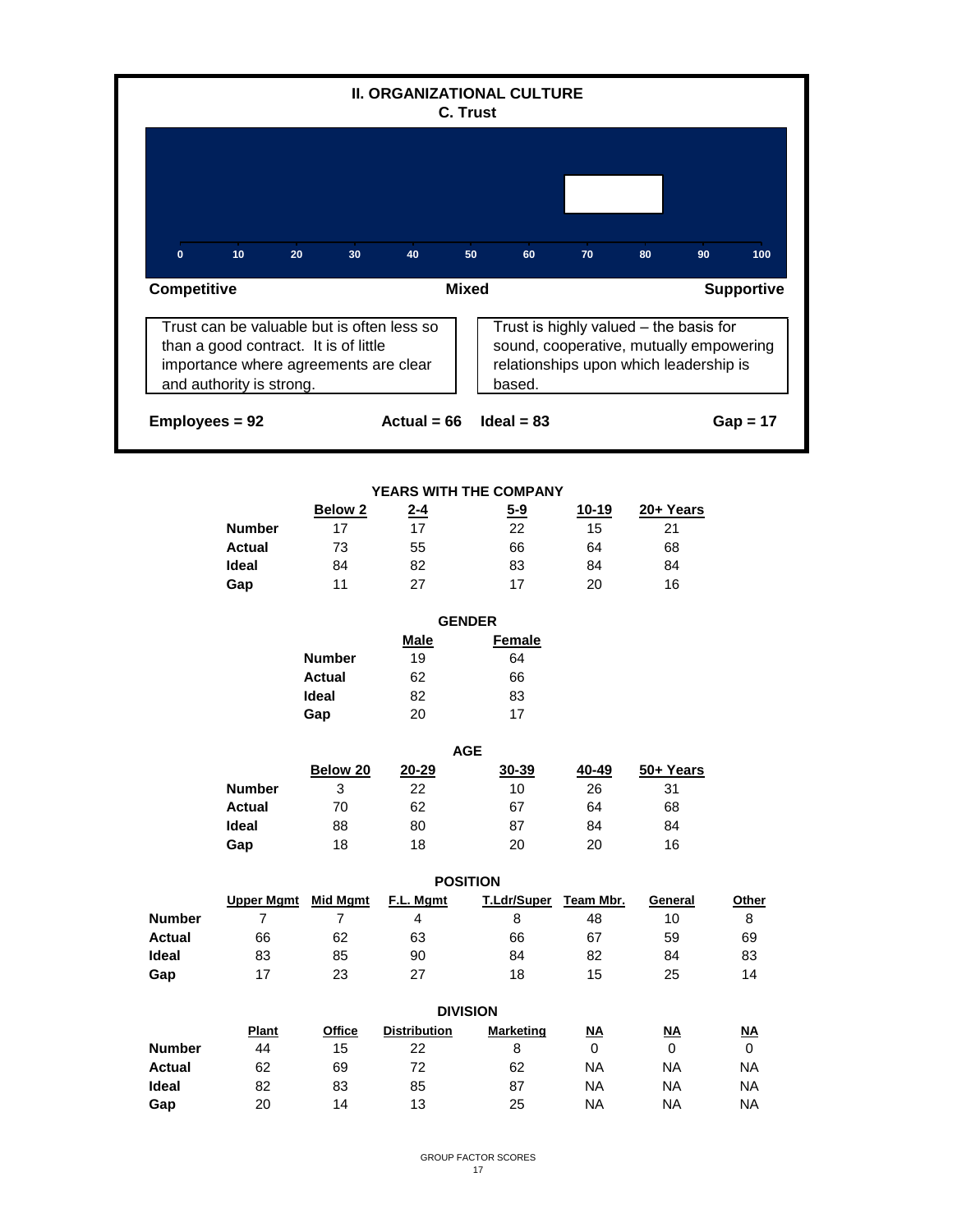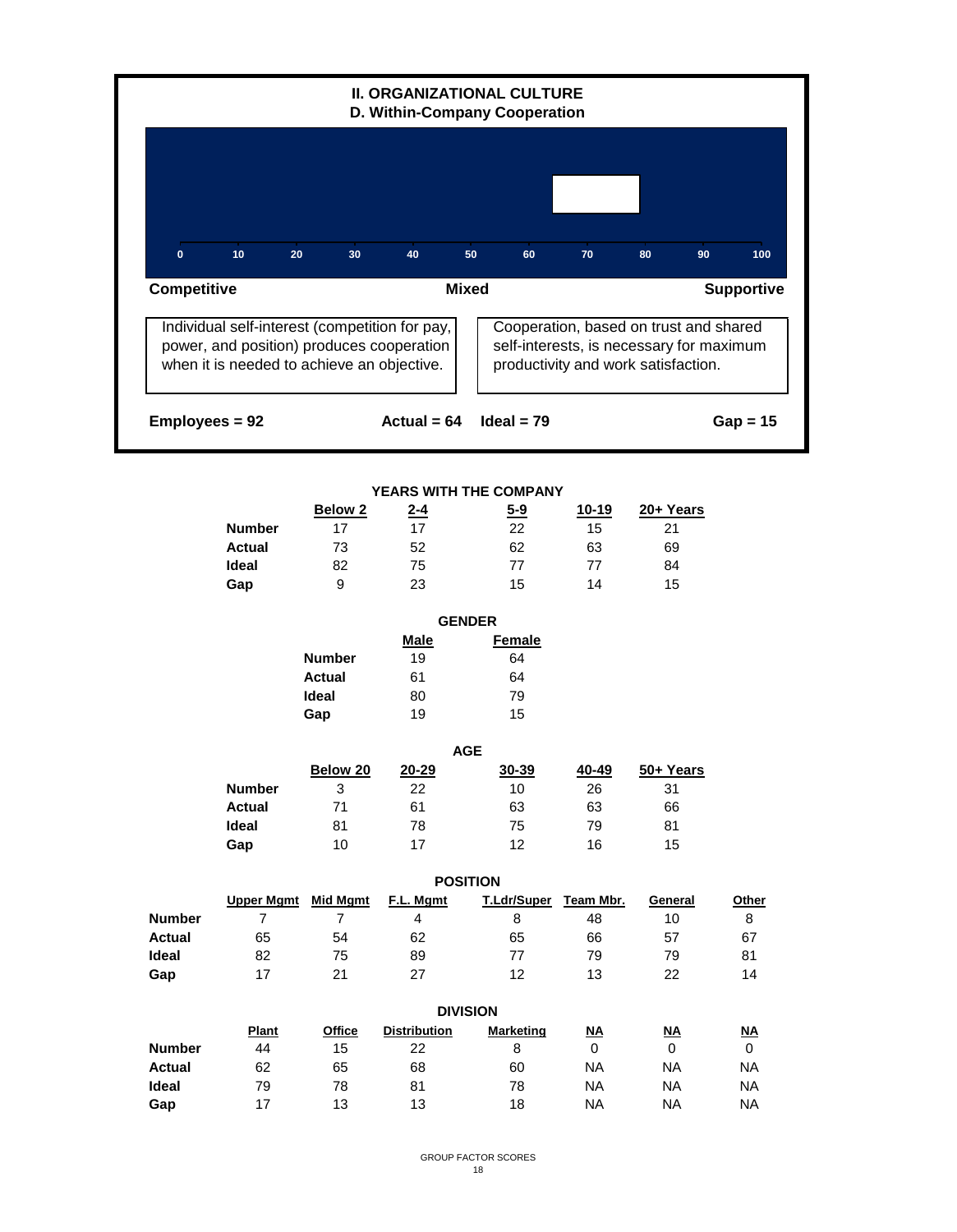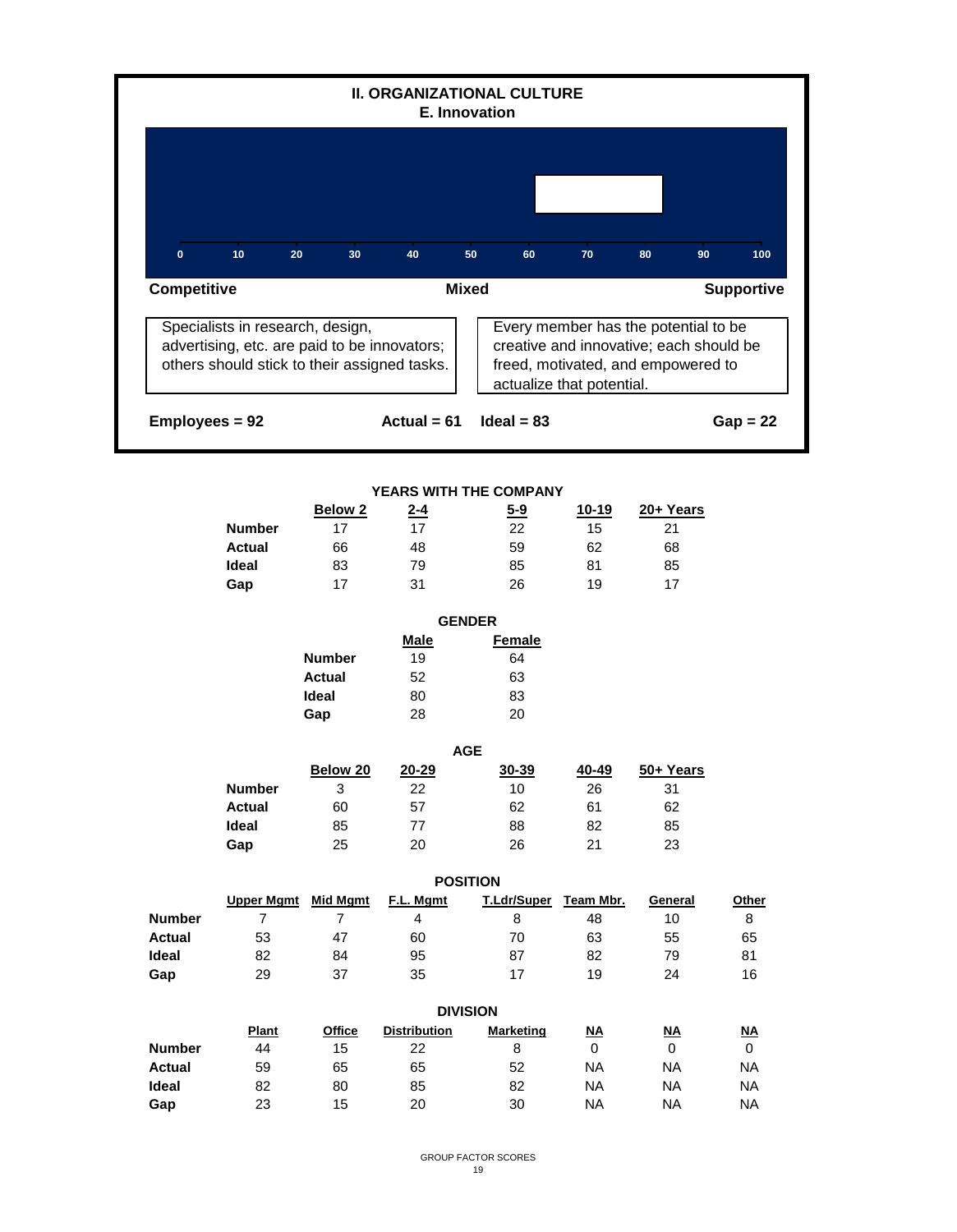## Item Scores

### **Ajax Sample Co.**

August 28, 2020

Report Facilitated by **The Management Connection, Inc.**

4444 Carter Creek Parkway, Ste. 110 Bryan, TX 77802

> 979.846.4481 www.profacilitator.com



Report Prepared by Leadership Management® International Inc.• 4567 Lake Shore Drive • Waco, TX 76710 • www.LMI-World.com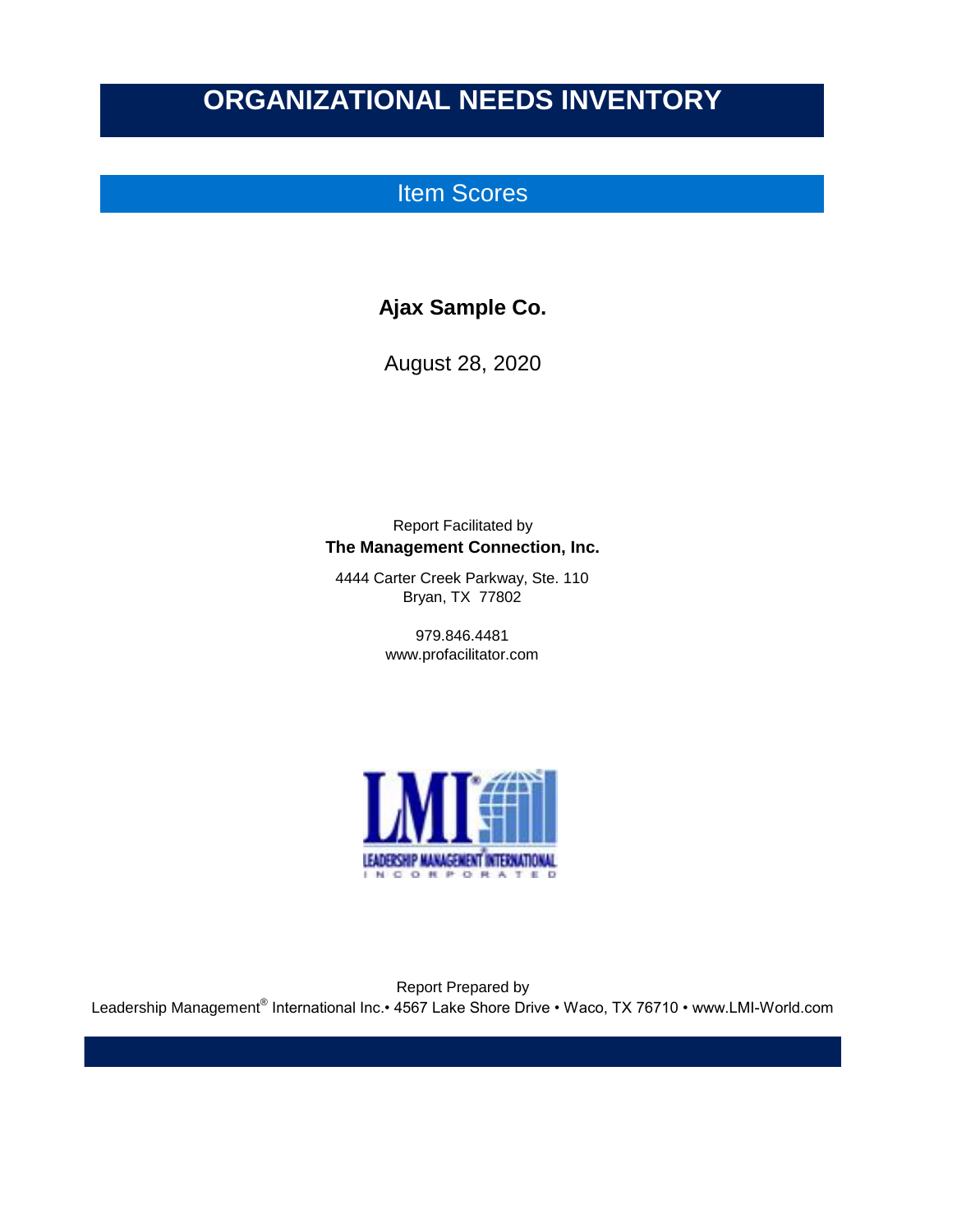### **ORGANIZATIONAL NEEDS INVENTORY ITEM SCORES I. Predominant Leadership Style**

The items presented below are in descending order by gap.

| Gap  | <b>Actual</b> | Ideal | Emp. | Item#          | <b>Item</b>                                                                                                                     |
|------|---------------|-------|------|----------------|---------------------------------------------------------------------------------------------------------------------------------|
| 0.3  | 45.1          | 44.8  | 91   | 61             | Status symbols are an important means of showing who, in the organization, has authority<br>and power.                          |
| 0.8  | 45.6          | 44.8  | 91   | 73             | To maintain control, management relies heavily on rules and regulations, backed by strong<br>authority.                         |
| 0.8  | 45.7          | 46.5  | 92   | 103            | Management seems to assume that most members of the organization prefer to be<br>emotionally involved in their work.            |
| 1.3  | 39.6          | 40.9  | 91   | 51             | The leadership style of our managers is more participative than autocratic.                                                     |
| 2.2  | 95.7          | 93.5  | 92   | 75             | Members of the organization often call their supervisors by their first names.                                                  |
| 4.7  | 15.0          | 10.3  | 92   | 76             | The person to whom I report seems to view me more as a cost of doing business than as a<br>human being.                         |
| 5.5  | 58.0          | 63.5  | 91   | 25             | Competition among organization members seldom, if ever, works against the best interests of<br>the organization.                |
| 5.7  | 14.9          | 9.2   | 92   | 111            | Management assumes that because people are inherently lazy, they do their best work only<br>under threat.                       |
| 6.0  | 69.3          | 75.3  | 92   | 37             | Management assumes that members want to support the organization's goals and work to<br>fulfill its mission.                    |
| 6.1  | 54.9          | 61.0  | 91   | 50             | The organization's structure is informal and personal.                                                                          |
| 7.1  | 37.8          | 30.7  | 92   | $\overline{7}$ | Too much red tape makes it difficult for organization members to get their work done.                                           |
| 8.0  | 70.6          | 78.6  | 91   | 39             | The organization respects the needs of its suppliers as well as its own needs for superior<br>quality and service.              |
| 8.2  | 33.5          | 25.3  | 91   | 36             | To avoid offending their immediate supervisors, members are very careful to communicate<br>through formal channels.             |
| 8.4  | 26.6          | 18.2  | 92   | 23             | Management assumes that most people would rather be told what to do than be left to think<br>and make decisions for themselves. |
| 8.9  | 29.6          | 20.7  | 92   | 120            | Competition for career advancement reduces the cooperation needed to achieve<br>organizational goals.                           |
| 9.2  | 25.0          | 15.8  | 92   | 52             | Our managers alienate their employees by giving orders when a friendly suggestion would be<br>sufficient.                       |
| 9.6  | 30.2          | 39.8  | 91   | 48             | To maintain order and control, the organization makes sure that very few employees report to<br>a given manager.                |
| 10.4 | 33.2          | 22.8  | 92   | 92             | Primarily concerned with pay, our employees must always be on guard to make sure they are<br>treated fairly.                    |
| 10.6 | 39.4          | 50.0  | 90   | 112            | Management delegates decisions to the lowest level at which they can be made effectively.                                       |
| 10.7 | 39.0          | 49.7  | 91   | 11             | Very close supervision of employees is discouraged in our organization.                                                         |
| 10.9 | 77.7          | 88.6  | 92   | 89             | The person to whom I report has genuine interest in me as an individual.                                                        |
| 11.7 | 56.8          | 68.5  | 92   | 78             | Strongly committed to teamwork, our managers seldom place their own department's needs<br>above the organization's.             |
| 12.0 | 66.3          | 78.3  | 92   | 77             | Management is less concerned with who has authority than with who is an authority (who<br>"has good solutions").                |
| 12.2 | 70.7          | 82.9  | 92   | 97             | Management appears to believe that most employees want to assume responsibility for the<br>quality of their work.               |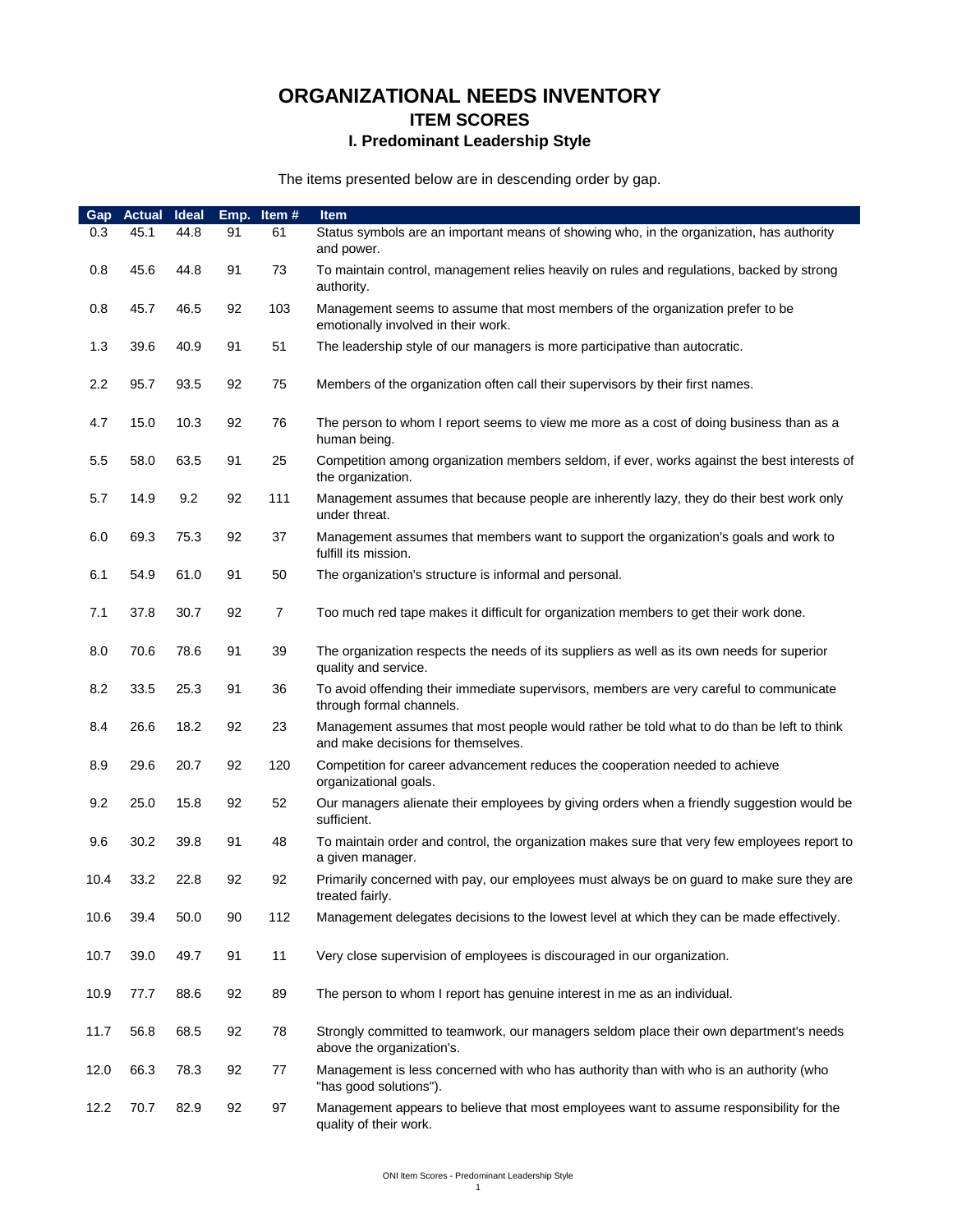| Gap  | <b>Actual</b> | Ideal | Emp. | Item# | <b>Item</b>                                                                                                                  |
|------|---------------|-------|------|-------|------------------------------------------------------------------------------------------------------------------------------|
| 13.6 | 68.5          | 82.1  | 92   | 40    | One of the organization's strengths lies in its strong commitment to doing the right thing<br>because it is the right thing. |
| 13.7 | 58.0          | 71.7  | 91   | 107   | Our managers empower their employees rather than keep them weak as a means of control.                                       |
| 13.8 | 54.9          | 68.7  | 91   | 122   | Our managers tend to supervise very closely.                                                                                 |
| 14.4 | 39.1          | 24.7  | 92   | 34    | Organization traditions and "going by the book" often interfere with clear thinking and effective<br>decision-making.        |
| 14.4 | 61.4          | 75.8  | 92   | 126   | A high level of trust makes close supervision unnecessary in the organization.                                               |
| 14.8 | 43.1          | 28.3  | 91   | 65    | Competent, ambitious individualists often get promoted here even though they are not good<br>team players.                   |
| 15.3 | 60.2          | 75.5  | 91   | 98    | The organization places faith in its members by giving them a high degree of freedom to act.                                 |
| 15.5 | 38.3          | 22.8  | 92   | 38    | Management too often falls back on rules and power rather than reasoning with and teaching<br>their employees.               |
| 15.8 | 35.1          | 19.3  | 92   | 106   | Like most others, our organization is a machine that operates solely for the benefit of top<br>management and stockholders.  |
| 15.8 | 53.8          | 69.6  | 92   | 93    | Our managers are more likely to praise than criticize.                                                                       |
| 16.0 | 70.1          | 86.1  | 92   | 118   | Management expects high performance from everyone, including initiative to identify and<br>solve problems.                   |
| 16.3 | 44.8          | 28.5  | 92   | 119   | Decision-making in this organization is typically authoritarian and arbitrary.                                               |
| 16.5 | 51.4          | 67.9  | 91   | 124   | Management assumes some responsibility rather than just labeling low performers as lazy<br>and incompetent.                  |
| 16.6 | 70.9          | 87.5  | 92   | 26    | Our managers tend to have strong confidence in the integrity and ability of their employees.                                 |
| 17.1 | 69.3          | 86.4  | 92   | 5     | The organization gives members maximum freedom to think and use their best judgment.                                         |
| 18.0 | 64.1          | 82.1  | 92   | 64    | Managers try to place their employees in work in which their employees are interested.                                       |
| 18.1 | 61.9          | 80.0  | 90   | 117   | Most organization members are inspired by their awareness of the organization's history and<br>its vision for the future.    |
| 18.5 | 64.9          | 83.4  | 92   | 121   | Members of the organization are quality-conscious and committed to improving the quality of<br>their own work.               |
| 18.7 | 69.3          | 88.0  | 92   | 27    | Status differences within the organization are not a barrier to open and honest<br>communication.                            |
| 19.0 | 64.7          | 83.7  | 92   | 113   | Cooperation within the organization is highly valued and rewarded.                                                           |
| 19.0 | 57.4          | 76.4  | 91   | 35    | The organization assumes that its members will welcome opportunities to grow and develop<br>new skills.                      |
| 19.1 | 64.9          | 84.0  | 92   | 80    | Constant training helps members of the organization do their roles well.                                                     |
| 19.3 | 60.3          | 79.6  | 92   | 24    | In our organization's meetings, managers usually seek member participation.                                                  |
| 19.5 | 68.8          | 88.3  | 92   | 91    | Our managers tend to be outstanding delegators.                                                                              |
| 19.8 | 66.3          | 86.1  | 92   | 53    | Members of the organization's work units usually function effectively as a team.                                             |
| 19.8 | 67.4          | 87.2  | 92   | 100   | Organization members always have access to resources they need to perform effectively.                                       |
| 20.1 | 64.4          | 84.5  | 92   | 12    | Management gets extensive input from the persons who will be affected by a given decision.                                   |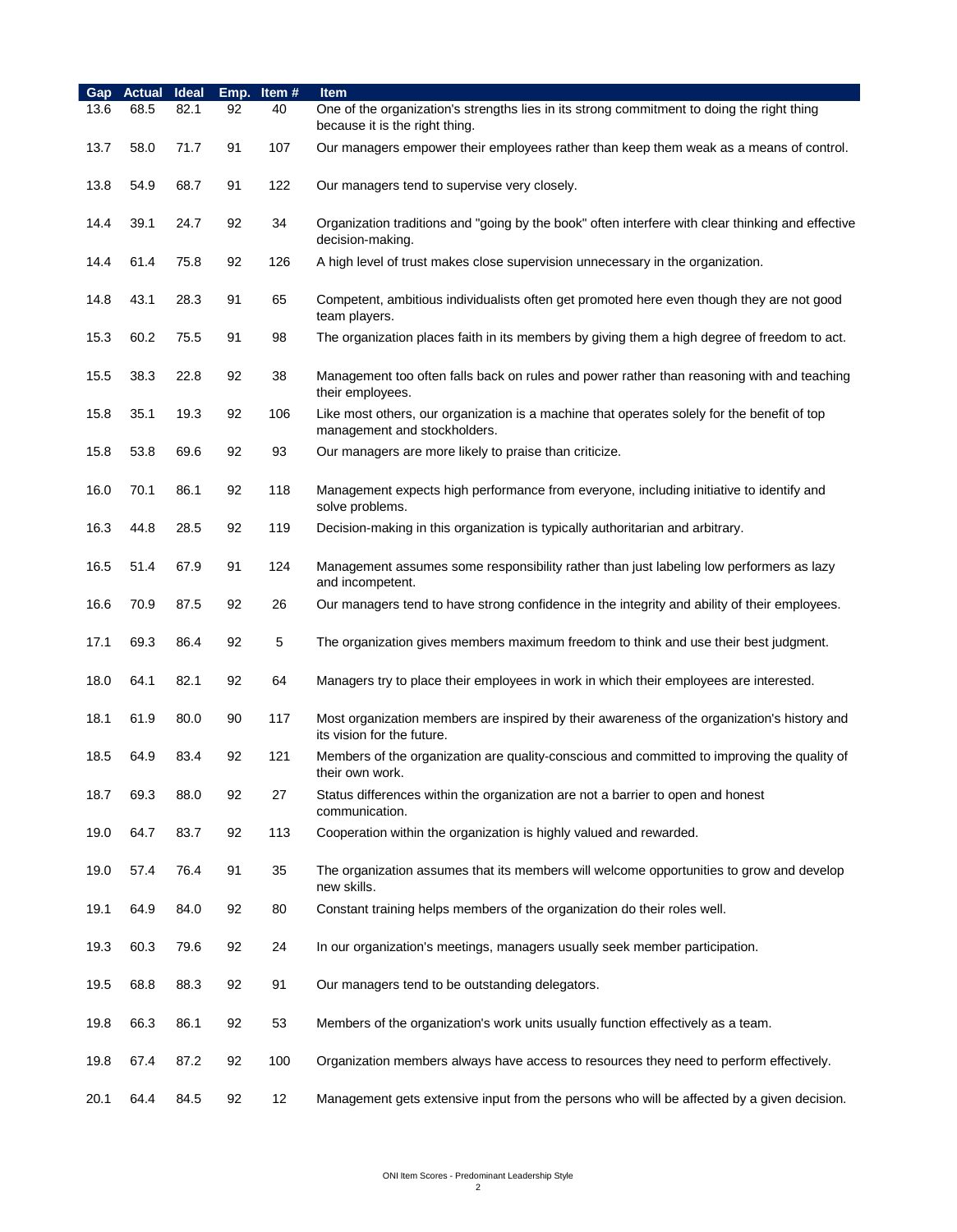| Gap   | <b>Actual</b> | Ideal | Emp. | Item# | <b>Item</b>                                                                                                               |
|-------|---------------|-------|------|-------|---------------------------------------------------------------------------------------------------------------------------|
| 20.4  | 63.3          | 83.7  | 92   | 41    | Our employees tend to think of themselves as team members rather than closely supervised<br>employees.                    |
| 20.7  | 31.8          | 11.1  | 92   | 108   | The left hand does not know what the right hand is doing in this organization.                                            |
| 20.9  | 66.6          | 87.5  | 92   | 66    | Because of favorable attitudes toward the organization, its members strive to be cooperative<br>and productive.           |
| 21.20 | 43.50         | 22.30 | 92   | 82    | Management tends to elevate the consciousness of employees, inspiring new heights of<br>achievement and growth.           |
| 21.2  | 60.6          | 81.8  | 92   | 81    | Management welcomes new ideas--even ideas that differ from their own.                                                     |
| 21.4  | 65.8          | 87.2  | 92   | 68    | Our managers are good listeners.                                                                                          |
| 21.7  | 63.9          | 85.6  | 92   | 116   | Organization members are confident that top executives will fulfill their commitments.                                    |
| 21.8  | 58.4          | 80.2  | 92   | 63    | Our leaders encourage their followers to believe in their own potential.                                                  |
| 22.5  | 48.3          | 70.8  | 90   | 114   | Most members will sacrifice to ensure the organization's long-term success.                                               |
| 22.8  | 62.5          | 85.3  | 92   | 4     | Organization leaders try to relate personally to everyone and to minimize status differences<br>among members.            |
| 22.8  | 62.5          | 85.3  | 92   | 56    | The organization has highly effective lateral communication. (Lateral refers to people who are<br>on the same level.)     |
| 22.8  | 38.0          | 15.2  | 92   | 101   | Management seems to assume that the less you know about what is going on throughout the<br>organization the better.       |
| 23.4  | 65.5          | 88.9  | 92   | 105   | A spirit of teamwork is strongly encouraged and practiced within the organization.                                        |
| 23.4  | 66.3          | 89.7  | 92   | 55    | Our managers do everything possible to help their employees be effective.                                                 |
| 24.1  | 62.0          | 86.1  | 92   | 71    | Our employees feel a strong obligation to other employees to do their own roles well.                                     |
| 24.7  | 64.7          | 89.4  | 92   | 9     | The organization has a deep concern for all of its stakeholders: its stockholders, employees,<br>customers, and others.   |
| 25.0  | 59.0          | 84.0  | 92   | 96    | By their actions, our managers express great faith in their employees.                                                    |
| 25.8  | 62.5          | 88.3  | 92   | 67    | Employees know that management is genuinely concerned about their well-being.                                             |
| 26.3  | 59.0          | 85.3  | 92   | 6     | The organization's high standards and productivity expectations are enthusiastically<br>supported by most of its members. |
| 28.5  | 55.2          | 83.7  | 92   | 115   | Management involves employees in planning and decision-making where appropriate.                                          |
| 28.6  | 55.4          | 84.0  | 92   | 54    | Management does an excellent job of communicating the organization's vision.                                              |
| 28.8  | 58.7          | 87.5  | 92   | 28    | Employees at all levels feel free to communicate openly and honestly with senior<br>management.                           |
| 29.8  | 45.7          | 75.5  | 92   | 104   | The organization makes good use of task forces and committees to encourage teamwork.                                      |
| 30.4  | 56.3          | 86.7  | 92   | 79    | Members' excitement about the organization and their work stimulates their creativity and<br>productivity.                |
| 30.5  | 55.8          | 86.3  | 91   | 94    | Practicing open communication, management keeps members informed unless confidentiality<br>is clearly an issue.           |
| 31.2  | 49.5          | 80.7  | 92   | 8     | Open communication throughout the organization empowers members to make informed<br>decisions.                            |
| 31.2  | 56.8          | 88.0  | 92   | 10    | Good upward communication tends to be left to chance.                                                                     |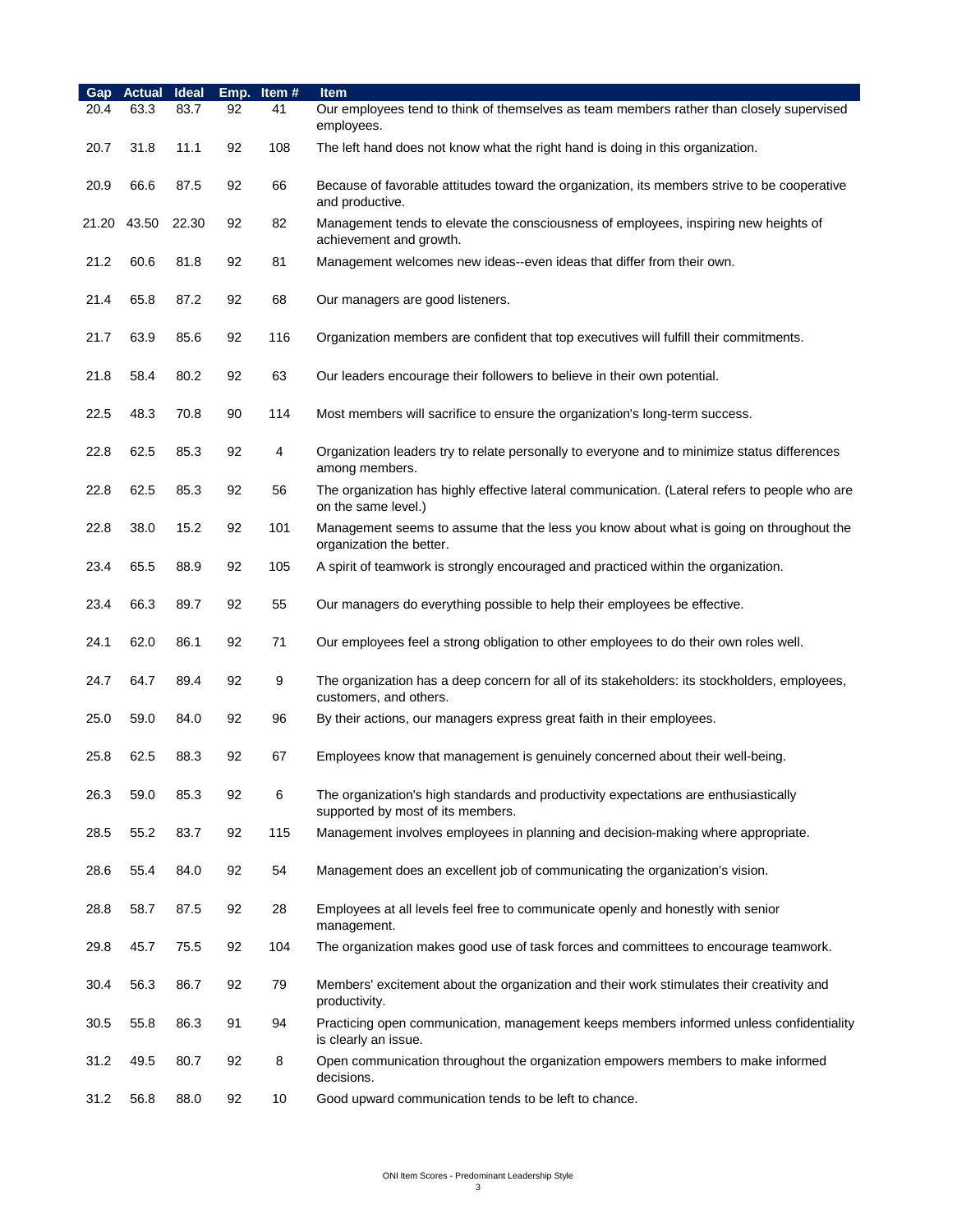|      | Gap Actual Ideal Emp. Item# |      |    |    | <b>Item</b>                                                                                                     |
|------|-----------------------------|------|----|----|-----------------------------------------------------------------------------------------------------------------|
| 32.8 | 57.1                        | 89.9 | 92 | 13 | Management achieves control primarily through the positive attitudes and values of the<br>organization members. |
| 32.8 | 51.4                        | 84.2 | 92 | 42 | Free and open communication across department or divisional lines is encouraged and is<br>highly effective.     |
| 40.2 | 34.8                        | 75.0 | 92 | 90 | Members of the organization feel included in the decision-making process.                                       |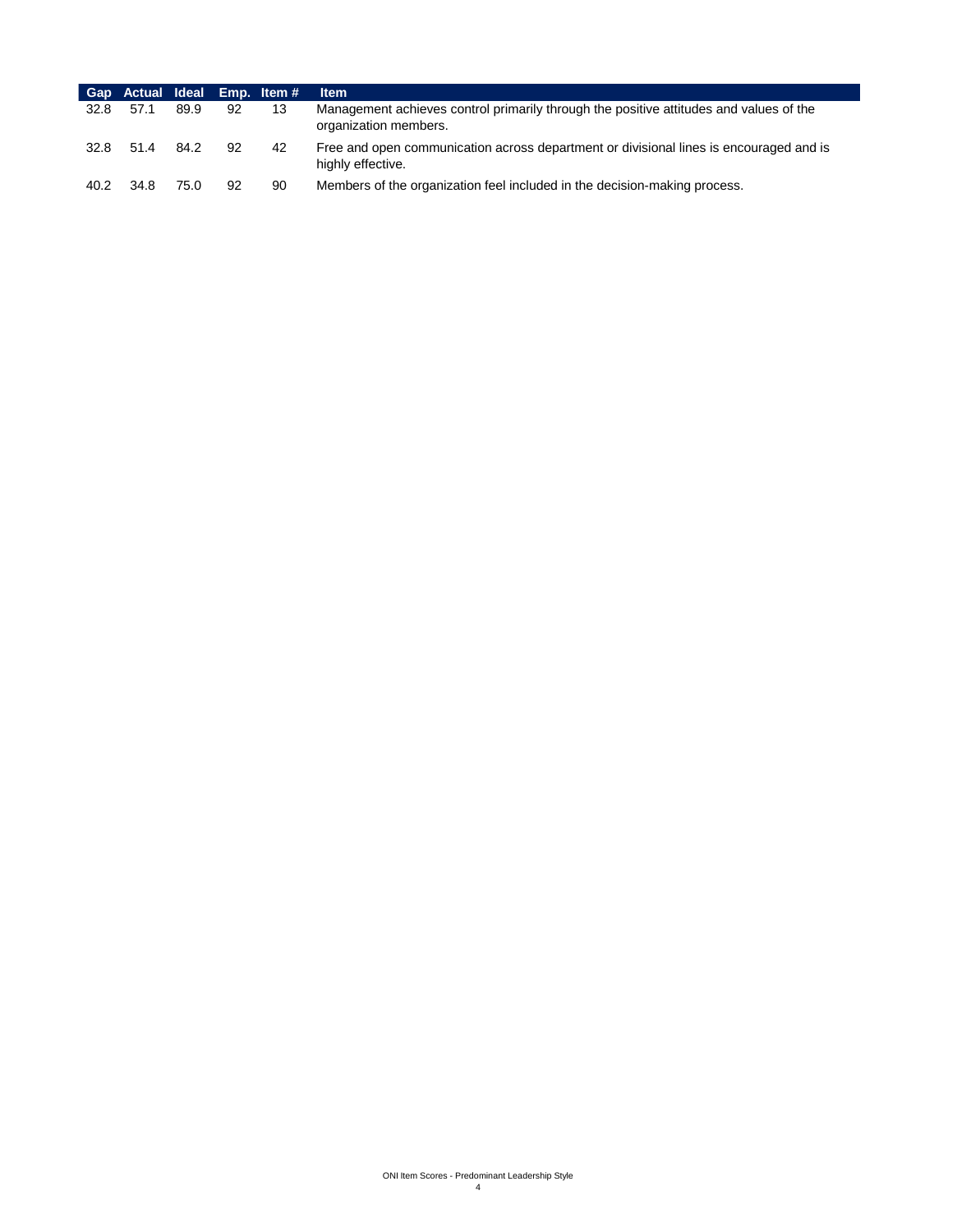### **ORGANIZATIONAL NEEDS INVENTORY ITEM SCORES II. Organizational Culture**

The items presented below are in descending order by gap.

| Gap  | <b>Actual</b> | <b>Ideal</b> | Emp. | Item# | Item                                                                                                                         |
|------|---------------|--------------|------|-------|------------------------------------------------------------------------------------------------------------------------------|
| 1.0  | 13.9          | 14.9         | 92   | 22    | Since "familiarity breeds contempt," friendships between members at different organization levels<br>are discouraged.        |
| 5.5  | 58.0          | 63.5         | 91   | 25    | Competition among organization members seldom, if ever, works against the best interests of the<br>organization.             |
| 7.3  | 30.7          | 23.4         | 92   | 18    | The organization misses opportunities because management is unresponsive to its external<br>environment.                     |
| 8.9  | 29.6          | 20.7         | 92   | 120   | Competition for career advancement reduces the cooperation needed to achieve organizational<br>goals.                        |
| 9.0  | 32.1          | 23.1         | 91   | 125   | Organization members have little time to think about being creative and innovative.                                          |
| 9.8  | 34.8          | 25.0         | 92   | 43    | Management may have a clear vision of the organization's future, but it has no positive influence<br>at the lower levels.    |
| 10.4 | 33.2          | 22.8         | 92   | 92    | Primarily concerned with pay, our employees must always be on guard to make sure they are<br>treated fairly.                 |
| 12.9 | 72.5          | 85.4         | 91   | 84    | As it grows, the organization maintains commitment to certain values and traditions that give it a<br>very special identity. |
| 13.3 | 72.8          | 86.1         | 92   | 58    | Organization members feel secure in their roles so long as they do their best and are honest in<br>dealing with others.      |
| 13.6 | 68.5          | 82.1         | 92   | 40    | One of the organization's strengths lies in its strong commitment to doing the right thing because<br>it is the right thing. |
| 13.7 | 58.0          | 71.7         | 91   | 107   | Our managers empower their employees rather than keep them weak as a means of control.                                       |
| 14.4 | 61.4          | 75.8         | 92   | 126   | A high level of trust makes close supervision unnecessary in the organization.                                               |
| 14.8 | 43.1          | 28.3         | 91   | 65    | Competent, ambitious individualists often get promoted here even though they are not good team<br>players.                   |
| 15.0 | 64.9          | 79.9         | 92   | 14    | Management will go to any length to meet the needs of every customer.                                                        |
| 15.0 | 78.5          | 93.5         | 92   | 3     | The organization places high value on maintaining relationships of trust.                                                    |
| 15.3 | 26.6          | 11.3         | 91   | 45    | Considerable conflict and distrust exists within management.                                                                 |
| 15.3 | 60.2          | 75.5         | 91   | 98    | The organization places faith in its members by giving them a high degree of freedom to act.                                 |
| 15.8 | 35.1          | 19.3         | 92   | 106   | Like most others, our organization is a machine that operates solely for the benefit of top<br>management and stockholders.  |
| 16.5 | 78.3          | 94.8         | 92   | 57    | Most members of the organization have a deep commitment to customer service.                                                 |
| 16.6 | 70.9          | 87.5         | 92   | 26    | Our managers tend to have strong confidence in the integrity and ability of their employees.                                 |
| 16.8 | 65.5          | 82.3         | 92   | 85    | Relationships within the organization are free from suspicion and questioning of others' motives.                            |
| 17.9 | 69.3          | 87.2         | 92   | 95    | When not at work, members take great pride in being identified with the organization.                                        |
| 18.1 | 61.9          | 80.0         | 90   | 117   | Management achieves control primarily through the positive attitudes and values of the<br>organization members.              |
| 18.5 | 64.9          | 83.4         | 92   | 121   | Because of favorable attitudes toward the organization, its members strive to be cooperative and<br>productive.              |
| 18.7 | 67.7          | 86.4         | 92   | 17    | The organization's ability to compete is greatly influenced by the cooperative spirit of its<br>members.                     |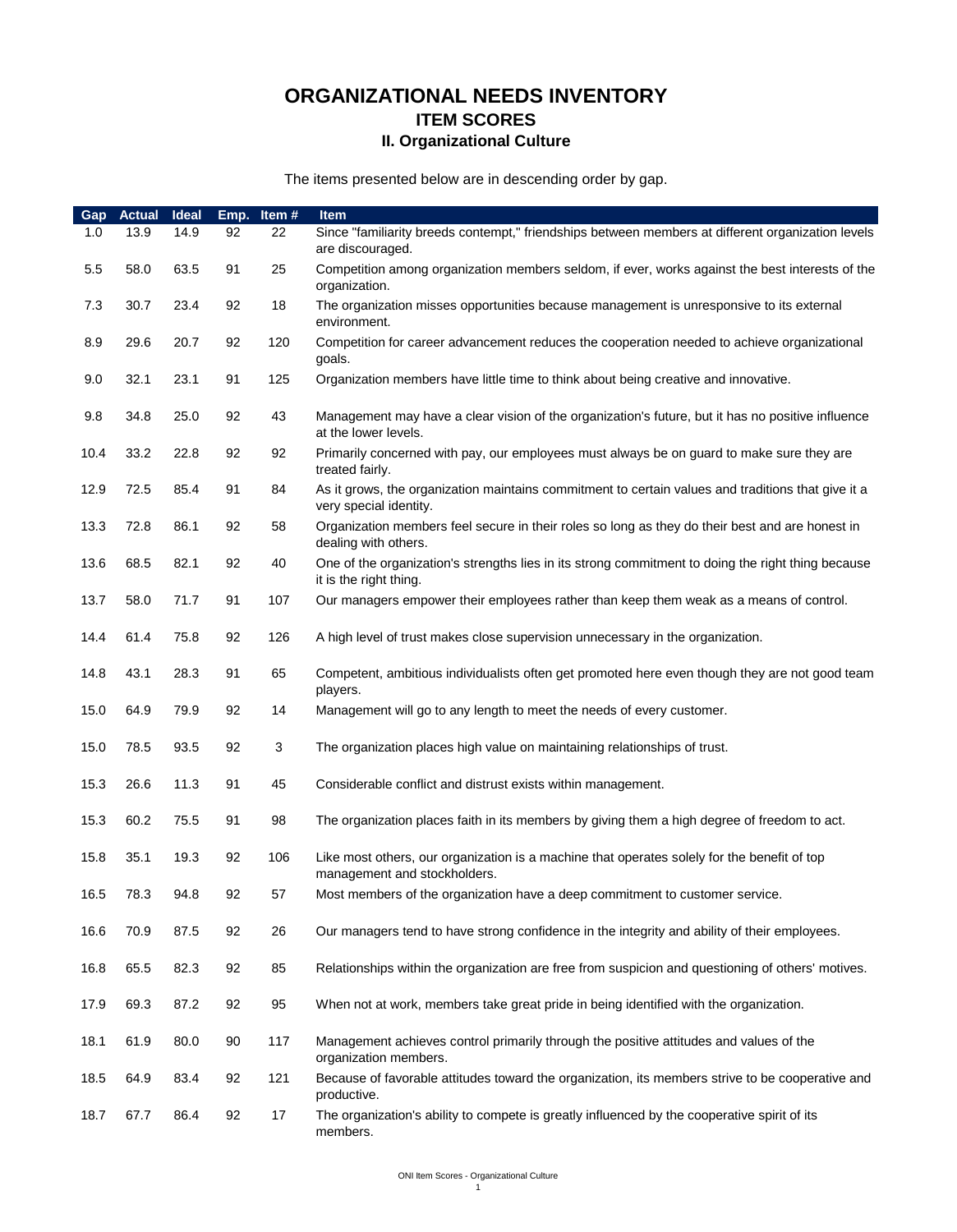| Gap  | <b>Actual</b> | Ideal | Emp. | Item# | <b>Item</b>                                                                                                               |
|------|---------------|-------|------|-------|---------------------------------------------------------------------------------------------------------------------------|
| 19.0 | 64.7          | 83.7  | 92   | 113   | Cooperation within the organization is highly valued and rewarded.                                                        |
| 19.0 | 57.4          | 76.4  | 91   | 35    | The organization gives members maximum freedom to think and use their best judgment.                                      |
| 19.1 | 64.9          | 84.0  | 92   | 80    | Our employees feel a strong obligation to other employees to do their own roles well.                                     |
| 19.6 | 71.7          | 91.3  | 92   | 32    | The organization constantly and deliberately seeks ways to improve itself.                                                |
| 20.1 | 64.4          | 84.5  | 92   | 12    | By their actions, our managers express great faith in their employees.                                                    |
| 20.4 | 63.0          | 83.4  | 92   | 15    | There is a very real sense in which members of our organization are a family.                                             |
| 20.9 | 66.6          | 87.5  | 92   | 66    | Members of the organization are quality-conscious and committed to improving the quality of<br>their own work.            |
| 21.5 | 64.1          | 85.6  | 92   | 69    | The organization is committed to fairness in all its dealings.                                                            |
| 21.7 | 63.9          | 85.6  | 92   | 116   | Organization members are confident that top executives will fulfill their commitments.                                    |
| 22.5 | 48.3          | 70.8  | 90   | 114   | Most members will sacrifice to ensure the organization's long-term success.                                               |
| 22.6 | 47.3          | 24.7  | 92   | 70    | Because rapid change is occurring, organization members are becoming increasingly insecure.                               |
| 22.8 | 62.5          | 85.3  | 92   | 4     | Organization leaders try to relate personally to everyone and to minimize status differences<br>among members.            |
| 23.4 | 65.5          | 88.9  | 92   | 105   | A spirit of teamwork is strongly encouraged and practiced within the organization.                                        |
| 24.7 | 64.7          | 89.4  | 92   | 9     | The organization has a deep concern for all of its stakeholders: its stockholders, employees,<br>customers, and others.   |
| 25.5 | 58.2          | 83.7  | 92   | 99    | The organization is an industry leader in applying new technologies and services.                                         |
| 25.6 | 55.4          | 81.0  | 92   | 62    | The organization responds rapidly to the market and other changes in its external environment.                            |
| 26.1 | 57.1          | 83.2  | 92   | 59    | Members of the organization see innovation as an important part of their roles.                                           |
| 26.4 | 58.4          | 84.8  | 92   | 46    | The organization is highly innovative.                                                                                    |
| 26.9 | 64.9          | 91.8  | 92   | 30    | Our employees have a strong sense of pride and organization ownership.                                                    |
| 28.5 | 60.9          | 89.4  | 92   | 31    | Workers know management is doing all it can to protect their roles and ensure their long-term<br>employment.              |
| 28.6 | 55.4          | 84.0  | 92   | 54    | Most organization members are inspired by their awareness of the organization's history and its<br>vision for the future. |
| 28.8 | 57.9          | 86.7  | 92   | 16    | Employees at all levels have a high degree of trust in one another.                                                       |
| 29.9 | 55.7          | 85.6  | 92   | 44    | Members identify with and support the organization as if it belonged to them.                                             |
| 29.9 | 60.6          | 90.5  | 92   | 29    | Most employees share top management's view that the organization is outstanding and has a<br>brilliant future.            |
| 33.8 | 48.9          | 82.7  | 91   | 83    | Members share responsibility and receive a fair share of the organization's rewards.                                      |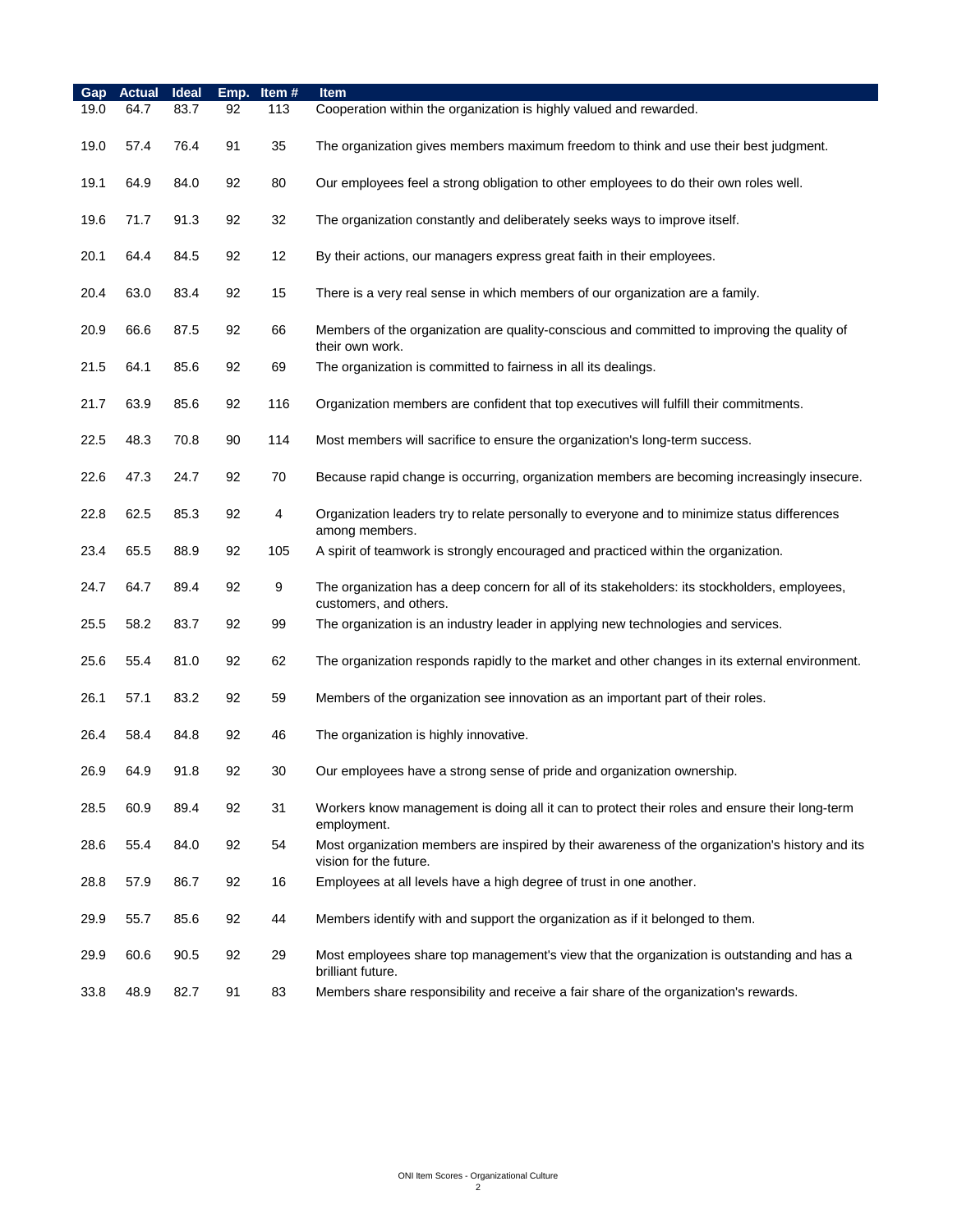### **ORGANIZATIONAL NEEDS INVENTORY ITEM SCORES III. Organizational Structure**

The items presented below are in descending order by gap.

| Gap  | <b>Actual</b> | <b>Ideal</b> |    | Emp. Item# | Item                                                                                                                                                                                     |
|------|---------------|--------------|----|------------|------------------------------------------------------------------------------------------------------------------------------------------------------------------------------------------|
| 0.3  | 45.1          | 44.8         | 91 | 61         | To avoid offending their immediate supervisors, members are very careful to communicate<br>through formal channels.                                                                      |
| 0.8  | 45.6          | 44.8         | 91 | 73         | To maintain control, management relies heavily on rules and regulations, backed by strong<br>authority.                                                                                  |
| 1.0  | 13.9          | 14.9         | 92 | 22         | Since "familiarity breeds contempt," friendships between members at different organization<br>levels are discouraged.                                                                    |
| 2.2  | 95.7          | 93.5         | 92 | 75         | Members of the organization often call their supervisors by their first names.                                                                                                           |
| 3.2  | 59.8          | 63.0         | 92 | 21         | Red tape seldom interferes with productivity and quality of work.                                                                                                                        |
| 4.3  | 30.4          | 26.1         | 92 | 47         | Members are encouraged to do their own roles and avoid concern for work that is not in their<br>job descriptions.                                                                        |
| 5.2  | 39.4          | 34.2         | 90 | 60         | The organization makes clear distinctions and permits little movement between front line<br>managers - who have direct responsibility for getting the work of the organization done, and |
| 6.1  | 54.9          | 61.0         | 91 | 50         | staff managers - who support front line managers with services, advice, etc.<br>The organization's structure is informal and personal.                                                   |
| 6.1  | 36.5          | 42.6         | 91 | 110        | Management operates with as few strictly enforced rules and regulations as possible.                                                                                                     |
| 6.6  | 55.2          | 48.6         | 91 | 102        | In this organization, job descriptions are very stable; they change little over time.                                                                                                    |
| 8.2  | 33.5          | 25.3         | 91 | 36         | Status symbols are an important means of showing who, in the organization, has authority and<br>power.                                                                                   |
| 9.1  | 38.2          | 29.1         | 91 | 72         | The organization is top-heavy with management and support staff.                                                                                                                         |
| 9.2  | 39.4          | 30.2         | 92 | 20         | Management is more concerned that everyone follow the rules than that they achieve<br>meaningful goals.                                                                                  |
| 9.6  | 30.2          | 39.8         | 91 | 48         | To maintain order and control, the organization makes sure that very few employees report to<br>a given manager.                                                                         |
| 11.2 | 31.5          | 42.7         | 92 | 33         | The organization simplifies its roles so employees can be easily trained and, if necessary,<br>easily replaced.                                                                          |
| 12.8 | 33.7          | 20.9         | 92 | 109        | Since specialists design our roles, members of the organization seldom attempt to improve the<br>designs of their own roles.                                                             |
| 12.8 | 51.6          | 64.4         | 92 | 87         | Management values the freedom of members to be creative more than it values the benefits of<br>tight controls.                                                                           |
| 13.0 | 31.5          | 18.5         | 92 | 49         | The organization's commitment to preserving its traditions makes it slow to adapt.                                                                                                       |